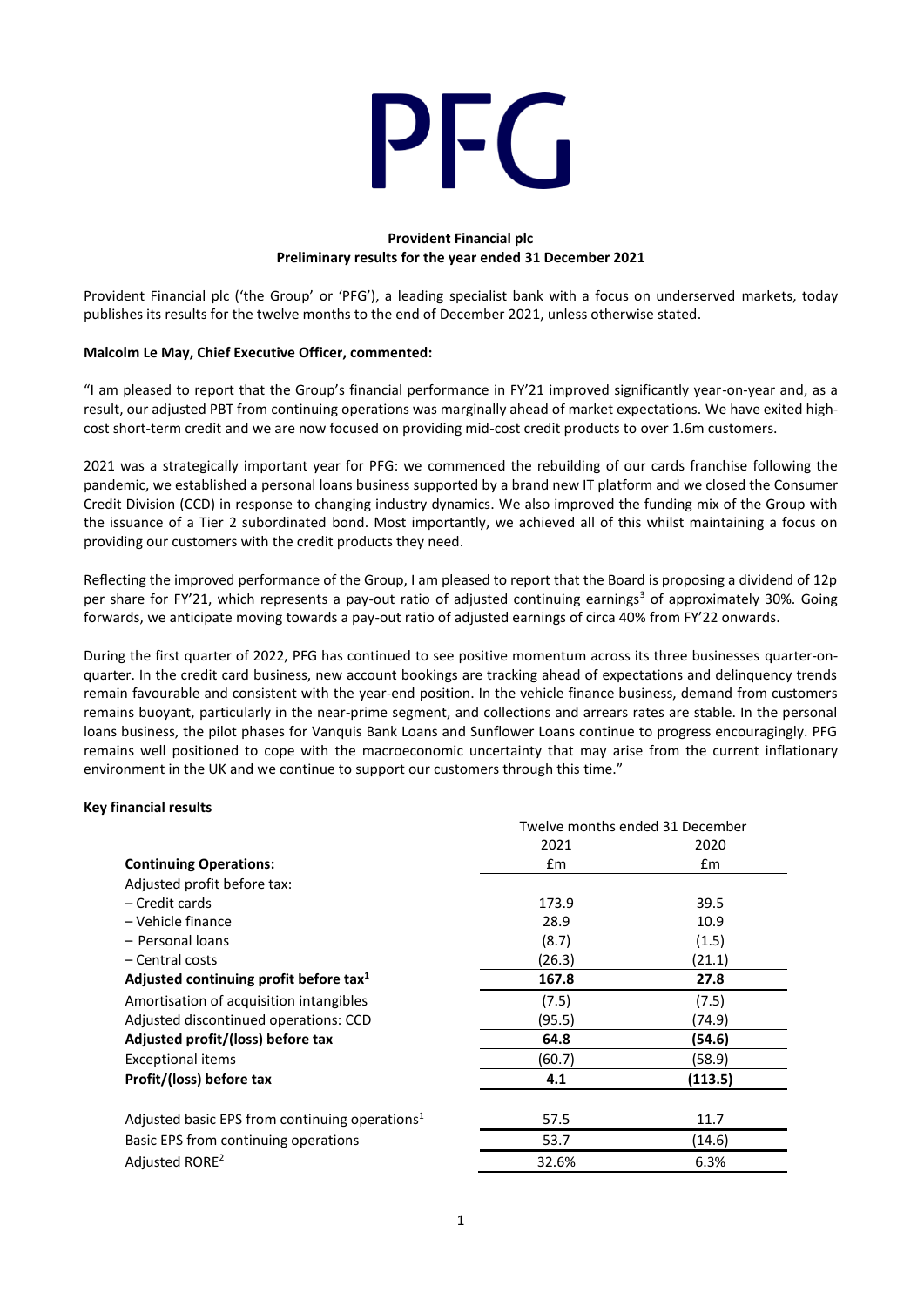# **Highlights**

# **2021 was an important year for PFG as it delivered several key strategic initiatives**

- PFG continued to focus on its strategic goals during 2021, with the launch of its personal loans business and the closure of CCD, whilst supporting its customers and colleagues.
- Group profit before tax of £4.1m (FY'20 loss before tax: £113.5m) reflects an improvement in the profitability of the Group driven by a favourable macroeconomic backdrop to the end of 2021.
- Group adjusted profit before tax from continuing operations of £167.8m (FY'20: £27.8m) improved significantly year-on-year and excludes exceptional items relating to the closure of CCD and various other corporate activities including the 2023 Senior bond.
- At the end of December 2021, the Group's capital and liquidity positions remained robust with regulatory capital of £707m (FY'20: £675m), equating to a CET1 ratio of 29.1% (FY'20: 34.2%) and, following the issuance of a Tier 2 subordinated bond in October 2021, a total capital ratio of 40.6%. This equates to a surplus of £344m (FY'20: £264m) above the minimum regulatory requirement. Total Group liquidity at the end of December 2021 was approximately £700m (FY'20: £900m) reflecting more normalised levels.
- As previously indicated, and enabled by the Group's strong capital position, the Board is proposing an interim dividend for FY'21 of approximately 30% of adjusted continuing earnings<sup>3</sup>, which equates to a dividend per share of 12p. Going forwards, the Board anticipates moving towards a pay-out ratio of circa 40% of adjusted earnings<sup>3</sup> from FY'22 onwards.

## **Credit card adjusted PBT improved significantly year-on-year; customer acquisition trends improved during Q1'22**

- The Group's credit card business reported adjusted PBT for the year of £173.9m (FY'20: £39.5m) which was ahead of internal plans and significantly better than last year driven by lower impairment year-on-year.
- New customer bookings for the period were 199k (FY'20: 241k) reflecting the maintenance of tighter underwriting criteria in response to Covid-19. The total number of customers at the end of December stood at 1.54m (FY'20: 1.67m), which was driven by the closure of approximately 114k dormant customer accounts broadly offsetting lower charge offs during the period owing to the benefits of furlough and payment holidays.
- Customer credit card expenditure trends continued to track closely with industry trends. At the end of December, spend on a per average active customer basis was approximately 12% higher year-on-year. This notwithstanding, when combined with lower customer bookings year-on-year and payments per active customer remaining stable, receivables at the end of December stood at £1,063m (FY'20: £1,075m).
- The annualised impairment rate at the end of December was 0.3% (FY'20: 19.3%) reflecting the benefit of impairment provision releases during the period and the lower level of charge offs as a result of Covid-19 customer support and furlough. As a result, the risk-adjusted net interest margin improved to 36.0% (FY'20: 17.0%).
- On 24 March 2022, PFG announced that it had hired Fiona Anderson for the newly created role of Managing Director of Cards. Fiona has a wealth of significant experience across credit cards and personal banking. From 2019 to 2021, she served as Head of Everyday Banking at HSBC and prior to that she held senior positions at Mastercard and Barclaycard including Head of Growth Accounts for Mastercard Worldwide. Her most recent role was Managing Director, Global Consumer Solutions UK at Equifax, the consumer credit reporting agency.

## **Vehicle finance adjusted PBT improved year-on-year; average credit and customer quality remained high**

- The Group's vehicle finance business delivered adjusted PBT for the period of £28.9m (FY'20: £10.9m) which represents significant growth year-on-year. The increase was driven by a reduction in impairment owing to Covid-19 support schemes and furlough.
- At the end of December, there were 94k vehicle finance customers (FY'20: 91k) and receivables of £586m (FY'20: £567m). Growth in customers and receivables year-on-year was moderated by higher than anticipated early customer settlements driven by a buoyant second hand car market.
- Credit issued during 2021 was £287m, flat year-on-year, despite new business volumes decreasing marginally to 37k (FY'20: 38k).
- The annualised impairment rate decreased to 7.6% (FY'20: 13.6%) driven by lower arrears rates and provision releases as a result of a more benign macroeconomic backdrop during the period. As a result, the risk-adjusted net interest margin improved to 11.1% (FY'20: 6.9%).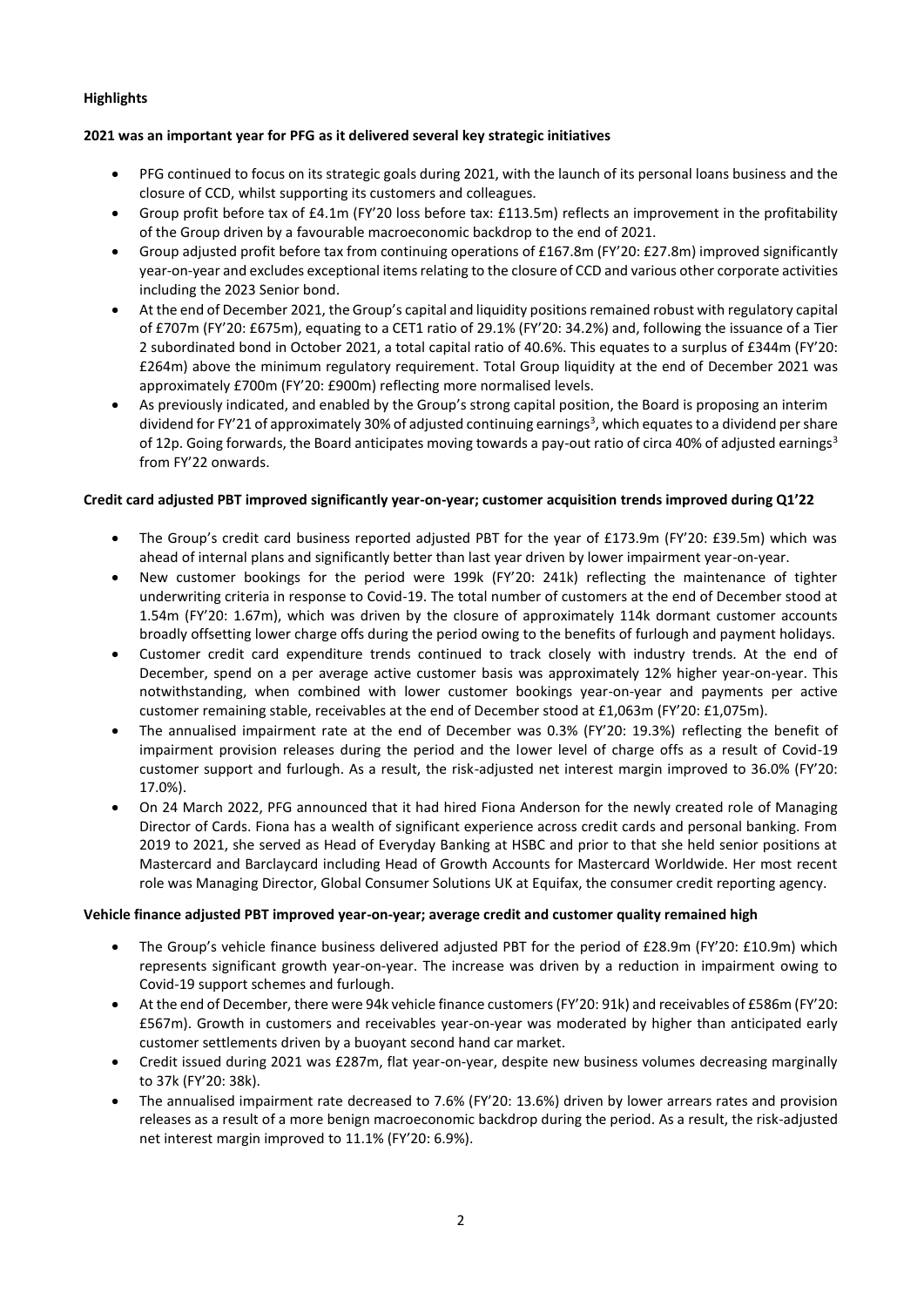### **Personal loans business established; loan pilot phases started encouragingly**

- PFG has established a personal loans business under the leadership of Hamish Paton (Managing Director). The business will incorporate loans under two brands, Vanquis Bank Loans and Sunflower Loans, both of which are currently in pilot phases that have started encouragingly.
- The two products will target distinct customer segments, based on average credit score bands, and initially the loans will range from £1-5k over a period of 12 to 48 months.
- PFG invested in a new IT infrastructure platform, known as 'Gateway', in order to support the new personal loan product, and which is capable of housing multiple products over time. Importantly, it will provide customers with a single, holistic view of PFG product offerings. The personal loans business is an important part of PFG's strategy to diversify its product offering and to cater to customer demand.

### **Enquiries:**

### Analysts and shareholders:

| Owen Jones, Group Head of Investor Relations<br>Owen.jones@providentfinancial.com | 07341 007842 |
|-----------------------------------------------------------------------------------|--------------|
| Media:                                                                            |              |
| Richard King, Provident Financial                                                 | 07919 866876 |
| Nick Cosgrove/Simone Selzer, Brunswick<br>providentfinancial@brunswickgroup.com   | 0207 4045959 |

- *<sup>1</sup> Adjusted profit before tax from continuing operations is stated before: (i) £7.5m of amortisation in respect of acquisition intangibles established as part of the acquisition of Moneybarn in August 2014 (FY'20: £7.5m); (ii) exceptional costs which includes Scheme of Arrangement costs, redundancy costs and certain other corporate activities; and (iii) costs relating to the closure of CCD of £95.5m (FY'20 £74.9m).*
- *<sup>2</sup> Return on average required regulatory capital (RORE) reflects annualised adjusted profit after tax divided by the average regulatory capital requirement.*
- *<sup>3</sup>Adjusted earnings of £98m in FY'21 is defined as profit after tax from continuing operations before amortisation of acquisition intangibles and any exceptional items including one-off provision releases.*

## **Note:**

This report may contain certain "forward looking statements" regarding the financial position, business strategy or plans for future operations of PFG. All statements other than statements of historical fact included in this document may be forward looking statements. Forward looking statements also often use words such as "believe", "expect", "estimate", "intend", "anticipate" and words of a similar meaning. By their nature, forward looking statements involve risk and uncertainty that could cause actual results to differ from those suggested by them. Much of the risk and uncertainty relates to factors that are beyond PFG's ability to control or estimate precisely, such as future market conditions and the behaviours of other market participants, and therefore undue reliance should not be placed on such statements which speak only as at the date of this report. PFG does not assume any obligation to, and does not intend to, revise or update these forward-looking statements, except as required pursuant to applicable law or regulation.

No statement in this announcement is intended as a profit forecast or estimate for any period. No statement in this announcement should be interpreted to indicate a particular level of profit and, as a consequence, it should not be possible to derive a profit figure for any future period from this report.

### **Chief Executive Officer's review**

#### **Introduction**

2021 was an important year for PFG as we successfully focussed the Group on becoming a leading specialist bank focused on underserved markets. From the outset, the Board and the executive management team remained focused on key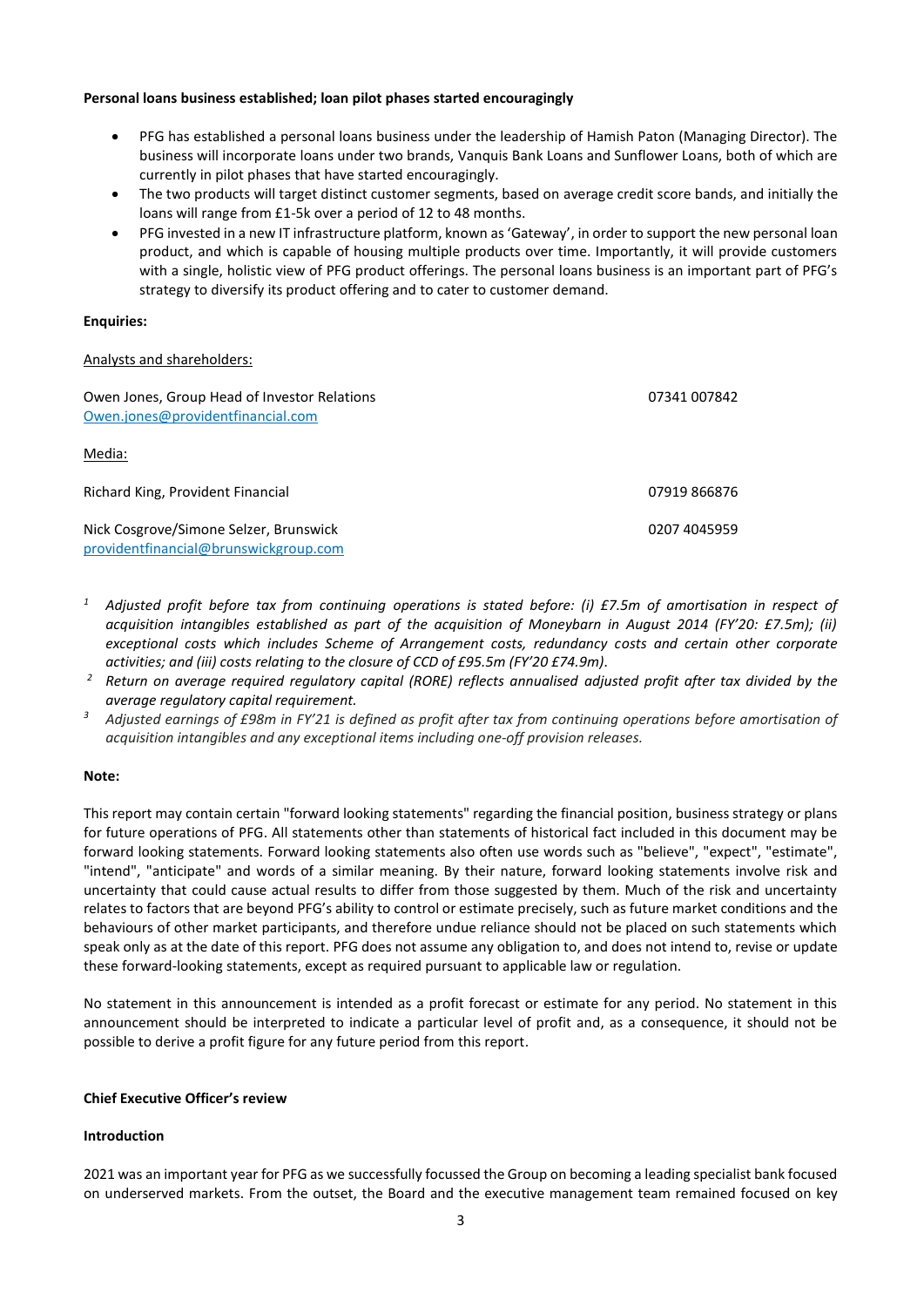strategic initiatives, whilst not losing sight of the critical role we play in our customers' lives. Our credit card and vehicle finance businesses commenced their rebound from the early impact of Covid-19, delivering excellent profitability growth and receivables growth from H1'21.

During 2021, we established a personal loan business, building on the work already done within Vanquis Bank, and invested in a new IT platform known as 'Gateway'. We also launched our second successful partial tender of our 2023 Senior bonds whilst issuing an oversubscribed Tier 2 subordinated debt instrument with gross proceeds of £200m. This issuance increased the Total Capital Ratio (TCR) to over 40%.

# **Group financials**

Turning to the financial results for 2021, the Group reported an adjusted profit before tax from continuing operations of £167.8m (FY'20: £27.8m), which reflects lower impairment year-on-year driven by provision releases. Including amortisation of intangibles, CCD discontinued operations and exceptional items, the Group PBT was £4.1m (FY'20 loss before tax: £113.5m).

At the start of the Covid-19 pandemic, the Group took the prudent decision to tighten underwriting standards. These standards were not relaxed during 2021 and, as a result, new customer bookings across cards, loans and vehicle finance of 249k were lower year-on-year (FY'20: 286k). At the end of December the Group had 1,635k customers (FY'20: 1,759k, excluding CCD). As lockdown restrictions eased and demand for credit from customers returned, the Group saw positive momentum in its receivables book during the second half of the year until restrictions were reintroduced in November 2021. As a result, total receivables stood at £1,678m (FY'20: £1,661m, excluding CCD) at the end of December.

As we positioned PFG for the attractive market opportunity, we have made changes in the Group including restructuring the Board of Vanquis Bank and investing in a number of areas including a new IT platform to initially support the midcost personal loans business, the Group's Treasury capability and other growth initiatives including a new cards mobile app and the launch of the Open Market loans pilots.

The Group's capital and liquidity positions have remained robust throughout the period. At the end of December, the Group held total regulatory capital of £707m, equating to a Total Capital Ratio of 40.6% and a surplus above the minimum regulatory requirement of £344m. During the year, we issued a Tier 2 subordinated bond with gross proceeds of £200m, launched a successful partial tender for our 2023 Senior bonds, refinanced and extended Moneybarn's securitisation funding and Vanquis Bank accessed the Bank of England Term Funding Scheme for SMEs (TFSME) for the first time.

## **Closure of CCD**

During 2021, the Board took the regrettable and difficult decision to close the Consumer Credit Division (CCD) in response to changing industry dynamics. It was closed on schedule by the end of the year and was delivered within the closure cost guidance of up to £100m. The closure of CCD involved launching a Scheme of Arrangement in order to provide £50m of compensation for its customers. The Board and I felt that this was necessary in order to provide customers with the best possible outcome. The result of the closure is that PFG has reduced its operational risk profile and no longer operates in any 'high-cost' credit market segment. The Board and I would like to extend our sincere thanks to all colleagues from CCD for their excellent work during very difficult circumstances.

## **Governance changes**

Shortly after the period end, PFG announced the next phase of its strategy to reinforce its position as a leading specialist bank with a focus on underserved markets. PFG has restructured the Board of Vanquis Bank to substantially align its membership with the Board of PFG. This is an important step in the execution of the Group's specialist bank strategy, which includes the wider use of retail deposit funding across the Group from H2'22, subject to PRA approval. PFG believes that streamlining the Boards of the two legal entities in this way will create a simpler, more efficient Group governance structure, whilst streamlining and enhancing both PFG and Vanquis Bank's handling of corporate governance.

## **Environmental, Social and Corporate Governance (ESG)**

As the Group works towards its vision of becoming a leading specialist bank focused on underserved markets, its Purpose of helping to put people on a path to a better everyday life continues to underpin our commitment to integrating and reporting on issues of Environmental, Social and Governance (ESG). For further details of our approach to ESG topics, please see our 2021 Corporate Responsibility report.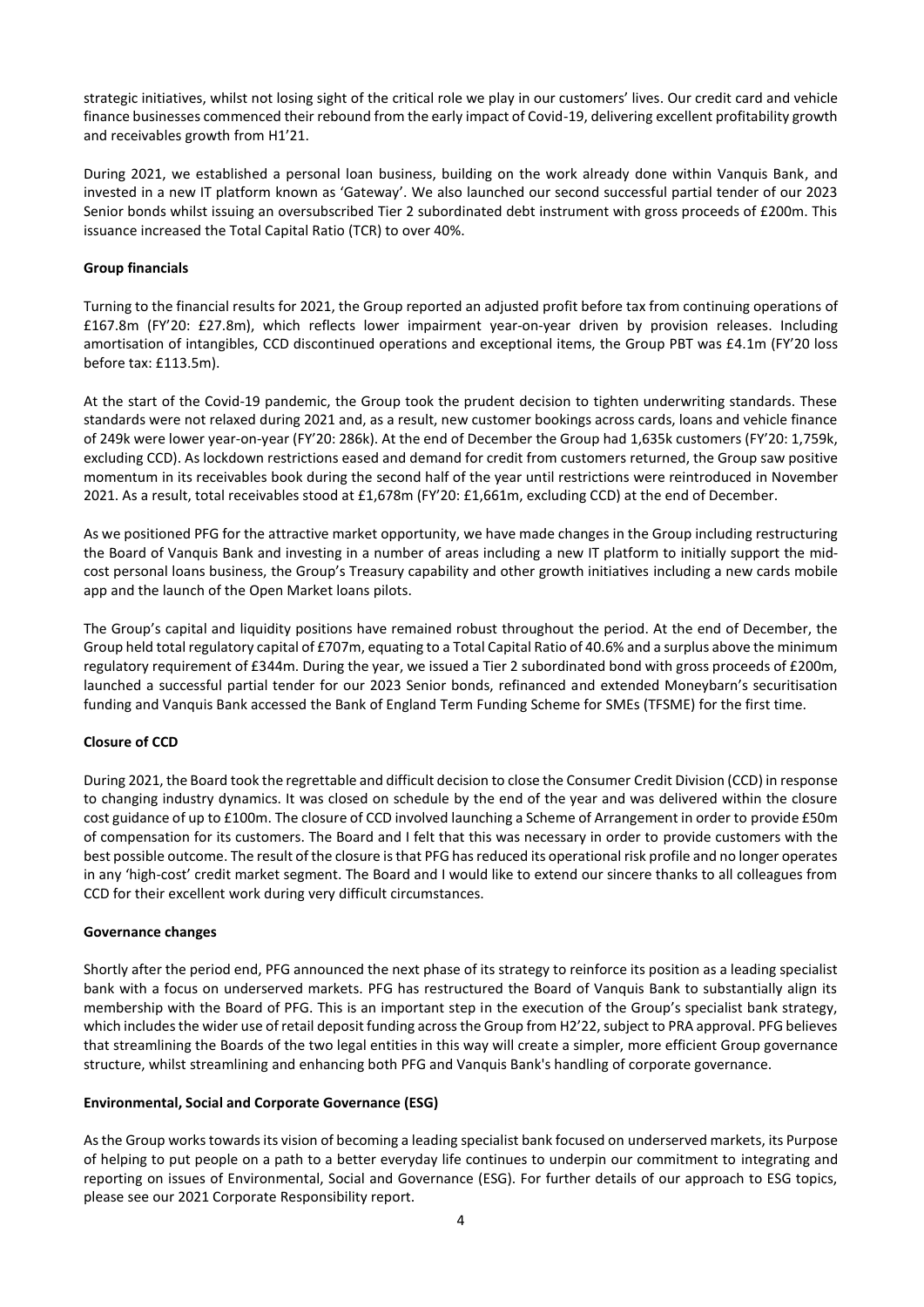Throughout 2021, PFG continued to implement measures aimed at reducing the impact that the Group's operations have on the environment, particularly in relation to climate change. PFG remains committed to meeting the recommendations of the Taskforce on Climate-related Financial Disclosures and, to support this objective, the Group became a signatory to the UN Global Compact's Business Ambition for 1.5°C pledge. This agreement sets carbon reduction targets which align with current climate science and are approved by the Science Based Target Initiative.

PFG has continued to work with charities and other organisations to address such issues as inequality and disadvantage in the community. In 2021, we invested approximately £1.4m in activities and initiatives which sought to support children and young people whose education has been negatively impacted by Covid-19. By supporting organisations like National Numeracy, the National Literacy Trust and School-Home Support, PFG has been able to boost education, skills and opportunities in the community.

Further underpinning our commitment, I joined the National Numeracy Leadership Council in September 2021. The Council, which includes representatives from Amazon, Bloomberg and Experian, will grow the network of organisations and individuals actively addressing the issue of poor numeracy in the UK. It will also support people to improve their numeracy by creating positive attitudes to numbers and maths, and in turn, their financial wellbeing.

## **Outlook**

PFG remains well placed in growing addressable markets of over £17bn, and is underpinned by a strong, well capitalised balance sheet with a customer-centric model and a new IT platform. Reflecting the Board's confidence in the Group's ability to deliver attractive and sustainable growth and returns for shareholders, the Board, subject to market conditions, expects to move to a dividend pay-out ratio of circa 40% of adjusted earnings from FY'22 onwards.

The current macroeconomic environment in the UK, and the inflationary pressures our customers will be experiencing, have been factored in to our underwriting processes, affordability checks and capital adequacy planning. During the first two months of 2022, overall trends in our credit card and vehicle finance businesses have continued to see encouraging momentum. The personal loans pilot phases continue to track broadly in-line with internal plans.

For the remainder of FY'22, we anticipate credit card spend in areas such as travel to increase, and non-discretionary elements, such as food and other essentials, to continue and for receivables growth to benefit as a result. We also expect impairment trends to benefit from the ongoing release of provisions and overlays, of which c.£60m remain, and PFG's continued evolution towards higher quality customers and lower risk credit, resulting in lower coverage ratios. Indeed, PFG will target a mid-teens coverage ratio over the medium-term. The Group's cost to income ratio is expected to reduce marginally in FY'22 versus FY'21, including the remaining transformation investment in the Group's businesses, and we expect it to reduce to c.40% from the end of 2024 onwards as the Group benefits from operational efficiencies as a result of its transformation programme. Assuming the Group's large limit waiver application to the Prudential Risk Authority (PRA) is successful, we expect to benefit from reducing funding costs, notwithstanding the rising interest rate environment.

**Malcolm Le May Chief Executive Officer 30 March 2022**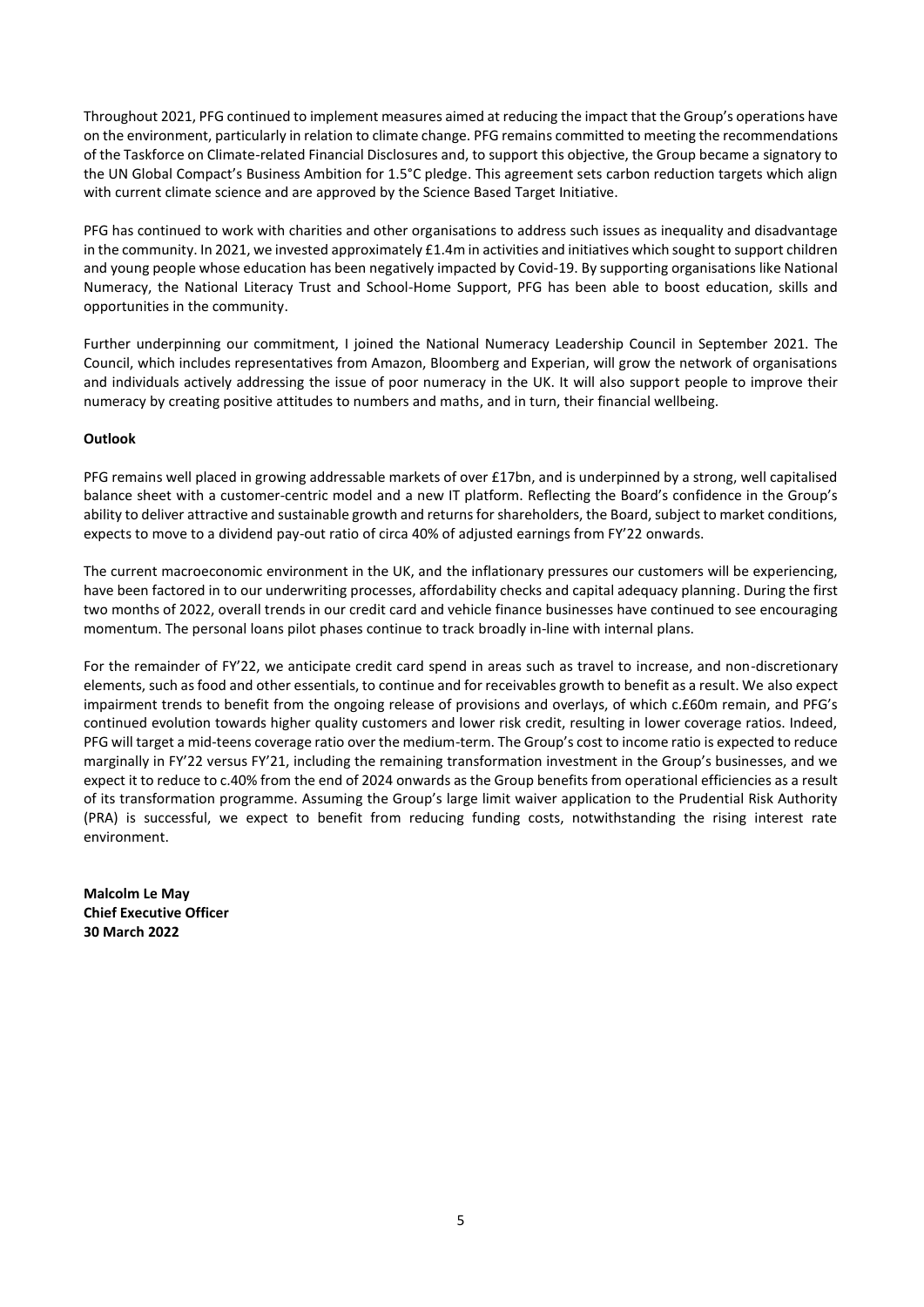#### **Financial review**

#### **Group performance**

The Group's 2021 results can be summarised as follows:

|                                                            | Twelve months ended 31 December |               |  |
|------------------------------------------------------------|---------------------------------|---------------|--|
|                                                            | 2021                            | 2020          |  |
| <b>Continuing Operations:</b>                              | $\mathsf{fm}$                   | $\mathsf{fm}$ |  |
| Adjusted profit before tax:                                |                                 |               |  |
| - Credit cards                                             | 173.9                           | 39.5          |  |
| - Vehicle finance                                          | 28.9                            | 10.9          |  |
| - Personal loans                                           | (8.7)                           | (1.5)         |  |
| - Central costs                                            | (26.3)                          | (21.1)        |  |
| Adjusted continuing profit before tax <sup>1</sup>         | 167.8                           | 27.8          |  |
| Amortisation of acquisition intangibles                    | (7.5)                           | (7.5)         |  |
| Adjusted discontinued operations: CCD                      | (95.5)                          | (74.9)        |  |
| Adjusted profit/(loss) before tax                          | 64.8                            | (54.6)        |  |
| Exceptional items                                          | (60.7)                          | (58.9)        |  |
| Profit/(loss) before tax                                   | 4.1                             | (113.5)       |  |
| Adjusted basic EPS from continuing operations <sup>1</sup> | 57.5                            | 11.7          |  |
| Basic EPS from continuing operations                       | 53.7                            | (14.6)        |  |
| Adjusted RORE <sup>2</sup>                                 | 32.6%                           | 6.3%          |  |

- *<sup>1</sup> Adjusted profit before tax from continuing operations is stated before: (i) £7.5m of amortisation in respect of acquisition intangibles established as part of the acquisition of Moneybarn in August 2014 (FY'20: £7.5m); (ii) exceptional costs which includes Scheme of Arrangement costs, redundancy costs and certain other corporate activities; and (iii) costs relating to the closure of CCD of £95.5m (FY'20 £74.9m).*
- *<sup>2</sup> Return on average required regulatory capital (RORE) reflects annualised adjusted profit after tax divided by the average regulatory capital requirement.*

The Group reported an adjusted profit before tax from continuing operations of £167.8m (FY'20: £27.8m), which reflects lower impairment year-on-year driven by provision releases. Including amortisation of intangibles, CCD discontinued operations and exceptional items, the Group PBT was £4.1m (FY'20 loss before tax: £113.5m).

The credit card business reported adjusted profit before tax for the period of £173.9m (FY'20: £39.5m) and receivables ended the period at £1,063m (FY'20: £1,075m).

The vehicle finance business generated a profit before tax of £28.9m (FY'20: £10.9m) and receivables ended the period at £586m (FY'20: £567m).

CCD reported a loss before tax of £95.5m (FY'20: £74.9m). The loss for the period reflects the closure of the business as at December 2021.

On an adjusted continuing basis, the Group reported an adjusted basic EPS of 57.5p (FY'20: 11.7p) and a basic EPS of 53.7p for FY'21 (FY'20 loss per share of 14.6p). On a statutory basis, the Group reported a basic loss per share of 12.8p (FY'20: 32.9p) for 2021 reflecting the statutory loss after tax of £32.1m (FY'20 loss after tax: £83.4m).

#### **Macroeconomic provision**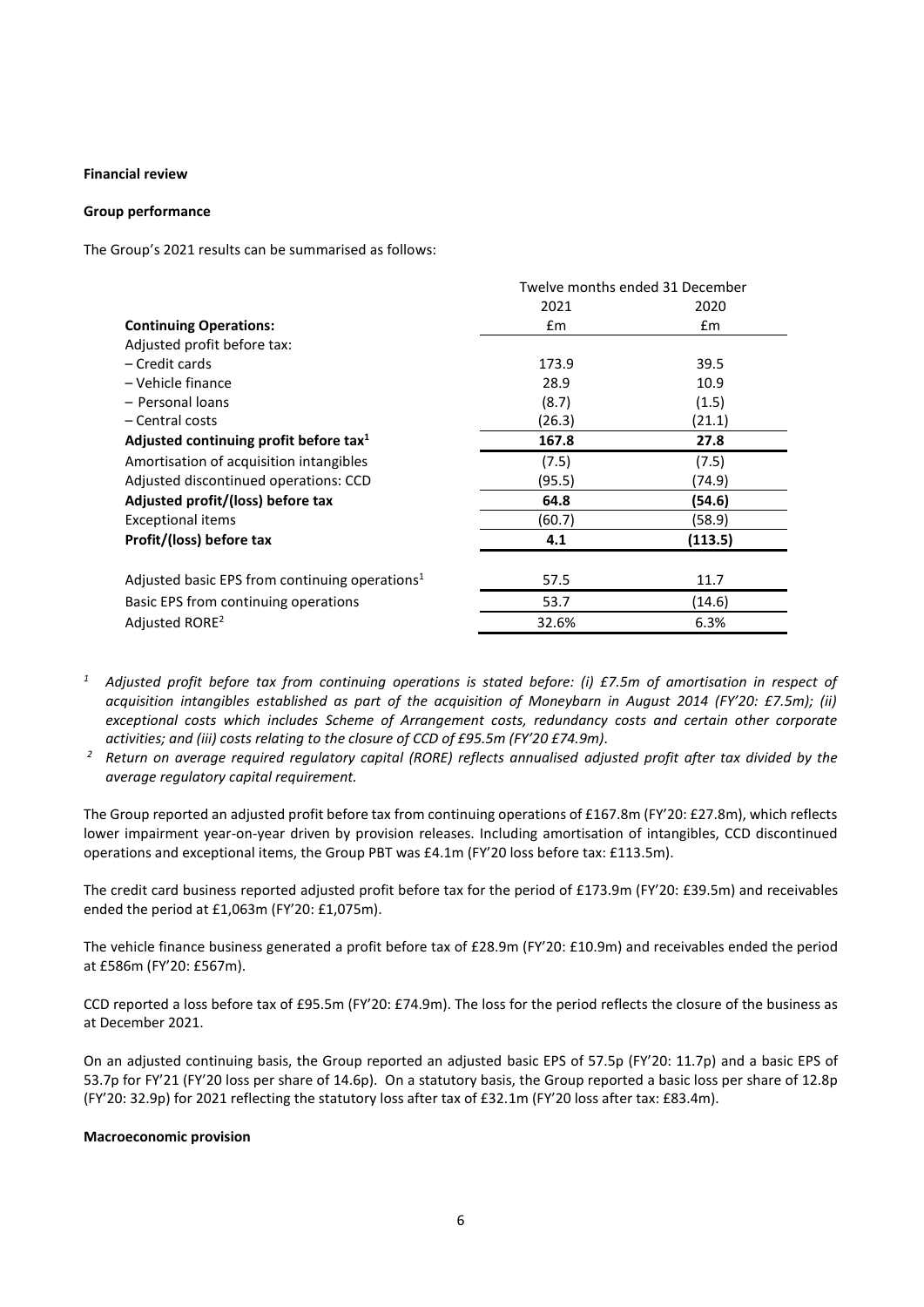Macroeconomic provisions are recognised to reflect the expected impact of future economic events on a customer's ability to make payments on their agreements and the losses which are expected to be incurred given default. Following refinements to the models in 2021, these provisions are now included as part of the core model provision.

The macroeconomic provision for continuing operations now considers the relationship between hazard rate, the number of people who were employed last month but who are unemployed the following month (derived from unemployment), debt to income ratio and default rates. Previously only the relationship between unemployment and default rates was considered.

The provision reflects the potential for future changes under a range of forecasts, as analysis has clearly evidenced correlation between hazard rates, debt to income ratios and credit losses incurred.

The unemployment data has been compiled from a consensus of sources including the Bank of England, HM Treasury, the Office for Budget Responsibility (OBR), Bloomberg and a number of prime banks.

The Group will continue to analyse and assess if there are any additional macroeconomic indicators which also correlate with credit losses.

The table below shows the annual peak and average unemployment assumptions adopted and the weightings applied to each. The weightings have remained consistent with the prior year.

| <b>Unemployment</b><br>rate | Base | <b>Downside</b> | <b>Upside</b> | <b>Severe</b> |
|-----------------------------|------|-----------------|---------------|---------------|
| Weighting                   | 50%  | 10%             | 35%           | 5%            |
| 2022                        |      |                 |               |               |
| Peak                        | 4.8% | 6.2%            | 4.7%          | 8.0%          |
| Average                     | 4.6% | 5.4%            | 4.2%          | 6.3%          |
| 2023                        |      |                 |               |               |
| Peak                        | 4.3% | 6.5%            | 4.1%          | 8.6%          |
| Average                     | 4.3% | 6.4%            | 3.9%          | 8.5%          |

Increasing the upside weighting by 5%, from 35% to 40%, and a corresponding reduction in the base case would decrease the allowance account by £2.5m for credit cards and personal loans.

Increasing the downside weighting by 5%, from 10% to 15%, and a corresponding reduction in the base case would increase the allowance account by £0.4m for credit cards and personal loans.

Changing the weightings for vehicle finance would not have a material impact on the allowance account.

The impact on the 2021 allowance account if each of the macroeconomic scenarios were applied at 100% weighting, rather than the weightings set out above, is shown below:

|                                               | Base | <b>Upside</b> | Downside | <b>Severe</b> |
|-----------------------------------------------|------|---------------|----------|---------------|
| <b>100% weighting for credit cards:</b> (5.2) |      | (13.6)        | 8.1      | 23.5          |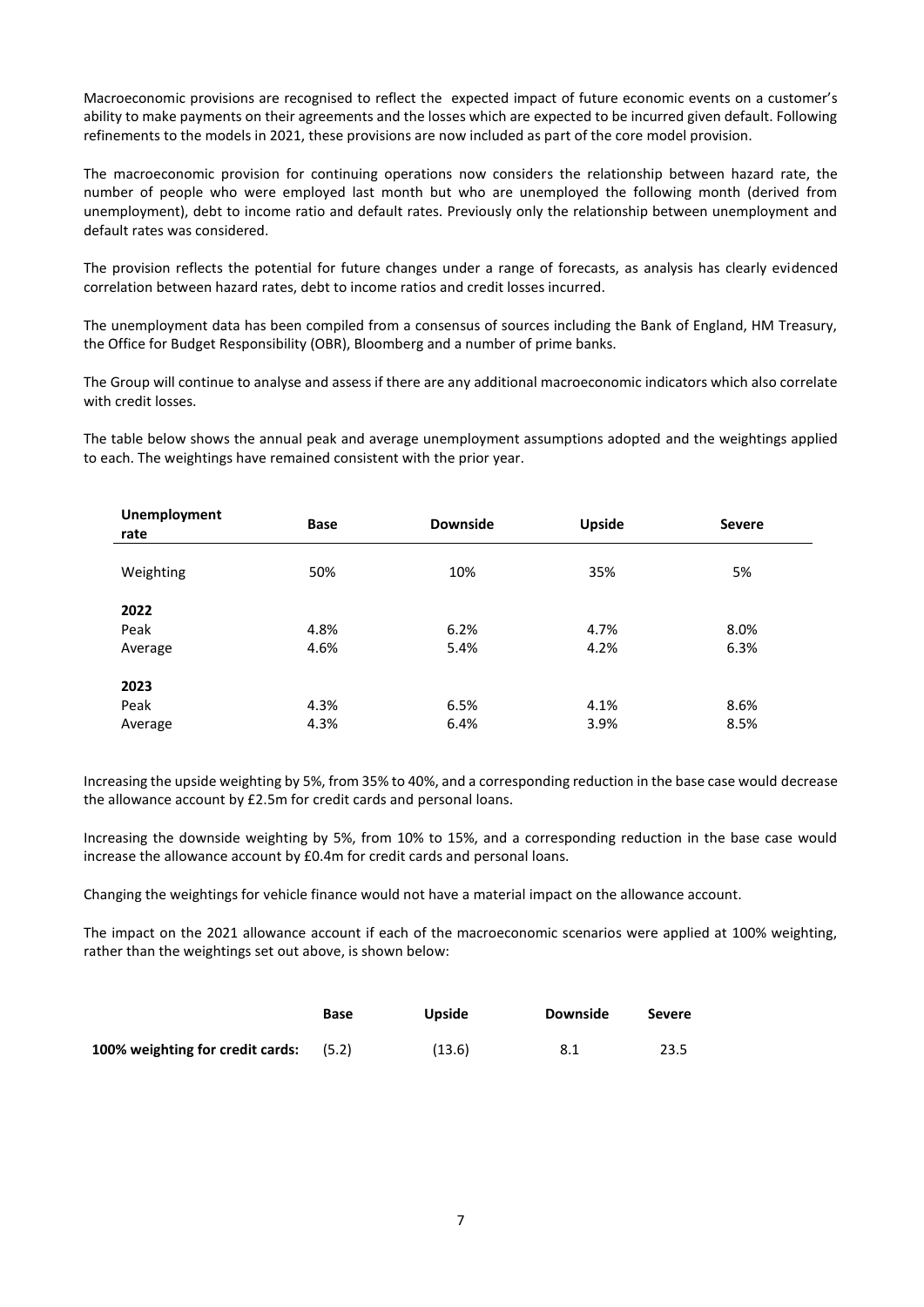### **Credit Cards**

|                                          | Twelve months ended 31 December |         |         |
|------------------------------------------|---------------------------------|---------|---------|
|                                          | 2021                            | 2020    |         |
|                                          | $\mathsf{fm}$                   | £m      | Change  |
|                                          |                                 |         |         |
| Customer numbers ('000)                  | 1,541                           | 1,667   | (7.6%)  |
| Period-end receivables                   | 1,063                           | 1,075   | (1.1%)  |
| Average receivables <sup>1</sup>         | 1,003                           | 1,207   | (16.9%) |
|                                          |                                 |         |         |
| <b>Revenue</b>                           | 389.5                           | 472.4   | (17.5%) |
| Interest                                 | (24.9)                          | (33.7)  | 26.1%   |
| Net interest margin                      | 364.6                           | 438.7   | (16.9%) |
| Impairment                               | (3.7)                           | (233.3) | 98.4%   |
| Risk-adjusted net interest margin        | 360.9                           | 205.4   | 75.7%   |
| Costs                                    | (187.0)                         | (165.9) | (12.7%) |
| Adjusted profit before tax <sup>2</sup>  | 173.9                           | 39.5    | 340.3%  |
|                                          |                                 |         |         |
| Annualised revenue yield <sup>3</sup>    | 38.8%                           | 39.1%   | (0.3%)  |
| Annualised impairment rate <sup>4</sup>  | (0.3%)                          | (19.3%) | 19.0%   |
| Annualised return on equity <sup>5</sup> | 36.2%                           | 8.9%    | 27.3%   |

*<sup>1</sup> Calculated as the average of month end receivables for the 12 months ended 31 December.*

*<sup>2</sup> Vanquis Bank profits reflect an adjustment for £1.0m of redundancy costs in 2021 and the release of a ROP provision (£8.3m) in 2020.*

*<sup>3</sup> Revenue as a percentage of average receivables for the 12 months ended 31 December.*

*4 Impairment as a percentage of average receivables for the 12 months ended 31 December.*

*<sup>5</sup> Adjusted profit after tax as a percentage of average equity for the 12 months ended 31 December.*

The Group's credit card business is a leading specialist lender in the large and established credit card market with strong capital and liquidity positions. For 2021, the business reported adjusted profit before tax of £173.9m (FY'20: £39.5m) and receivables at the end of the period of approximately £1,063m were broadly in-line versus the prior year (FY'20: £1,075m).

New customer bookings for the year were 199k, down from 241k in 2020, as a result of tighter underwriting standards introduced during Q2'20 being maintained during 2021, offset partly through selective testing. The credit card business launched a brand advertising campaign during 2021 – 'Walk Tall with Vanquis'– which is designed to drive customer brand awareness. Approximately 114k inactive customers had their accounts closed during Q1'21, following communications with them in November 2020 that their accounts would be closed if there was no activity within 60 days. As a result, credit card customer numbers reduced to 1,541k as at December 2021 (FY'20: 1,667k).

During 2021, Credit Line Increases amounting to approximately £170m were issued to customers, which was approximately £30m higher than the previous year, reflecting the cautious approach to rebuilding the receivables book. At the end of December, the average utilisation rate was approximately 52%, which remains below levels seen pre-Covid. This reduction has been driven by customer deleveraging throughout the pandemic.

Receivables ended the period at £1,063m (FY'20: £1,075m), broadly flat year-on-year. However, receivables increased versus the level seen at the end of June 2021 (H1'21: £977m) as customer spend increased in-line with the wider market. During 2021, customer spend was tracking ahead of levels seen in 2020 and, for certain periods, ahead of levels seen in 2019. Towards the end of the year, customer spend was curtailed by the spread of the Omicron Covid variant which impacted customers' ability to visit retail and leisure facilities, and travel restrictions meant that holiday spend continued to be suppressed when compared to 2019.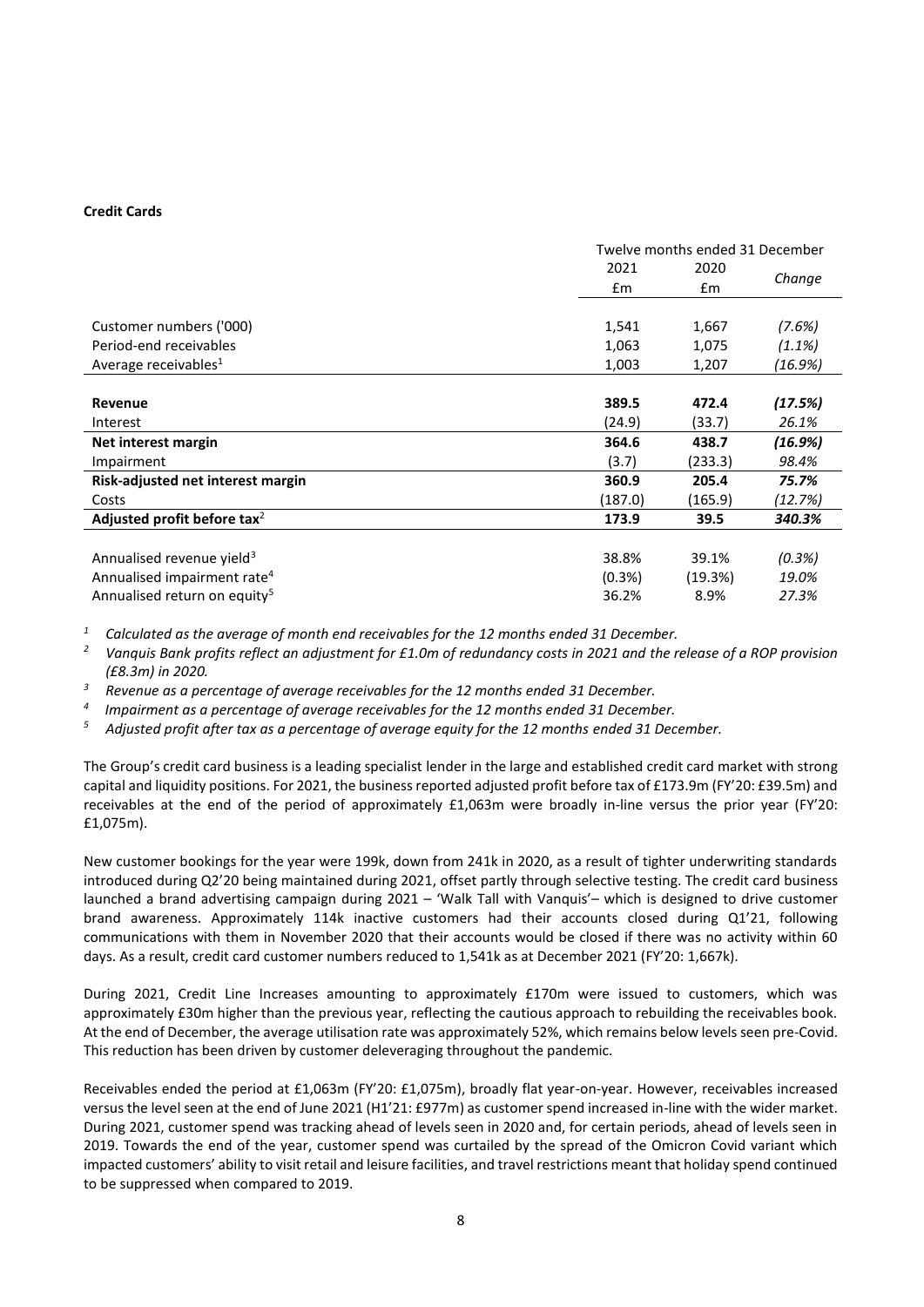The credit card business generated revenue of £389.5m during the year, versus £472.4m in 2020, as a result of lower average receivables. There was a slight moderation in the revenue yield to 38.8% (FY'20: 39.1%), which reflects the ongoing annual reduction in Repayment Option Plan (ROP) income, a focus on higher quality customers and reductions to late and over limit fees charged to customers.

Funding costs decreased to £24.9m during the year, versus £33.7m in 2020, reflecting lower average funding requirements during the year and lower funding rates relating to funds accessed through the Bank of England's TFSME.

The impairment charge for 2021 was £3.7m (FY'20: £233.3m), a significant reduction year-on-year, which equated to an annualised impairment rate of 0.3% (FY'20: 19.3%). The decrease in impairment reflects benefit of impairment provision releases, as a result of more benign macroeconomic conditions during H2'21, and lower levels of charge off activity driven by Covid-19 and furlough schemes. The lower impairment charge was sufficient to more than offset the marginally lower revenue yield to produce a risk-adjusted net interest margin improvement to 36.0% (FY'20: 17.0%).

Costs increased to £187.0m during the year versus £165.9m in 2020 and £174.0m in 2019 reflecting investments made to enhance the governance and controls of the business, the improvements to the Vanquis customer app, the advertising brand campaign and discretionary bonus accruals, which did not occur in 2020.

The profitability of the credit card business recovered significantly during 2021 and it has maintained its strong capital and liquidity positions. It remains focused on enhancing its customer and digital propositions, including a new Vanquis mobile app, and improving its range of price points for customers.

### **Vehicle Finance**

|                                          | Twelve months ended 31 December |         |         |  |
|------------------------------------------|---------------------------------|---------|---------|--|
|                                          | 2021                            | 2020    |         |  |
|                                          | £m                              | £m      | Change  |  |
|                                          |                                 |         |         |  |
| Customer numbers ('000)                  | 93.9                            | 91.4    | 2.7%    |  |
| Period-end receivables                   | 586.2                           | 566.6   | 3.5%    |  |
| Average receivables <sup>1</sup>         | 593.8                           | 533.1   | 11.4%   |  |
|                                          |                                 |         |         |  |
| Revenue                                  | 137.9                           | 134.0   | 2.9%    |  |
| Interest                                 | (27.1)                          | (24.6)  | (10.2%) |  |
| Net interest margin                      | 110.8                           | 109.4   | 1.3%    |  |
| Impairment                               | (44.6)                          | (72.7)  | 38.7%   |  |
| Risk-adjusted net interest margin        | 66.2                            | 36.7    | 80.4%   |  |
| Costs                                    | (37.3)                          | (25.8)  | (44.6%) |  |
| Adjusted profit before tax <sup>2</sup>  | 28.9                            | 10.9    | 165.1%  |  |
|                                          |                                 |         |         |  |
| Annualised revenue yield <sup>3</sup>    | 23.2%                           | 25.1%   | (1.9%)  |  |
| Annualised impairment rate <sup>4</sup>  | (7.6%)                          | (13.6%) | 6.0%    |  |
| Annualised return on assets <sup>5</sup> | 7.6%                            | 5.4%    | 2.2%    |  |

*<sup>1</sup> Calculated as the average of month end receivables for the 12 months ended 31 December.* 

*<sup>2</sup> Adjusted profit before tax is stated before the amortisation of acquisition intangibles of £7.5m (FY'20: £7.5m) for 2021.* 

*<sup>3</sup> Revenue as a percentage of average receivables for the 12 months ended 31 December.*

*4 Impairment as a percentage of average receivables for the 12 months ended 31 December.*

*<sup>5</sup> Adjusted profit before interest after tax as a percentage of average receivables for the 12 months ended 31 December.*

The Group's vehicle finance business is one of the leading suppliers of vehicle finance to non-prime customers in the UK. For the twelve months to the end of 31 December 2021, Moneybarn generated adjusted profit before tax of £28.9m (FY'20: £10.9m) and receivables at the period end were £586m (FY'20: £567m).

New business volumes during 2021 were broadly flat versus 2020 at 37k (FY'20: 38k) despite tighter underwriting standards which were implemented during Q2'20 and which have since remained in place. Consequently, the vehicle finance business ended the year with 93.9k customers versus 91.4k in 2020. As a result of its focus on higher quality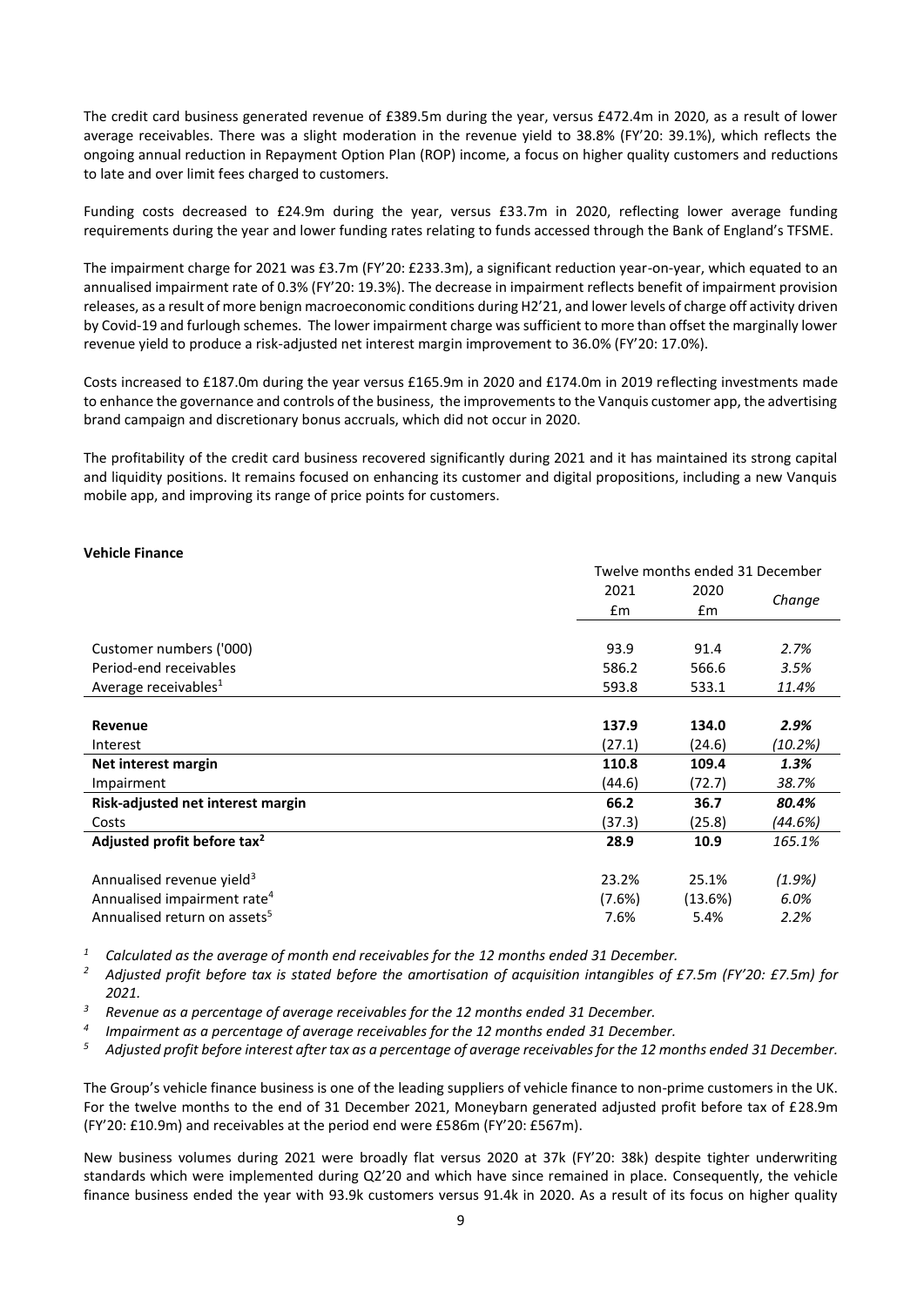customers on average, and the strong pricing environment seen in the used-car market throughout 2021, the average loan size increased to approximately £9k whilst maintaining average Loan To Values consistent with 2020, which drove total credit issued to over £287m after unwinds (FY'20: £287m). For the year as a whole, approximately 33% (FY'20: 38%) of Moneybarn's new lending was to people classified as key workers.

At the end of December, receivables stood at £586.2m (FY'20: £566.6m), driven by new business volumes and the average loan size increasing. During the second half of the year, the business started to experience higher levels of early settlement from customers which impacted the year end receivables outcome.

Revenue during 2021 increased to £137.9m (FY'20: £134.0m) as the business focused on higher quality customers, including the launch of a 14.9% APR product. The annualised revenue yield has decreased to 23.2% from 25.1% in 2020. This partly reflects the Group's focus on higher quality customers and partly because of furlough support schemes and provision releases.

Interest costs increased during the year to £27.1m from £24.6m in 2020 reflecting a higher receivables balance throughout the period. As a result, the net interest margin at the end of December stood at 18.7% versus 20.5% a year earlier.

Impairment decreased significantly during the year to £44.6m (FY'20: £72.7m) as a result of impairment provision releases, driven by a more benign macroeconomic backdrop, and furlough support schemes. As a consequence, the annualised impairment rate decreased to 7.6% from 13.6% in 2020. This resulted in the risk-adjusted net interest margin improving to 11.1% (FY'20: 6.9%).

Costs increased during the course of the year to £37.3m (FY'20: £25.8m), reflecting the continued cost of supporting colleagues to work remotely, together with significant spend on change and transformation to enable the business to continue on its growth trajectory.

For 2022, the vehicle finance business will continue to evaluate the expansion of its offerings to customers with products and services that will strengthen its relationships and provide for evolving customer preferences.

### **Personal Loans**

|                                         | Twelve months ended 31 December |         |          |
|-----------------------------------------|---------------------------------|---------|----------|
|                                         | 2021                            | 2020    |          |
|                                         | $\mathsf{fm}$                   | £m      | Change   |
|                                         |                                 |         |          |
| Customer numbers ('000)                 | 19.9                            | 18.5    | 7.6%     |
| Period-end receivables                  | 28.1                            | 19.1    | 47.1%    |
| Average receivables <sup>1</sup>        | 18.9                            | 26.6    | (28.9%)  |
|                                         |                                 |         |          |
| Revenue                                 | 7.2                             | 9.0     | (20.0%)  |
| Interest                                | (0.8)                           | (0.7)   | (14.3%)  |
| Net interest margin                     | 6.4                             | 8.3     | (22.9%)  |
| Impairment                              | (2.1)                           | (6.6)   | 68.2%    |
| Risk-adjusted net interest margin       | 4.3                             | 1.7     | 152.9%   |
| Costs                                   | (13.0)                          | (3.2)   | (306.3%) |
| Adjusted loss before tax                | (8.7)                           | (1.5)   | (480.0%) |
| Annualised revenue yield <sup>2</sup>   | 38.1%                           | 33.8%   | 4.3%     |
| Annualised impairment rate <sup>3</sup> | (11.1%)                         | (24.8%) | 13.7%    |

*<sup>1</sup> Calculated as the average of month end receivables for the 12 months ended 31 December.*

*2 Revenue as a percentage of average receivables for the 12 months ended 31 December.*

*3 Impairment as a percentage of average receivables for the 12 months ended 31 December.*

PFG has established a personal loans business, which includes Vanquis Loans and Sunflower Loans, to diversify its product offering to new and existing customers. Its products, which will be branded as either Vanquis Loans or Sunflower Loans, are positioned within the mid-cost credit segment of the market, and will initially offer loans of between £1k - £5k over one to four years. The typical personal loan customer will be similar in nature, and average credit score, to existing credit card and vehicle finance customers. The addressable market for the loan business is estimated to be approximately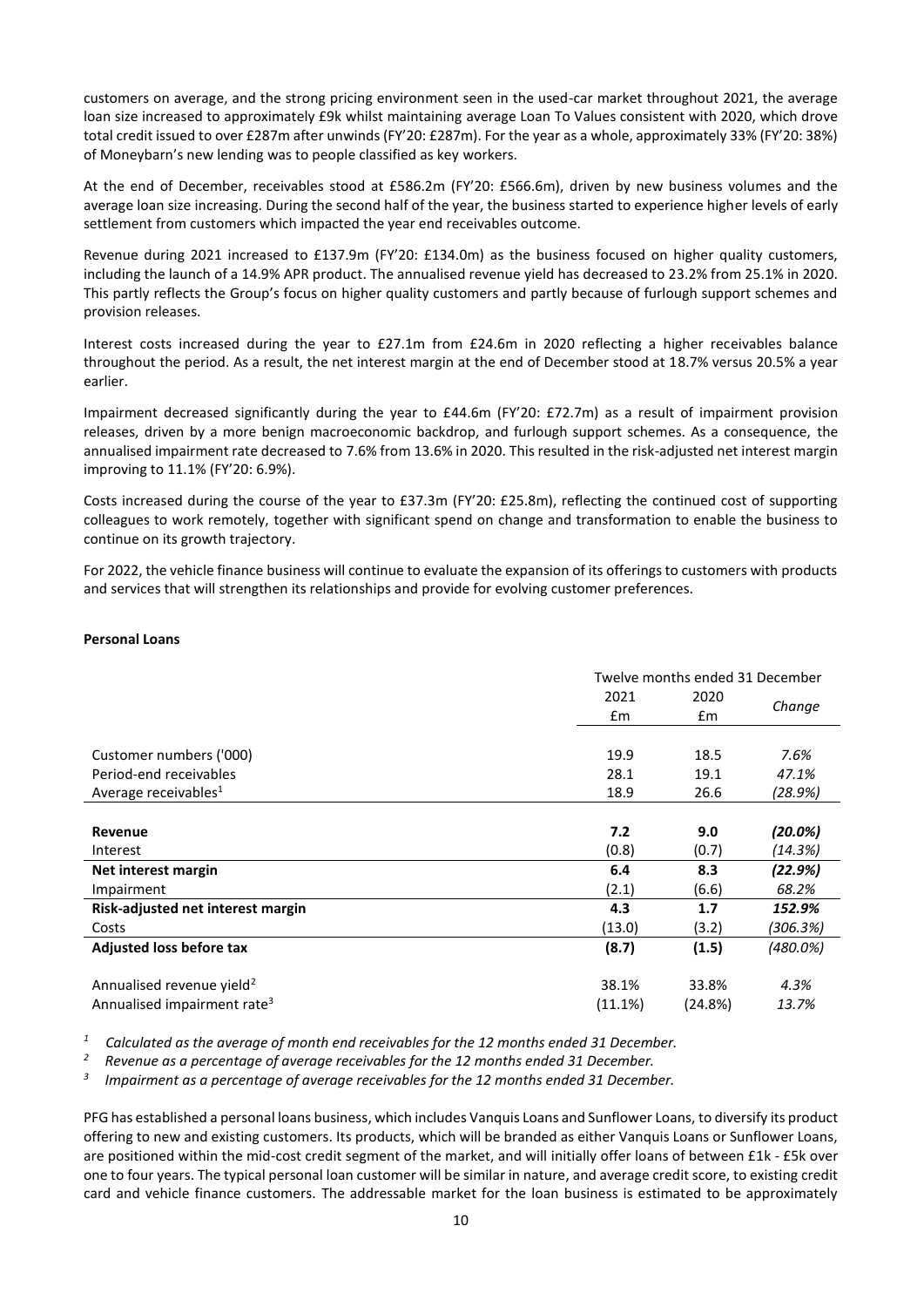£3.1bn as at December 2021 (Source: TransUnion) representing a significant opportunity for customer and receivables growth.

New business volumes during 2021 were 12.8k, versus 7.8k in 2020, as the business no longer offers restricted loans to existing credit card customers only. The business started offering loans via an open market pilot scheme from October onwards which has started encouragingly. The pilot scheme will be assessed at the end of Q1'22. As a result of these new customer bookings, the personal loans businesses ended the year with 19.9k customers versus 18.5k at the end of 2020. At the end of December, receivables stood at £28.1m versus £19.1m at the end of 2020, driven by new business volumes increasing year-on-year.

The personal loans business generated revenue of £7.2m during 2021 (FY'20: £9.0m) as a result of lower average receivables year-on-year driven by a tightening of underwriting as a response to Covid-19. The revenue yield for the year was 38.1% versus 33.8% in 2020 as the business broadened the product offering with a wider range of pricing during H2'21, supported by a new scorecard for existing customer decisioning.

The impairment charge for 2021 decreased to £2.1m, from £6.6m in 2020, as the business established its underwriting approach to new customers and released some Covid-19 impairment provisions. This equated to an annualised impairment rate for the year of 11.1% (FY'20: 24.8%). This resulted in the risk-adjusted net interest margin improving to 22.8% versus 6.4% for the prior year.

Interest costs for the year were broadly flat at £0.8m, versus £0.7m in 2020, equating to an interest margin of 4.2% versus 2.6% in 2020. Costs increased during the course of the year to £13.0m (FY'20: £3.2m) reflecting higher new business volumes and the investment in the new IT infrastructure platform known as Gateway.

For 2022, the personal loans business will continue to assess the potential to expand Open Market distribution, maintain its focus on growing lending to existing credit card customers and pursue opportunities to broaden the product offering.

#### **Discontinued Operations**

#### **Consumer Credit Division**

|                                       | Year ended 31 December       |               |          |
|---------------------------------------|------------------------------|---------------|----------|
|                                       | 2021                         | 2020          | Change   |
|                                       | £m                           | $\mathsf{fm}$ |          |
|                                       |                              |               |          |
| Customer numbers ('000)               | $\qquad \qquad \blacksquare$ | 311           |          |
| Period-end receivables                |                              | 139.0         |          |
| Average receivables <sup>1</sup>      |                              | 166.0         |          |
|                                       |                              |               |          |
| Revenue                               | 68.0                         | 192.4         | (64.7%)  |
| Interest                              | (12.1)                       | (10.3)        | (17.5%)  |
| Net interest margin                   | 55.9                         | 182.1         | (69.3%)  |
| Impairment                            | (59.6)                       | (47.5)        | (25.5%)  |
| Risk-adjusted net interest margin     | (3.7)                        | 134.6         | (102.7%) |
| Costs                                 | (91.8)                       | (209.5)       | 56.2%    |
| Adjusted loss before tax <sup>2</sup> | (95.5)                       | (74.9)        | (27.5%)  |

*<sup>1</sup> Calculated as the average of month end receivables for the 12 months ended 31 December.*

*<sup>2</sup> Adjusted loss before tax is stated before exceptional items of £42.6m (FY'20: £1.6m)* 

The Consumer Credit Division ('CCD') comprises Provident home credit and Satsuma loans. The Group announced in 2021 that it had decided to place the division into a managed run-off, as the business faced a mounting number of operational and regulatory headwinds. The business was closed as at the end of December 2021.

For 2021, CCD reported an adjusted loss before tax of £95.5m, versus a loss before tax of £74.9m in 2020. The increased loss for the period reflects the business being placed into a managed run-off in 2021 and an accelerated collections effort being introduced which saw receivables decrease throughout the period.

### **Central costs**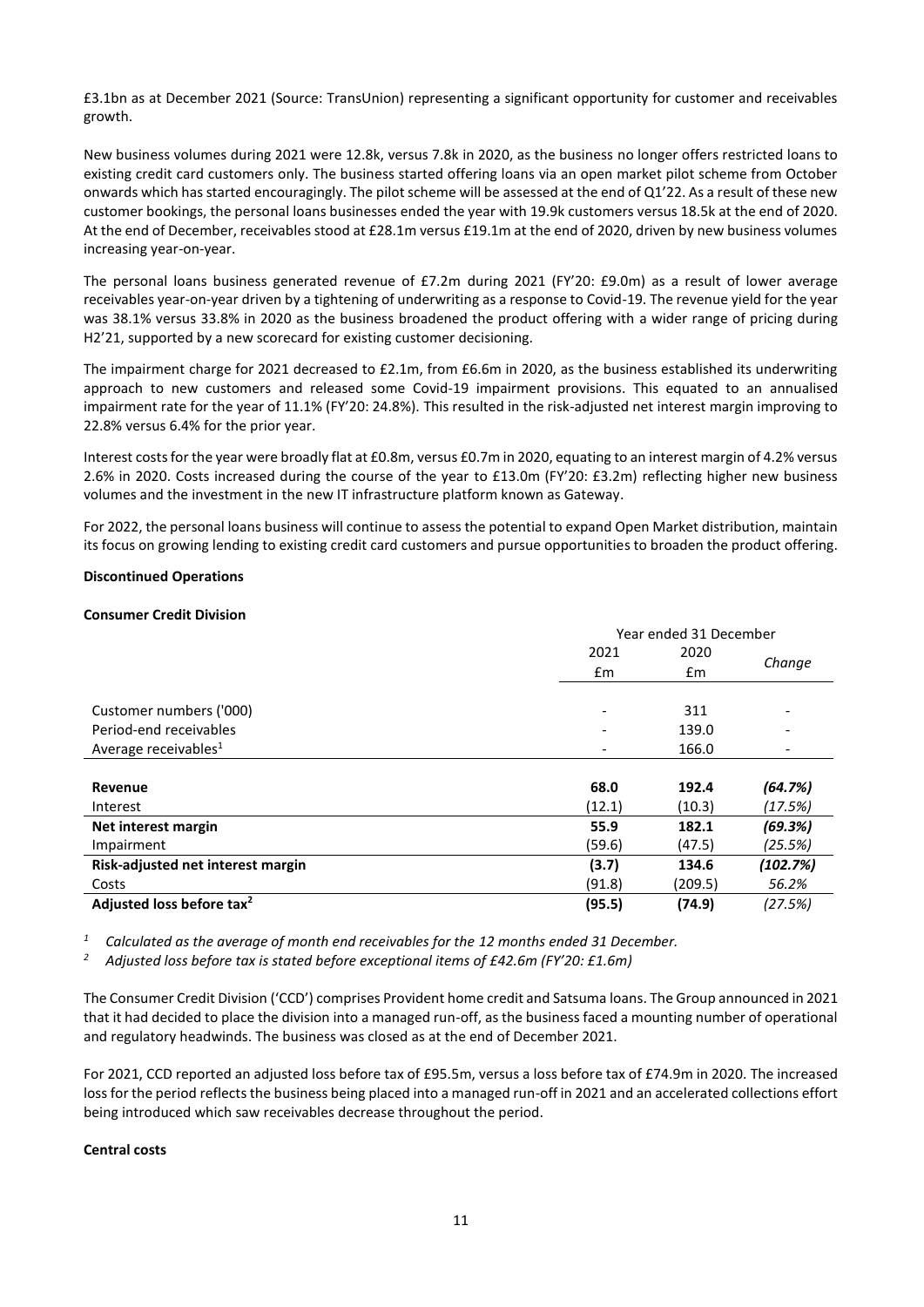Central costs increased to £26.3m during the period versus £21.1m in 2020. The increase was principally driven by investments made to support central Group functions, including the appointment of a new Chief Information Officer to drive the Group's digital ambitions, and other transformation initiatives designed to make the Group more efficient in the future.

# **Exceptional items**

An exceptional cost of £18.1m was recognised for continuing operations in 2021. This includes: (i) corporate costs including CCD closure (£11.5m); (ii) additional Scheme costs (£5m); (iii) Senior bond buy-back costs (£3.9m); offset by (iv) a pension credit (£2.3m). This compares to an exceptional cost in 2020 of £57.3m as a result of: (i) the complaints provision and associated costs in relation to the CCD Scheme (£65m); (ii) a release of provisions following completion of the ROP refund programme at Vanquis Bank (£8.3m); and (iii) a gain in respect of the redemption of the £75m senior bonds (£1.3m); offset by (iv) costs of reshaping the Group and creating the intermediate holding company PF Holdings Ltd (£1.2m); and (v) pension charges in respect of GMP equalisation (£0.7m).

# **Tax**

The tax charge for 2021 represents an effective tax rate of 5.3% (FY'20: nil) on statutory profit before tax which results in a tax charge of £7.6m being recognised in the year for continuing operations (FY'20: £nil) which principally reflects:

- i) the mainstream corporation tax rate of 19.0% on the Group's profit before tax from continuing operations generating a tax charge of £23.7m (FY'20: tax credit of £1.8m);
- ii) the mainstream corporation tax rate of 19.0% on Group exceptional items generating a tax credit of £15.3m (FY'20: tax charge of £2.5m); and
- iii) the mainstream corporation tax rate of 19.0% on the amortisation of acquisition intangibles generating a tax credit of £0.8m (FY'20: £0.7m).

The low effective tax rate is principally the result of:

- i) the revaluation of deferred tax assets and liabilities for the change in the mainstream corporation tax rate from 19.0% to 25.0% from 1 April 2023 which results in a tax credit of £5.0m and, in the case of 2020, the change in the mainstream corporation tax rate to 19.0% from 1 April 2020 following the cancellation of the previous reduction in rate to 17.0% which results in a tax credit of £2.5m;
- ii) the impact of transfer pricing adjustments between the profits of continuing and discontinued operations which results in a tax credit of £0.6m (FY'20: tax charge of £4.4m);
- iii) the beneficial impact of tax losses of the discontinued operation being surrendered as Group relief to the continuing operation at a discounted price which gives rise to a tax credit of £6.5m (FY'20: £nil);
- iv) the beneficial impact of prior year adjustments which gives rise to a tax credit of £7.8m (FY'20: tax credit of £7.7m) and relates principally to transfer pricing adjustments between continuing and discontinued operations in the prior year and the impact of the discontinued operations surrendering prior year losses to the continuing operations at a discounted price (in FY'20, the tax credit of £7.7m in respect of the prior year represents the benefit of claiming deductions for the costs incurred in 2019 in connection with the defence of the unsolicited offer from NSF for which no tax deduction was assumed in the previous year, along with a release of part of the provision for uncertain tax liabilities);
- v) the impact of the release of the exceptional complaints provision in CCD following the implementation of the Scheme of Arrangement (FY'20: increase in the exceptional complaints provision in CCD) which is taxable (FY'20: tax deductible) in discontinued operations but which on consolidation is recognised in continuing operations (£12.4m);
- vi) the adverse impact of the bank corporation tax surcharge of £12.2m (FY'20: £2.1m); and
- vii) in 2020, the benefit of using in-year and brought forward capital losses to offset the capital gain arising in Vanquis Bank on its conversion and disposal of the "B" preference shares in VISA Inc.

## **Dividends**

As a result of the Group's improved profitability, and given the ongoing strength of the Group's balance sheet, the Board has proposed an interim dividend of 12p per share in respect of FY'21. The dividend will be payable to those shareholders on the register as at 22 April 2022, with an ex-dividend date of 21 April 2022, and will be paid on 20 May 2022.

## **Funding and capital**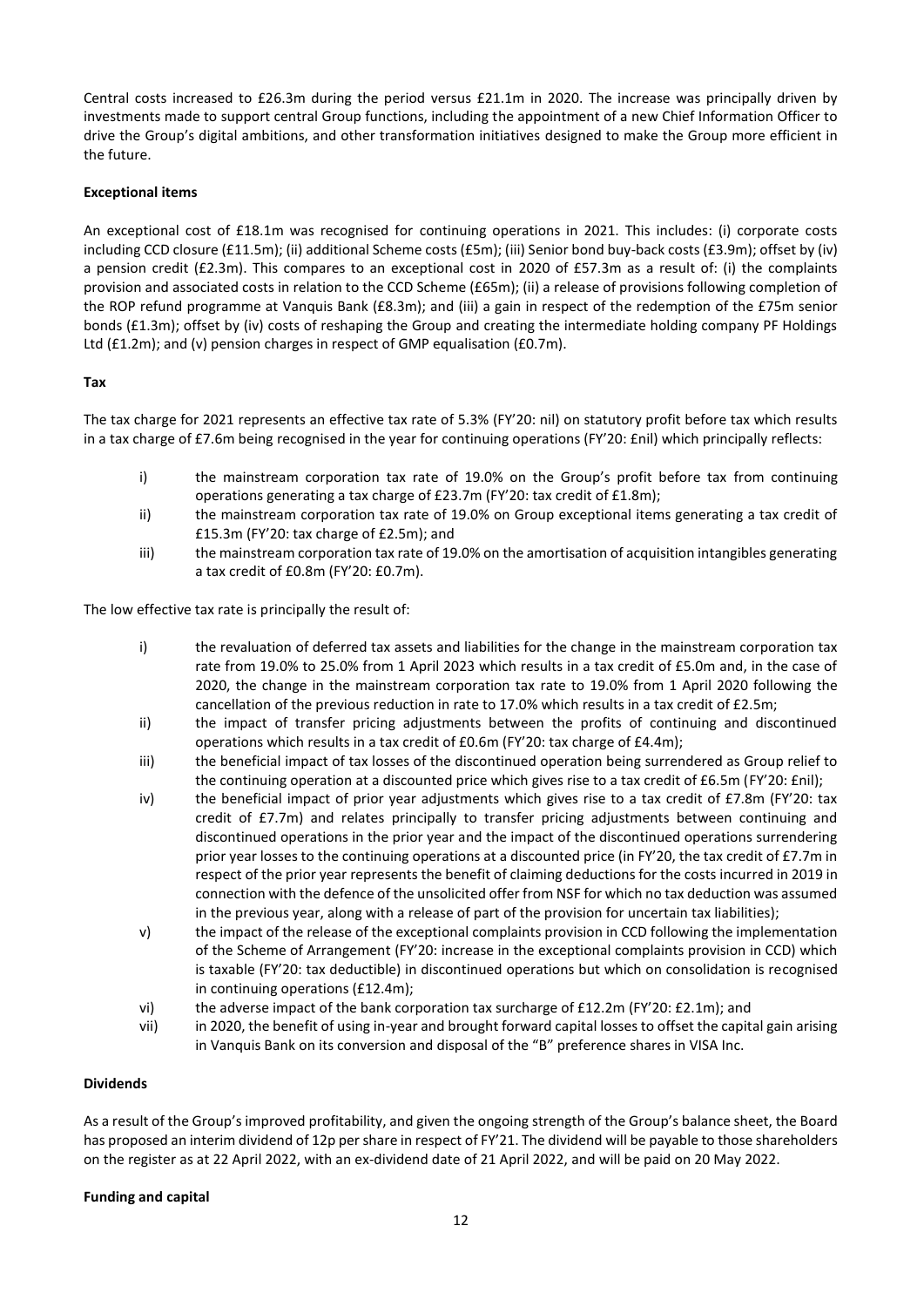The Group has strong capital and liquidity positions comprising:

- Total regulatory capital of £707m, equating to a total capital ratio of 40.6% and a surplus above the minimum regulatory requirement of £344m.
- Headroom on committed facilities and surplus cash and liquid resources amounting to approximately £290m. This is in addition to approximately £400m of liquid resources held by Vanquis Bank above Group Liquidity Coverage Ratio requirements and ongoing access to the retail deposits market.

The Group has in place a Capital Principal Risk Policy, which sets out the framework in which the Group aims to maintain a secure funding and capital structure and establishes defined capital risk appetite. Adherence to the policy ensures that the Group maintains minimum capital levels and that the capital held at business division levels is adequate to support the businesses' underlying requirements and is sufficient to support growth in that business. Internal capital is allocated to business lines and risk categories, calibrated to maximise return on equity while remaining within the risk appetite. The distribution of dividends is aligned with the Group's growth targets, whilst continuing to meet the required capital levels in line with regulatory requirements and internal risk appetite.

In October 2021, the Group's first Tier 2 subordinated bond since 2005 was issued with gross proceeds of £200m, with a 10.25-year maturity, that is callable at the Group's discretion between 5 and 5.25 years, and that pays a coupon of 8.875%. The issuance was written from the Group's £2bn EMTN Programme and was oversubscribed by around 2 times in the market. It represents an important milestone asthe Group diversifies and optimisesitssources of capital in support of future lending growth.

At 31 December 2021, the Group's CET1 ratio was 29.1% (FY'20: 34.2%) and the Total Capital Ratio was 40.6% (FY'20: 34.2%). CET1 decreased from £675m to £507m during 2021 but total capital increased from £675m to £707m as a result of the issuance of Tier 2 debt capital. The continuing operations of the Group were CET1 generative in 2021. The regulatory capital headroom above the minimum regulatory requirement of 20.8% was £344m at the period end. The increase in headroom from £264m at 31 December 2020 (versus the minimum regulatory requirement) predominantly reflects: (i) the underlying profit excluding discontinued operations; (ii) the issuance of £200m Tier 2 regulatory capital (including £121m of Tier 2 to pre-fund future balance sheet growth); and (iii) smaller risk weighted exposures in respect of customer receivables. These benefits were partly offset by the loss incurred on discontinued operations and the scheduled further unwind of the IFRS 9 transitional relief in regulatory capital.

As previously reported, the Group has elected to phase in the impact of adopting IFRS 9 over the five-year period ending 31 December 2022, by applying add back factors of 95%, 85%, 70%, 50% and 25% for years one to five, respectively, to the initial IFRS 9 transition adjustment. This is in addition to any subsequent increase in expected credit losses (ECL) in the non-credit-impaired book from transition to the end of the reporting period. The PRA ratified additional capital mitigation proposed by the Basel Committee, in response to Covid-19, with these measures coming into force from 27 June 2020. The new measures allow for the impact on regulatory capital of any increase in ECL in the non-credit impaired book arising from 1 January 2020 to be phased in over the five year period to 31 December 2024 (FY'20: 100%, 2021: 100%, 2022: 75%, 2023: 50%, 2024: 25%). The impact of the IFRS 9 transitional arrangements on CET1 as at 31 December 2021 was £108m.

In 2021, the Group delivered on a number of its funding objectives: (i) Vanquis Bank gained access to the Bank of England's TFSME scheme and has drawn approximately £170m of funding using its AAA rated notes as collateral - this funding will diversify and reduce the cost of funding for Vanquis Bank over time, while remaining primarily retail funded; (ii) the auto loan securitisation warehouse facility was re-financed and restructured in July 2021 to improve the efficiency of the usage of collateral such that drawn funding increased to £275m (and also providing for a committed but currently undrawn amount of £50m which provides contingent liquidity); (iii) in line with the Group's existing strategy of reducing reliance on RCF, some of the new securitisation funds were used to reduce the Group's RCF commitments, initially to £90m alongside an extension of the facility to July 2023; (iv) in line with its contractual maturity, the Group repaid the 6.0% £65m Retail Bond on 27 September 2021; and (v) on 7 October 2021, successfully completed a liability management exercise involving: the partial tender and repurchase of £71.5m of the then outstanding £175m 8.25% senior bonds maturing June 2023, and the issue of £200m Tier 2 bonds.

At 31 December 2021, Vanquis Bank had retail deposit funding of £1.0bn, down from £1.7bn a year earlier, reflecting a more normalised funding level relative to lending and access to alternative funding through TFSME.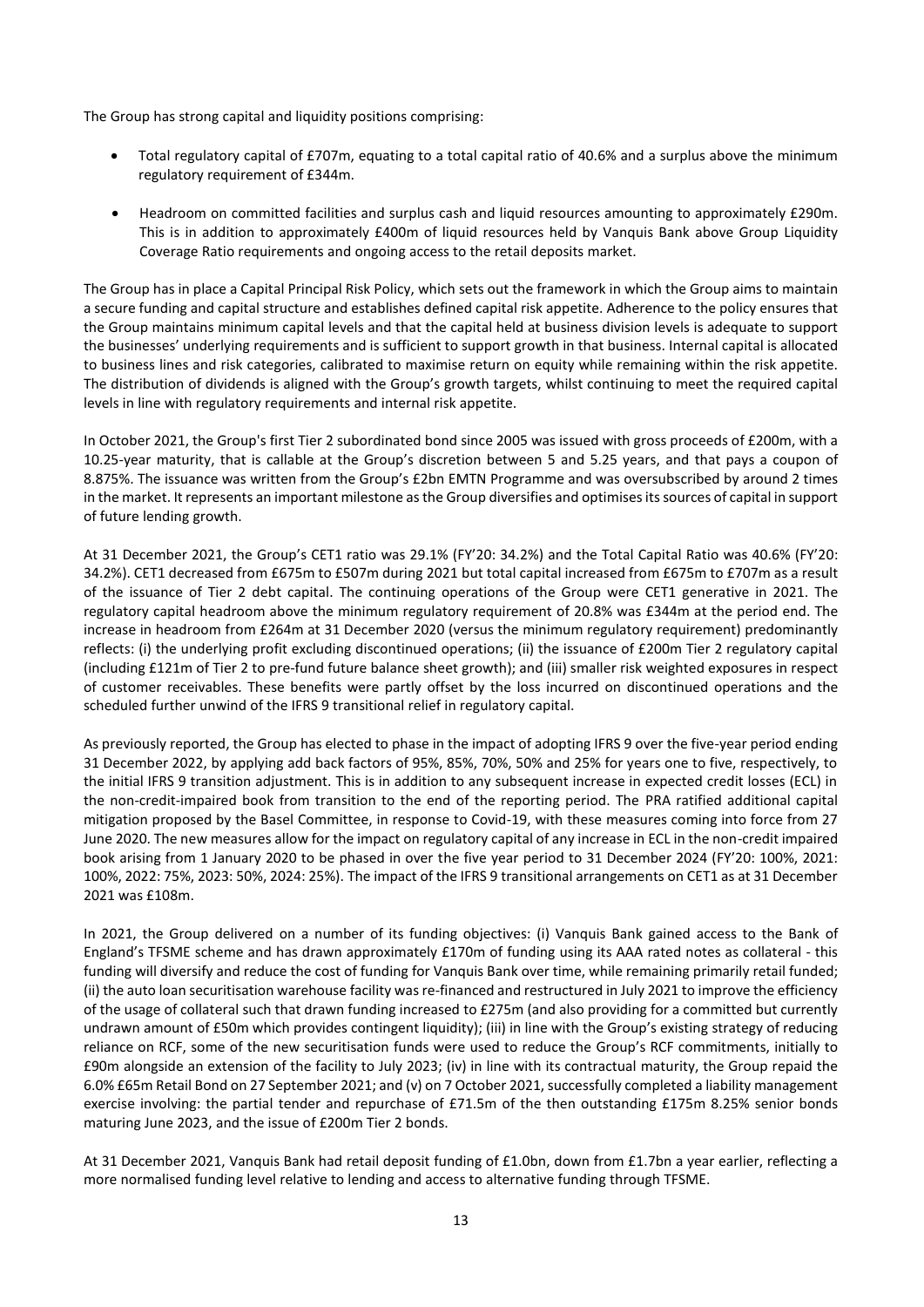Headroom on committed facilities (£110m) and surplus cash and liquid resources (£210m) amounted to approximately £320m. Headroom on committed facilities consists of undrawn amounts on the warehouse facility (£50m) and the RCF (£60m). Of the £50m undrawn warehouse facility, £30m was committed to further RCF reductions at 31 December 2021 resulting in a net of £80m contingent funding, meaning contingent funding and surplus cash and liquid resources amounted to approximately £290m. The Group now has no contractual wholesale maturities until H2'23, representing a robust and diverse funding profile. Further, the Group is advanced in its application to the PRA (Prudential Regulation Authority) to allow the use of retail deposits held at Vanquis Bank to fund other parts of the Group.

The Group continues to adopt a prudent approach to managing its funding and liquidity resources within risk appetite, and will continue to optimise these resources when new opportunities become available to the Group.

In early 2022, the Group took the decision to early repay the RCF on 30 March 2022. The Group does not require the funding and did not plan to renew the facility on maturity. The headroom on committed facilities of £110m at 31 December 2021 would have reduced to £50m after repayment of the facility.

The Group applies a Capital Management Policy that requires subsidiaries, including Vanquis Bank, to maintain sufficient capital to meet regulatory requirements, manage for 12 months growth and investment whilst maintaining a management buffer. Thereafter and where applicable Vanquis Bank is required to distribute a dividend to the Group.

### **Related party transactions**

In August 2020 Vanquis Bank provided the Company with a £70m intercompany loan facility to allow upstream funding. The loan has a two-year term and an interest rate of 6.25%. The loan has been fully utilised since it was provided, the balance outstanding at 31 December 2021 and 2020 was £70m.

The difference of £34.4m (FY'20: £11.4m) to the outstanding balance reflects year end management recharges and Group relief on trading losses which were settled shortly after the year end by the Vanquis Bank.

In December 2020, a new subsidiary holding company, Provident Financial Holdings Limited (PFH), was incorporated which simplified the intercompany relationships across the Group. As part of that process, certain intercompany loans with Moneybarn and CCD were transferred from the Company to PFH and equivalent loans were entered into between the Company and PFH. There are no transactions with directors other than those disclosed in the Directors' Remuneration Report.

#### **Principal Risks and Uncertainties**

As part of the Group Risk Harmonisation Programme we have re-evaluated our Group Principal Risks, which are those risks most critical to the alignment of the Group Strategy. We have added an additional three Group Principal Risks to our Group Risk Management Framework) – Climate Risk, Market Risk and Financial Crime Risk - to ensure we drive consistency in the management of these areas across the Group.

#### Capital risk

This is defined as the risk that the Group has insufficient capital to either meet regulatory requirements or to sustain the long-term viability of the business. The Group and Bank operate within a defined capital risk appetite, with thresholds reported to and monitored by Group Boards. Additional metrics and thresholds have been developed for the Group and Vanquis Bank. All thresholds have been calibrated above the Recovery & Resolution Plan ("RRP") triggers in order to provide advance warning of threshold breaches.

#### Funding and Liquidity risk

This is defined as the risk that the Group has insufficient liquidity to meet its obligations as they fall due, and or is unable to maintain sufficient funding for its future needs. The Group's current funding strategy seeks to maintain a secure funding structure by maintaining committed facilities to pre-fund the Group's liquidity and funding requirements for at least the next 12 months, maintaining access to four main sources of funding comprising: (i) the syndicated revolving bank facility; (ii) external market funding; (iii) securitisation; and (iv) retail deposits.

### Credit risk

This is defined as the risk of loss arising from lending to a borrower who is unwilling or unable to repay, in full and/or in accordance with agreed terms, the total amount payable for the loan. Credit Risk appetite has been refreshed with metrics and thresholds grouped by product lines to enable more focused monitoring and management action to remain within appetite on a timely basis. Regular reporting is in place which allows daily monitoring of new business quality,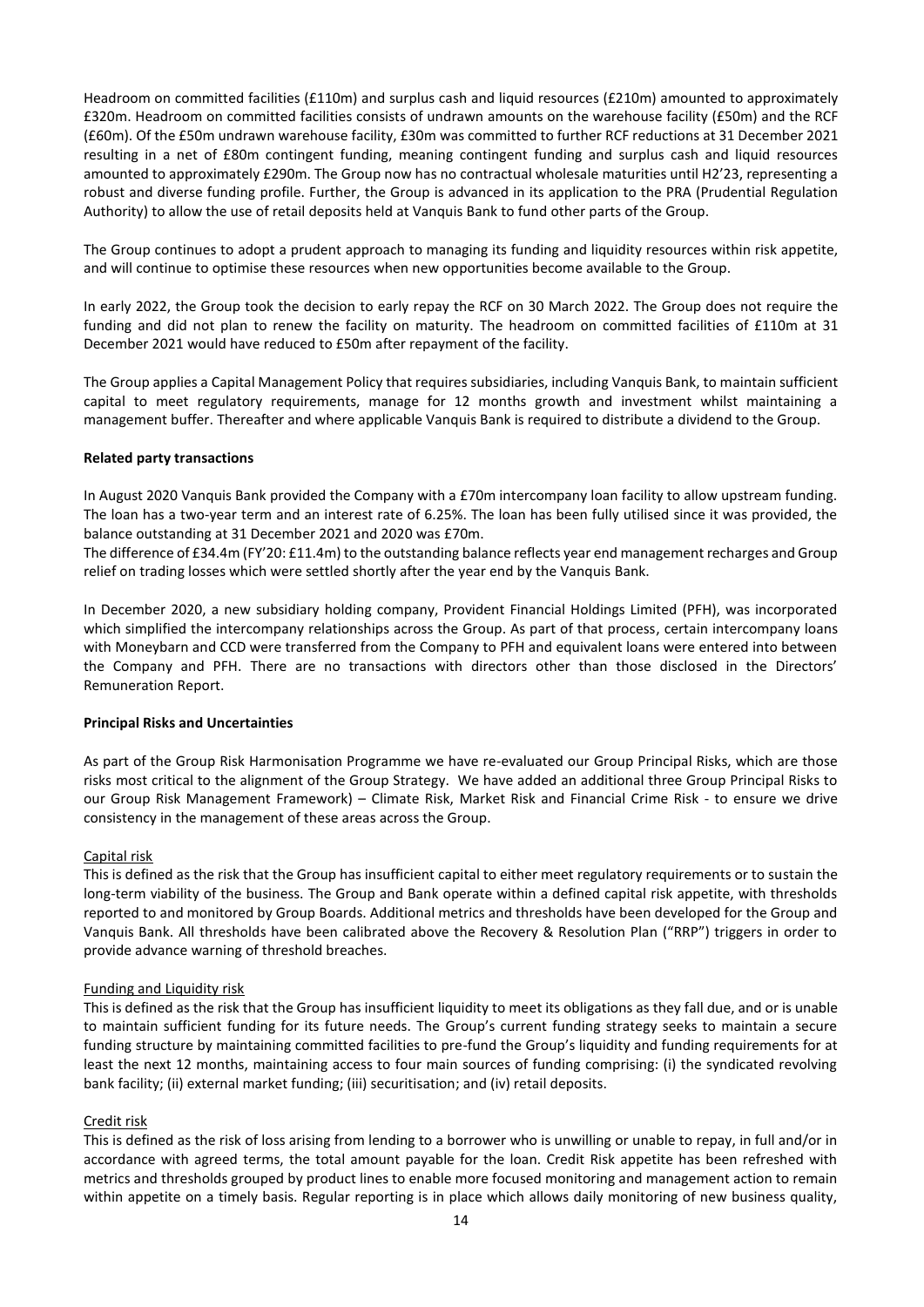collections performance and concentration analysis. Extensive work has been undertaken to enhance credit worthiness and affordability procedures.

# Strategic risk

This is defined as the risk of making poor strategic decisions related to acquisitions, products, distribution etc as a result of ineffective governance arrangements, processes and controls. In January 2022 we created an aligned board structure across PFG and Vanquis Bank designed to make us more efficient and provide better, more coordinated customer service. Board governance manual and Delegated Authorities Manual (DAM) are in place to provide a framework for key decision making at all levels across the Group and divisions. Executive Director scorecards are in place with reward incentives based on a combination of financial and non-financial measures.

# Legal and Governance Risk

This is defined as the risk that the Group is exposed to financial loss, fines, censure or enforcement action due to failing to comply with legal and governance requirements as a result of ineffective arrangements, process and controls. The Group operates in a highly regulated environment and in a sector where its customers are more vulnerable and need careful management. At all levels, the Group has worked hard to build and maintain positive relationships with our key regulators. Any regulatory actions are managed and monitored closely to ensure these are delivered fully and within the spirit of any feedback received.

# Operational Risk

This is defined as the risk of loss resulting from inadequate or failed internal processes, people and systems or from external events. The three lines of defence model throughout the Group ensures there are clear lines of accountability between management who own the risks, oversight by the risk function and independent assurance provided by Internal Audit.

# Model risk

This is defined as the risk of financial losses where models fail to perform as expected due to poor governance (including design and operation). A Group model risk management framework and model risk policy is embedded with a model inventory in place to ensure periodic review and strict change control. Critical IFRS9 models within Vanquis Bank and Moneybarn have been externally validated.

## Financial Crime risk (new principal risk category)

This is defined as the risk that the Group's products and services are used to facilitate financial crime against the Group, customers or third parties. The Group operate a strong and risk-proportionate set of systems and controls to detect and prevent financial crime. The Group is committed to complying with applicable legislation for the management of Financial Crime Risk, with all Divisions ensuring that they meet the minimum requirements and expectations of the regulatory bodies and those set by legislation, relevant to that Division, for managing Financial Crime Risk effectively.

## Market risk (new principal risk category)

This is defined as the risk of loss due to adverse market movements caused by active trading positions taken in interest rates, foreign exchange markets, bonds and equities. The Group's corporate policies do not permit it to undertake position taking or trading books of this type and therefore it does not do so.

## Climate risk (new principal risk category)

This is defined as the likelihood over a specified time period of severe alterations in the normal functioning of a community or a society due to hazardous physical events interacting with vulnerable social conditions, leading to widespread adverse human, material, economic, or environmental effects. The Group continues to develop an approach to Climate risk management through the Climate Risk Committee and risk management activities to identify the physical and transition climate related risks that have implications for the Group's business model and stakeholders.

## Conduct and Regulatory risk

Conduct Risk is defined as the risk of customer detriment due to poor design, distribution and execution of products and services or other activities which could lead to unfair customer outcomes or regulatory censure. Regulatory Risk is defined as the risk that the Group is exposed to financial loss, fines, censure or enforcement action due to failing to comply with laws or regulations (including handbooks, codes of conduct, statutory and regulatory guidance). Conduct and Regulatory risk remains a key focus for the Group with detailed risk appetite statements, metrics and thresholds in place in relation to the fair treatment and management of our customers. Conduct Risk frameworks and governance have been enhanced which clearly identify intended customer outcomes and the associated monitoring, testing, data sources and management information required.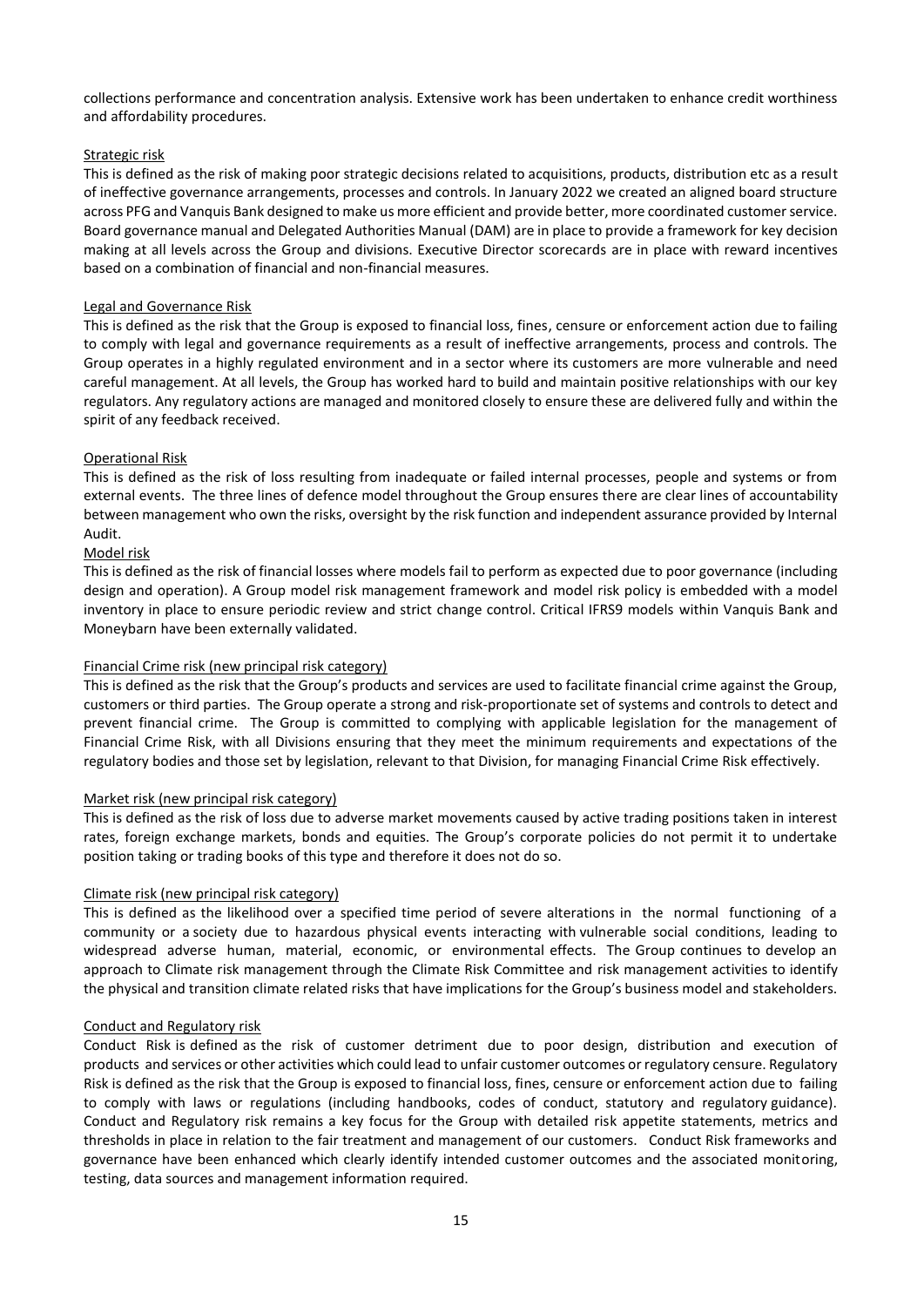# People Risk

This is defined as the failure to maintain a properly engaged and skilled workforce who are aligned to our purpose and Group culture. In managing our people risk, we ensure we have adequate controls across the whole colleague life cycle covering the onboarding, development and management of our colleagues. This extends to ensuring we have sufficient operational capacity and colleagues with the right skills in meeting our financial, customer and regulatory responsibilities.

#### Technology and Information Security Risk

This is defined as the risk arising from compromised or inadequate technology, security and data that could affect the confidentiality, integrity or availability of the Group's data or systems. This risk is managed in conjunction with Operational risk with additional and particular focus on cyber and technology infrastructure. Extensive work within Vanquis under the First Line Controls Review programme is on track and there is sufficient oversight in place to ensure early detection of further potential delay.

#### **Consolidated financial statements**

#### **Consolidated income statement for the year ended 31 December**

|                                                                                  | <b>Note</b> | 2021    | 2020    |
|----------------------------------------------------------------------------------|-------------|---------|---------|
| <b>Continuing operations</b>                                                     |             | Em      | Em      |
| Interest income                                                                  |             | 474.3   | 531.9   |
| Fee income                                                                       |             | 60.3    | 83.5    |
| <b>Total Revenue</b>                                                             | 3           | 534.6   | 615.4   |
| Finance costs                                                                    |             | (53.0)  | (59.9)  |
| Net interest margin                                                              |             | 481.6   | 555.5   |
| Impairment charges                                                               | 8           | (50.4)  | (312.6) |
| Risk-adjusted net interest margin                                                |             | 431.2   | 242.9   |
| Operating costs                                                                  |             | (289.0) | (279.9) |
| Profit/(loss) before taxation from continuing operations                         | 3           | 142.2   | (37.0)  |
| Profit before tax, amortisation of acquisition intangibles and exceptional items | 3           | 167.8   | 27.8    |
| Amortisation of acquisition intangibles                                          | 3           | (7.5)   | (7.5)   |
| Exceptional items                                                                | 3           | (18.1)  | (57.3)  |
| Tax charge                                                                       | 5           | (7.6)   |         |
| Profit/(loss) for the year from continuing operations                            |             | 134.6   | (37.0)  |
| Loss after tax from discontinued operations                                      | 4           | (166.7) | (46.4)  |
| Loss for the year attributable to equity shareholders                            |             | (32.1)  | (83.4)  |

#### **Consolidated statement of comprehensive income for the year ended 31 December**

|                                                                                | <b>Note</b> | 2021   | 2020   |
|--------------------------------------------------------------------------------|-------------|--------|--------|
|                                                                                |             | £m     | £m     |
| Loss for the year attributable to equity shareholders                          |             | (32.1) | (83.4) |
| Items that will not be reclassified subsequently to the income statement:      |             |        |        |
| - actuarial movements on retirement benefit asset                              | 11          | 27.1   | (1.7)  |
| $-$ fair value movements transferred to income statement <sup>1</sup>          | 10          | (5.2)  | 3.8    |
| - tax on items taken directly to other comprehensive income                    |             | (3.8)  | (0.7)  |
| - impact of change in UK tax rate on items in other comprehensive income       | 5           | (6.4)  | (1.7)  |
| - deferred tax credit on disposal of investments                               |             |        | 2.0    |
| - current tax charge on disposal of investments                                | 5           |        | (2.0)  |
| Other comprehensive income/(expense) for the year                              |             | 11.7   | (0.3)  |
| Total comprehensive expense for the year                                       |             | (20.4) | (83.7) |
| 1 Refer to accounting policies for details on changes in accounting treatment. |             |        |        |
|                                                                                |             |        |        |

**Loss per share**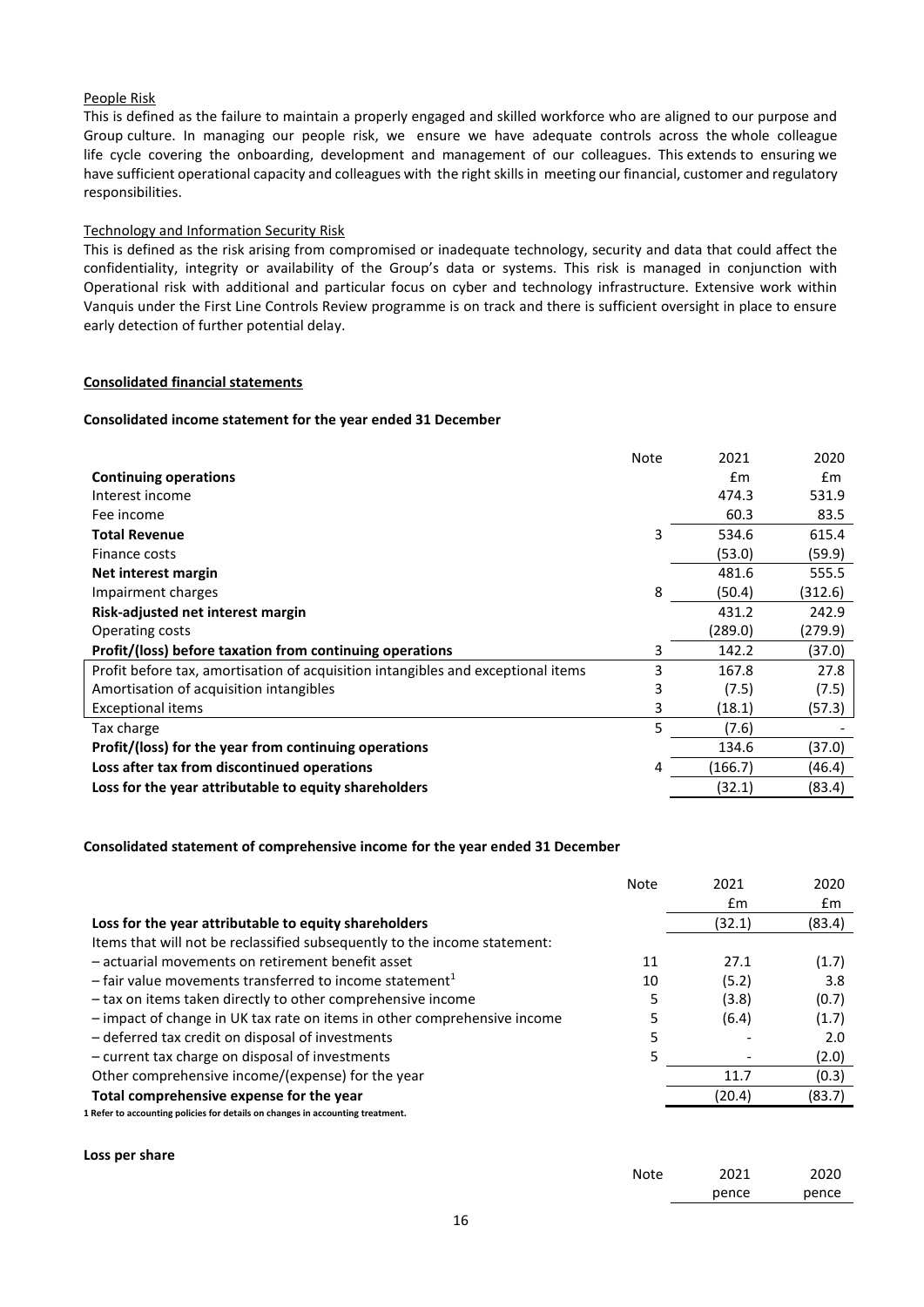| Basic                                                                           | 6           | (12.8) | (32.9) |
|---------------------------------------------------------------------------------|-------------|--------|--------|
| <b>Diluted</b>                                                                  | 6           | (12.8) | (32.9) |
| The above loss per share is on a Group basis including discontinued operations. |             |        |        |
| Dividends per share                                                             |             |        |        |
|                                                                                 | <b>Note</b> | 2021   | 2020   |
|                                                                                 |             | pence  | pence  |
| Interim dividend                                                                |             | 12     |        |

The total cost of dividends paid in the year was £nil (2020: £nil).

# **Consolidated balance sheets**

|                                             | <b>Note</b>    | 31 December | 31 December |
|---------------------------------------------|----------------|-------------|-------------|
|                                             |                | 2021        | 2020        |
|                                             |                | £m          | £m          |
| <b>ASSETS</b>                               |                |             |             |
| Cash and cash equivalents                   |                | 717.7       | 919.7       |
| Amounts receivable from customers           | 8              | 1,677.7     | 1,799.8     |
| Trade and other receivables                 |                | 18.8        | 35.7        |
| Investment                                  | 10             | 9.1         | 9.2         |
| Property, plant and equipment               |                | 8.4         | 15.5        |
| Right of use assets                         |                | 47.9        | 58.0        |
| Goodwill                                    |                | 71.2        | 71.2        |
| Other intangible assets                     | 9              | 52.3        | 45.3        |
| Retirement benefit asset                    | 11             | 112.2       | 79.7        |
| Derivative financial instruments            |                | 3.1         |             |
| Deferred tax assets                         | 5              | 6.9         | 44.0        |
| <b>TOTAL ASSETS</b>                         | $\overline{3}$ | 2,725.3     | 3,078.1     |
| <b>LIABILITIES AND EQUITY</b>               |                |             |             |
| <b>Liabilities</b>                          |                |             |             |
| Trade and other payables                    |                | 95.6        | 64.9        |
| <b>Current tax liabilities</b>              |                | 3.8         | 0.6         |
| Provisions                                  | 12             | 72.1        | 91.0        |
| Lease liabilities                           |                | 58.9        | 69.4        |
| Retail deposits                             |                | 1,018.5     | 1,683.2     |
| Bank and other borrowings                   |                | 845.2       | 520.0       |
| Derivative financial instruments            |                |             | 1.3         |
| <b>Total liabilities</b>                    |                | 2,094.1     | 2,430.4     |
| Equity attributable to owners of the parent |                |             |             |
| Share capital                               |                | 52.6        | 52.6        |
| Share premium                               |                | 273.3       | 273.2       |
| Merger reserves                             |                | 278.2       | 278.2       |
| Other reserves                              |                | 9.8         | 14.6        |
| Retained earnings                           |                | 17.3        | 29.1        |
| <b>Total equity</b>                         | 3              | 631.2       | 647.7       |
| <b>TOTAL LIABILITIES AND EQUITY</b>         |                | 2,725.3     | 3,078.1     |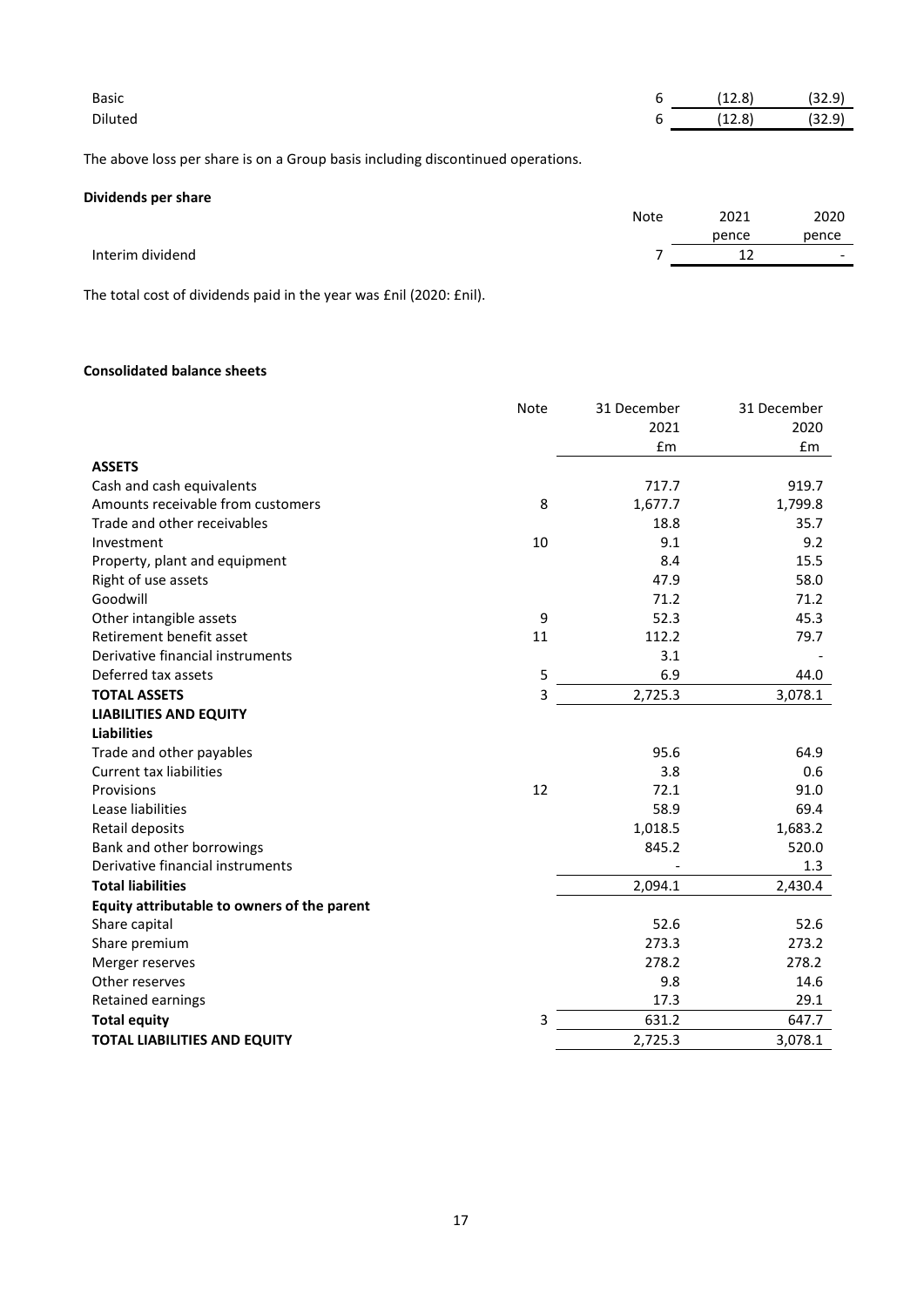#### **Consolidated statement of changes in shareholders' equity**

|                                                           | Share                    | Share                    | Merger         | Other          | Retained                 |        |
|-----------------------------------------------------------|--------------------------|--------------------------|----------------|----------------|--------------------------|--------|
|                                                           | capital                  | premium                  | reserve        | reserves       | earnings                 | Total  |
|                                                           |                          |                          |                |                |                          |        |
|                                                           | £m                       | £m                       | £m             | £m             | £m                       | £m     |
| At 1 January 2020                                         | 52.5                     | 273.2                    | 278.2          | 17.7           | 107.7                    | 729.3  |
| Loss for the year                                         | $\overline{\phantom{0}}$ | $\Box$                   |                | $\blacksquare$ | (83.4)                   | (83.4) |
| Other comprehensive (expense)/income:                     |                          |                          |                |                |                          |        |
| - actuarial movements on retirement benefit asset (note   |                          |                          |                |                |                          |        |
| 11)                                                       |                          |                          |                |                | (1.7)                    | (1.7)  |
| - fair value movement in investments (note 10)            |                          |                          |                | 3.8            |                          | 3.8    |
| - tax on items taken directly to other                    |                          |                          |                |                |                          |        |
| comprehensive income (note 5)                             |                          |                          |                | (1.0)          | 0.3                      | (0.7)  |
| - impact of change in UK tax rate (note 5)                |                          |                          |                | (0.2)          | (1.5)                    | (1.7)  |
| - deferred tax credit on disposal of investments (note 5) |                          |                          |                | 2.0            |                          | 2.0    |
| - current tax charge on disposal of investments (note 5)  |                          |                          |                | (2.0)          |                          | (2.0)  |
| Other comprehensive income/(expense) for the period       | $\overline{\phantom{a}}$ | $\overline{a}$           | $\overline{a}$ | 2.6            | (2.9)                    | (0.3)  |
| Total comprehensive income/(expense) for the period       | $\overline{\phantom{0}}$ | $\overline{\phantom{a}}$ | $\overline{a}$ | 2.6            | (86.3)                   | (83.7) |
| Transfer of cumulative gain on disposal of investment     | $\overline{a}$           | $\overline{a}$           | $\overline{a}$ | (7.4)          | 7.4                      |        |
| Transfer of tax on disposal of investment                 |                          |                          | $\overline{a}$ | 2.0            | (2.0)                    |        |
| Issue of share capital                                    | 0.1                      |                          |                |                |                          | 0.1    |
| Share-based payment charge                                |                          |                          |                | 2.3            |                          | 2.3    |
| Transfer of share-based payment reserve                   |                          |                          |                | (2.6)          | 2.6                      |        |
| Purchase of shares for share awards                       |                          |                          |                |                | (0.3)                    | (0.3)  |
| At 31 December 2020                                       | 52.6                     | 273.2                    | 278.2          | 14.6           | 29.1                     | 647.7  |
| At 1 January 2021                                         | 52.6                     | 273.2                    | 278.2          | 14.6           | 29.1                     | 647.7  |
| Loss for the year                                         | $\overline{\phantom{0}}$ | $\blacksquare$           | $\frac{1}{2}$  | $\blacksquare$ | (32.1)                   | (32.1) |
| Other comprehensive income/(expense):                     |                          |                          |                |                |                          |        |
| - actuarial movements on retirement benefit asset (note   |                          |                          |                |                |                          |        |
| 11)                                                       |                          |                          |                |                | 27.1                     | 27.1   |
| - fair value movement transferred to income statement     |                          |                          |                |                |                          |        |
| (note 10)                                                 |                          |                          |                | (5.2)          |                          | (5.2)  |
| - tax on items taken directly to other                    |                          |                          |                |                |                          |        |
| comprehensive income (note 5)                             |                          |                          |                | 1.4            | (5.2)                    | (3.8)  |
| - impact of change in UK tax rate (note 5)                |                          |                          | L.             |                | (6.4)                    | (6.4)  |
| Other comprehensive (expense)/income for the period       |                          |                          |                | (3.8)          | 15.5                     | 11.7   |
| Total comprehensive expense for the period                | $\overline{a}$           | $\overline{\phantom{0}}$ | $\overline{a}$ | (3.8)          | (16.6)                   | (20.4) |
| Issue of share capital                                    |                          | 0.1                      | $\overline{a}$ |                | $\overline{\phantom{a}}$ | 0.1    |
| Share-based payment charge                                |                          |                          |                | 3.8            |                          | 3.8    |
| Transfer of share-based payment reserve on vesting of     |                          |                          |                |                |                          |        |
| share awards                                              |                          |                          |                | (4.8)          | 4.8                      |        |
| At 31 December 2021                                       | 52.6                     | 273.3                    | 278.2          | 9.8            | 17.3                     | 631.2  |

Goodwill arising on acquisitions prior to 1 January 1998 was eliminated against shareholders' funds under UK GAAP and was not reinstated on transition to IFRS. Accordingly, retained earnings are shown after directly writing off cumulative goodwill of £1.6m. In addition, cumulative goodwill of £2.3m has been written off against the merger reserve in previous years.

The rights issue in April 2018 was undertaken through a cash box structure which allowed merger relief to be applied to the issue of shares rather than recording share premium. Of the resulting merger reserve of £278.2m, £228.2m was distributable as the capital was retained for the purposes of the Company with the remaining £50.0m not distributable as it was used to inject capital into Vanquis Bank Limited. Following the transfer of Vanquis Bank Limited to Provident Financial Holdings Limited in December 2020 the full merger reserve of £278.2m is now considered distributable.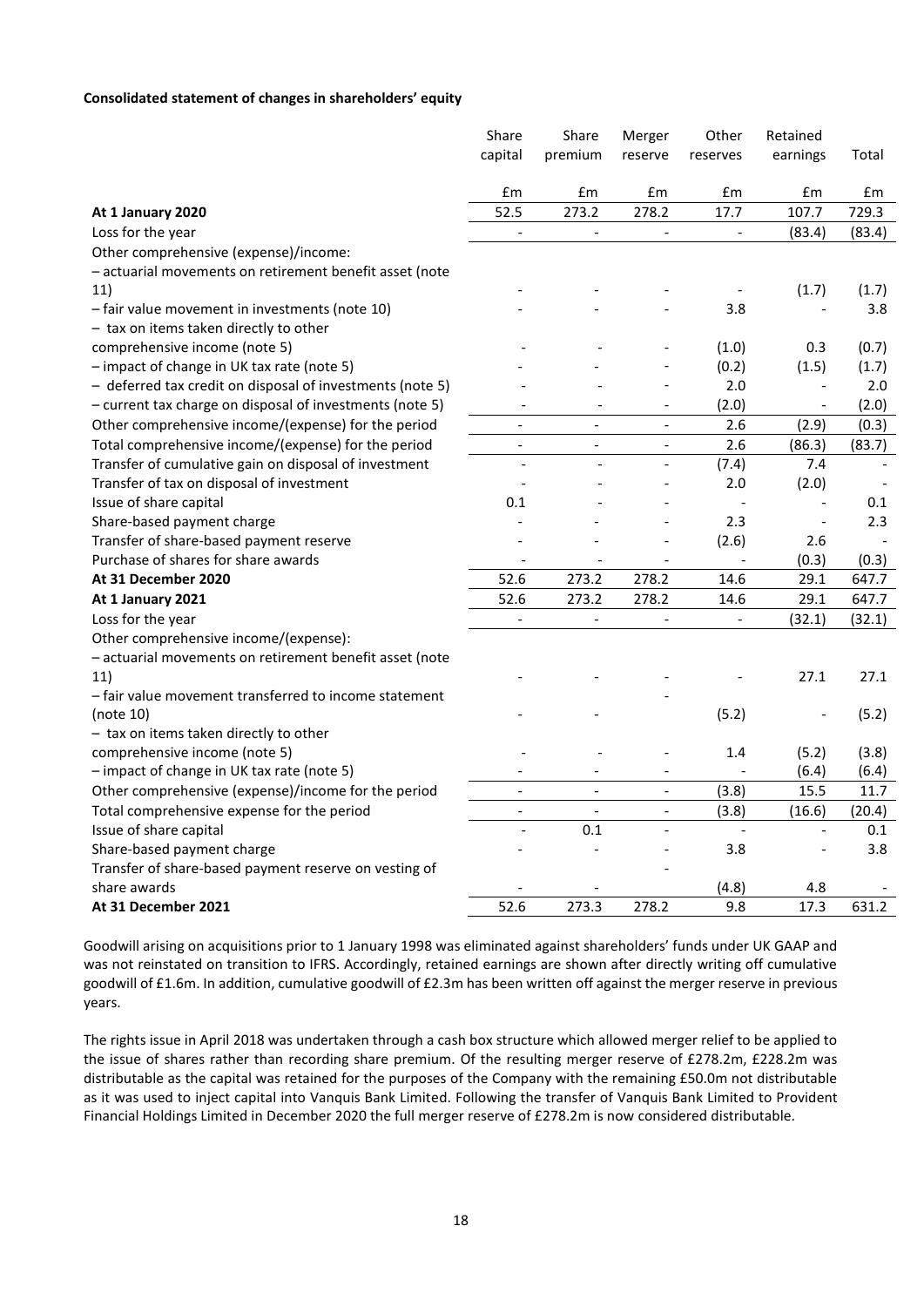### **Consolidated statement of cash flows for the year ended 31 December**

|                                                                  | <b>Note</b> | 2021      | 2020    |
|------------------------------------------------------------------|-------------|-----------|---------|
|                                                                  |             | £m        | Em      |
| Cash flows from operating activities                             |             |           |         |
| Cash generated from operations                                   | 13          | 240.5     | 450.6   |
| Finance costs paid                                               |             | (71.3)    | (63.1)  |
| Tax paid                                                         |             | (6.1)     | (23.6)  |
| Net cash generated from operating activities                     |             | 163.1     | 363.9   |
| Cash flows from investing activities                             |             |           |         |
| Purchase of intangible assets                                    | 9           | (24.8)    | (16.3)  |
| Purchase of property, plant and equipment                        |             | (1.3)     | (5.9)   |
| Proceeds from disposal of property, plant and equipment          |             | 3.8       | 0.7     |
| Net cash used in investing activities                            |             | (22.3)    | (21.5)  |
| Cash flows from financing activities                             |             |           |         |
| Proceeds from bank and other borrowings                          |             | 746.0     | 926.8   |
| Repayment of bank and other borrowings                           |             | (1,081.5) | (690.3) |
| Payment of lease liabilities                                     |             | (9.6)     | (11.2)  |
| Purchase of shares for share awards                              |             |           | (0.3)   |
| Proceeds from issue of share capital                             |             | 0.1       | 0.1     |
| Net cash (used in)/generated from financing activities           |             | (345.0)   | 225.1   |
| Net (decrease)/increase in cash, cash equivalents and overdrafts |             | (204.2)   | 567.5   |
| Cash, cash equivalents and overdrafts at beginning of year       |             | 918.3     | 350.8   |
| Cash, cash equivalents and overdrafts at end of year             |             | 714.1     | 918.3   |
|                                                                  |             |           |         |
| Cash, cash equivalents and overdrafts at end of year comprise:   |             |           |         |
| Cash at bank and in hand                                         |             | 717.7     | 919.7   |
| Overdrafts (held in bank and other borrowings)                   |             | (3.6)     | (1.4)   |
| Total cash, cash equivalents and overdrafts                      |             | 714.1     | 918.3   |

Cash at bank and in hand includes £414.8m (2020: £833.3m) in respect of the liquid assets buffer, including other liquidity resources, held by Vanquis Bank Limited in accordance with the PRA's liquidity regime. As at 31 December 2021, £268.3m (2020: £691.9m) of the buffer was available to finance Vanquis Bank Limited's day-to-day operations.

# **Notes to the financial information**

## **1. Basis of preparation**

The preliminary announcement has been prepared in accordance with the Listing Rules of the FCA and is based on the 2021 financial statements which have been prepared under International Financial Reporting Standards (IFRS) as adopted by the UK, International Financial Reporting Interpretations Committee (IFRIC) interpretations and the Companies Act 2006.

The change in basis of preparation from IFRS as adopted by the EU to IFRS as adopted by the UK is required as a result of the UK's exit from the EU on 31 January 2020. This change does not constitute a change in accounting policy and there is no impact on recognition, measurement or disclosure between the two frameworks in the period reported.

The financial information set out in this announcement does not constitute the Group's statutory accounts for the year ended 31 December 2021 or the year ended 31 December 2020. The financial information for the year ended 31 December 2020 is derived from the statutory accounts for that year which have been delivered to the Registrar of Companies. The auditors reported on those accounts: their report was unqualified, did not draw attention to any matters by way of emphasis and did not contain a statement under s498(2) or (3) of the Companies Act 2006. The audit of the statutory accounts for the year ended 31 December 2021 is not yet complete. These accounts will be finalised on the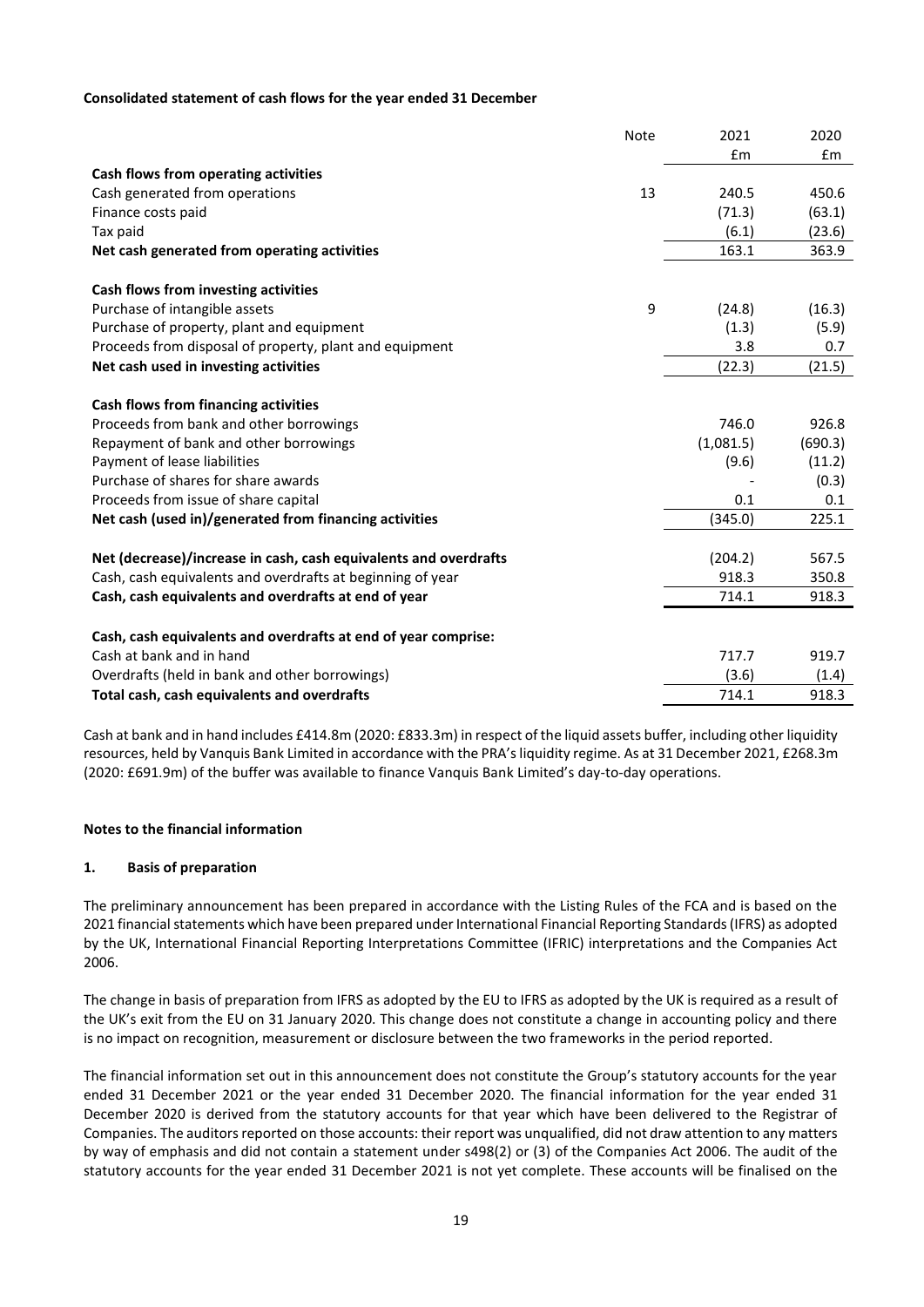basis of the financial information presented by the Directors in this preliminary announcement and will be delivered to the Registrar of Companies following the Company's annual general meeting.

The statutory financial statements have been prepared on a going concern basis under the historical cost convention, as modified by the revaluation of derivative financial instruments and investments held at fair value through profit and loss.

In assessing whether the Group is a going concern, the Directors have reviewed the Group's corporate plan as approved in December 2021, which includes capital and liquidity forecasts from 2022 to 2026. The assessment included consideration of the Group's principal risks and uncertainties, with a focus on capital and liquidity.

The Directors have also reviewed the Group's stress testing projections which are based on a severe but plausible scenario in which unemployment peaks at 12%. This shows that the Group is able to maintain sufficient capital headroom above minimum requirements. The Directors have reviewed the Group's reverse stress testing projections to the point of non-viability, which concluded that the Group's viability only comes into question under an unprecedented macroeconomic scenario.

### **2. Accounting policies**

Group principal accounting policies under IFRS have been consistently applied to all the years presented, with the exception of the reclassification of the Visa Inc shares previously classified as fair value through other comprehensive income (OCI) to fair value through profit and loss, and the adoption of the IFRIC agenda decision on Software-as-a-Service (SaaS) and Interest Rate Benchmark Reform Phase 2.

### **Visa Inc shares**

Following review of the treatment of the Visa Inc shares held in Vanquis Bank being recognised as fair value through OCI (FVTOCI) it was determined that on adoption of IFRS 9, the election to treat these shares as FVTOCI was not appropriate as they did not meet the definition of an equity instrument. The shares should have been treated as a financial asset recognised at fair value through profit or loss.

The Group has concluded that this is an immaterial change relative to the Group results and the cumulative impact has therefore been adjusted in the 2021 financial period rather than as a prior year adjustment.

The assets have been reclassified in 2021 resulting in the 2020 closing fair value reserve of £3.8m being recognised in the income statement. This has resulted in an increase in profit before tax of £5.2m and an increase in the tax charge of £1.4m. The cumulative fair value movements of £5.2m and all future fair value movements will be presented within operating costs in the income statement.

#### **Software-as-a-Service (SaaS)**

The IFRS Interpretations Committee (IFRIC) recently published two agenda decisions clarifying how certain aspects of cloud technology, SaaS, should be accounted for. The first agenda decision, published in March 2019, concludes that a contract that conveys to the customer only the right to receive access to the supplier's application software in the future is a service contract (SaaS) rather than a software lease or the acquisition of a software intangible asset. The customer receives the service—the access to the software—over the contract term. The second agenda decision, published in April 2021, addresses how a customer should account for the costs of configuring or customising the supplier's application software in a SaaS arrangement that is determined to be a service contract.

Where a change in accounting policy is required to apply the conclusions reached by the IFRS Interpretations Committee this must be accounted for in line with IAS 8 'Accounting Policies, Changes in Accounting Estimates and Errors' and, if material, prior period comparatives restated. The agenda decisions have not resulted in a material impact on the Group or Company and therefore the comparatives have not been restated.

#### **Interest Rate Benchmark Reform Phase 2**

In 2021, the Group adopted the Interest Rate Benchmark Reform Phase 2 amendments issued by the IASB. These amendments require that changes to expected future cash flows that both arise as a direct result of IBOR Reform and are economically equivalent to the previous cash flows are accounted for as a change to the effective interest rate with no adjustment to the asset or liability carrying value and no immediate gain or loss is recognised.

The new requirements also provide relief from the requirements to discontinue hedge accounting as a result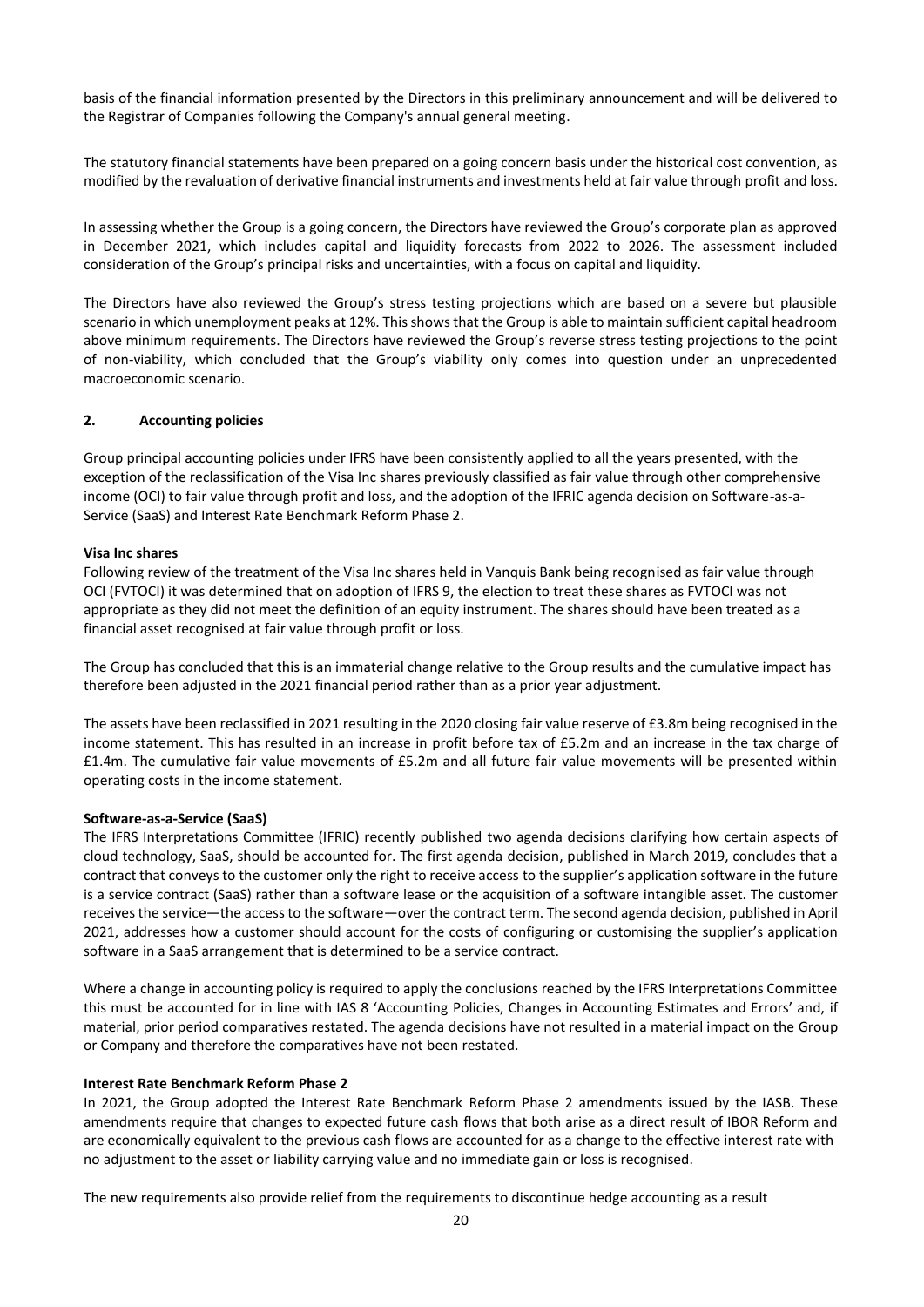of amending hedge documentation if the changes are required solely as a result of IBOR Reform. As at the end of 2021, the Group has refinanced all LIBOR linked derivatives to SONIA resulting in no impact from the implementation of these changes.

# **3. Segment reporting**

|                                                  | Revenue                      |       | Profit/(loss) before |         |  |
|--------------------------------------------------|------------------------------|-------|----------------------|---------|--|
|                                                  |                              |       | tax                  |         |  |
|                                                  | 2021                         | 2020  | 2021                 | 2020    |  |
|                                                  | £m                           | £m    | £m                   | £m      |  |
| Credit cards                                     | 389.5                        | 472.4 | 173.9                | 39.5    |  |
| Vehicle finance                                  | 137.9                        | 134.0 | 28.9                 | 10.9    |  |
| Personal loans                                   | 7.2                          | 9.0   | (8.7)                | (1.5)   |  |
| Central costs                                    |                              |       | (26.3)               | (21.1)  |  |
| Total group before amortisation of acquisition   |                              |       |                      |         |  |
| intangibles and exceptional items                | 534.6                        | 615.4 | 167.8                | 27.8    |  |
| Amortisation of acquisition intangibles (note 9) | $\qquad \qquad \blacksquare$ |       | (7.5)                | (7.5)   |  |
| <b>Exceptional items</b>                         |                              |       | (18.1)               | (57.3)  |  |
| Total Group – continuing operations              | 534.6                        | 615.4 | 142.2                | (37.0)  |  |
| CCD – discontinued operations (note 4)           | 68.0                         | 192.4 | (95.5)               | (74.9)  |  |
| CCD – discontinued operations exceptional items  |                              |       |                      |         |  |
| (note 4)                                         |                              |       | (42.6)               | (1.6)   |  |
| <b>Total Group</b>                               | 602.6                        | 807.8 | 4.1                  | (113.5) |  |

Revenue for credit cards, vehicle finance and personal loans comprises interest earned on amounts receivable from customers and fee income.

Acquisition intangibles represent the fair value of the broker relationships of £75.0m which arose on the acquisition of Moneybarn in August 2014. The amortisation charge in 2021 amounted to £7.5m (2020: £7.5m).

Exceptional items for continuing operations represent a net exceptional charge of £18.1m in 2021 (2020: £57.3m) and comprise:

|                                                                    | 2021   | 2020           |
|--------------------------------------------------------------------|--------|----------------|
|                                                                    | £m     | $\mathbf{f}$ m |
| Corporate costs including CCD closure                              | (11.5) |                |
| CCD Scheme of Arrangement costs and provisions (note 12)           | (5.0)  | (65.0)         |
| (Costs)/gain in respect of the redemption of bonds                 | (3.9)  | $1.3\,$        |
| Pension credit/(charges) (note 11)                                 | 2.3    | (0.7)          |
| Release of provisions in respect of ROP refund programme (note 12) |        | 8.3            |
| Costs in respect of the new intermediate holding company           |        | (1.2)          |
| <b>Total exceptional items</b>                                     | (18.1) | (57.3)         |

Corporate costs including CCD closure include redundancy amounts of £1.0m

|                                                      |         |                | Segment net          |         |  |
|------------------------------------------------------|---------|----------------|----------------------|---------|--|
|                                                      |         | Segment assets | assets/(liabilities) |         |  |
|                                                      | 2021    | 2020           |                      | 2020    |  |
|                                                      | £m      | £m             | $\mathsf{fm}$        | £m      |  |
|                                                      |         |                |                      |         |  |
| Credit cards and personal loans                      | 1,639.1 | 2,037.1        | 374.5                | 326.5   |  |
| Vehicle finance                                      | 698.3   | 611.0          | 105.8                | 19.3    |  |
| Central                                              | 546.5   | 730.4          | 446.0                | 517.0   |  |
| Continuing operations before intra-group elimination | 2,883.9 | 3,378.5        | 926.3                | 862.8   |  |
| <b>Discontinued operations</b>                       | 0.3     | 187.8          | (295.1)              | (215.1) |  |
| Intra-Group elimination                              | (158.9) | (488.2)        |                      |         |  |
| <b>Total Group</b>                                   | 2.725.3 | 3.078.1        | 631.2                | 647.7   |  |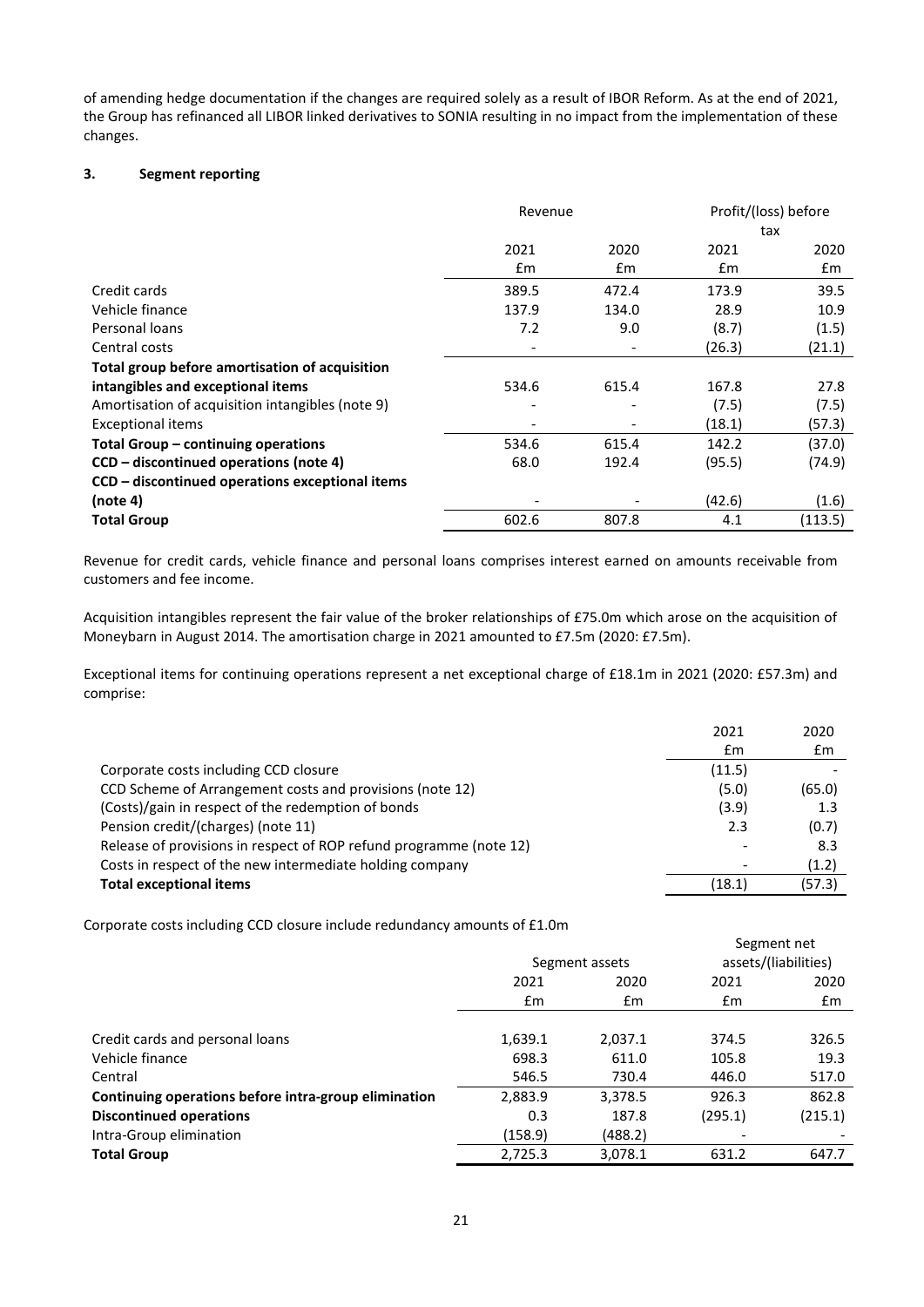The presentation of segment net assets reflects the statutory assets, liabilities and net assets of each of the Group's divisions. This results in an intra Group elimination reflecting the difference between the central intercompany funding provided to the divisions and the external funding raised centrally.

Following the wind-down of CCD, the Group's businesses operate principally in the UK.

# **4. Discontinued operations**

The Group has closed CCD comprising Home Credit and Satsuma during the year and in accordance with IFRS 5 'Noncurrent Assets Held for Sale and Discontinued Operations' these businesses are presented as discontinued operations.

The results from discontinued operations, which are included in the Group income statement, are set out below.

|                                   | 2021          | 2020          |
|-----------------------------------|---------------|---------------|
|                                   | $\mathsf{fm}$ | $\mathsf{fm}$ |
| Interest income                   | 68.0          | 192.4         |
| Finance costs                     | (12.1)        | (9.7)         |
| Net interest margin               | 55.9          | 182.7         |
| Impairment                        | (59.6)        | (47.5)        |
| Risk-adjusted net interest margin | (3.7)         | 135.2         |
| Operating costs:                  |               |               |
| - other                           | (91.8)        | (210.1)       |
| - exceptional items               | (42.6)        | (1.6)         |
| Loss before taxation              | (138.1)       | (76.5)        |
| Tax (charge)/credit               | (28.6)        | 30.1          |
| Loss from discontinued operations | (166.7)       | (46.4)        |
| Basic loss per share (p)          | (66.5)        | (18.3)        |
| Diluted loss per share (p)        | (66.5)        | (18.3)        |
|                                   |               |               |

## **5. Tax charge**

The tax charge/(credit) in the income statement is as follows:

|                                     | Continuing               | 2021<br>Discontinued     |                          | Continuing               | 2020<br>Discontinued |        |
|-------------------------------------|--------------------------|--------------------------|--------------------------|--------------------------|----------------------|--------|
|                                     | operations               | operations               | Total                    | operations               | operations           | Total  |
|                                     | £m                       | Em                       | $\mathsf{fm}$            |                          | $\mathsf{fm}$        |        |
| Current tax: - UK<br>Deferred tax   | 12.6                     | (3.3)                    | 9.3                      | (3.5)                    | (7.2)                | (10.7) |
| $- UK$                              | $\overline{\phantom{a}}$ | 31.9                     | 31.9                     | 6.0                      | (22.0)               | (16.0) |
| - overseas<br>Impact of change in   | $\overline{\phantom{a}}$ |                          | $\overline{\phantom{a}}$ | $\overline{\phantom{a}}$ | 0.1                  | 0.1    |
| UK tax rate                         | (5.0)                    | $\overline{\phantom{a}}$ | (5.0)                    | (2.5)                    | (1.0)                | (3.5)  |
| <b>Total tax</b><br>charge/(credit) | 7.6                      | 28.6                     | 36.2                     |                          | (30.1)               | (30.1) |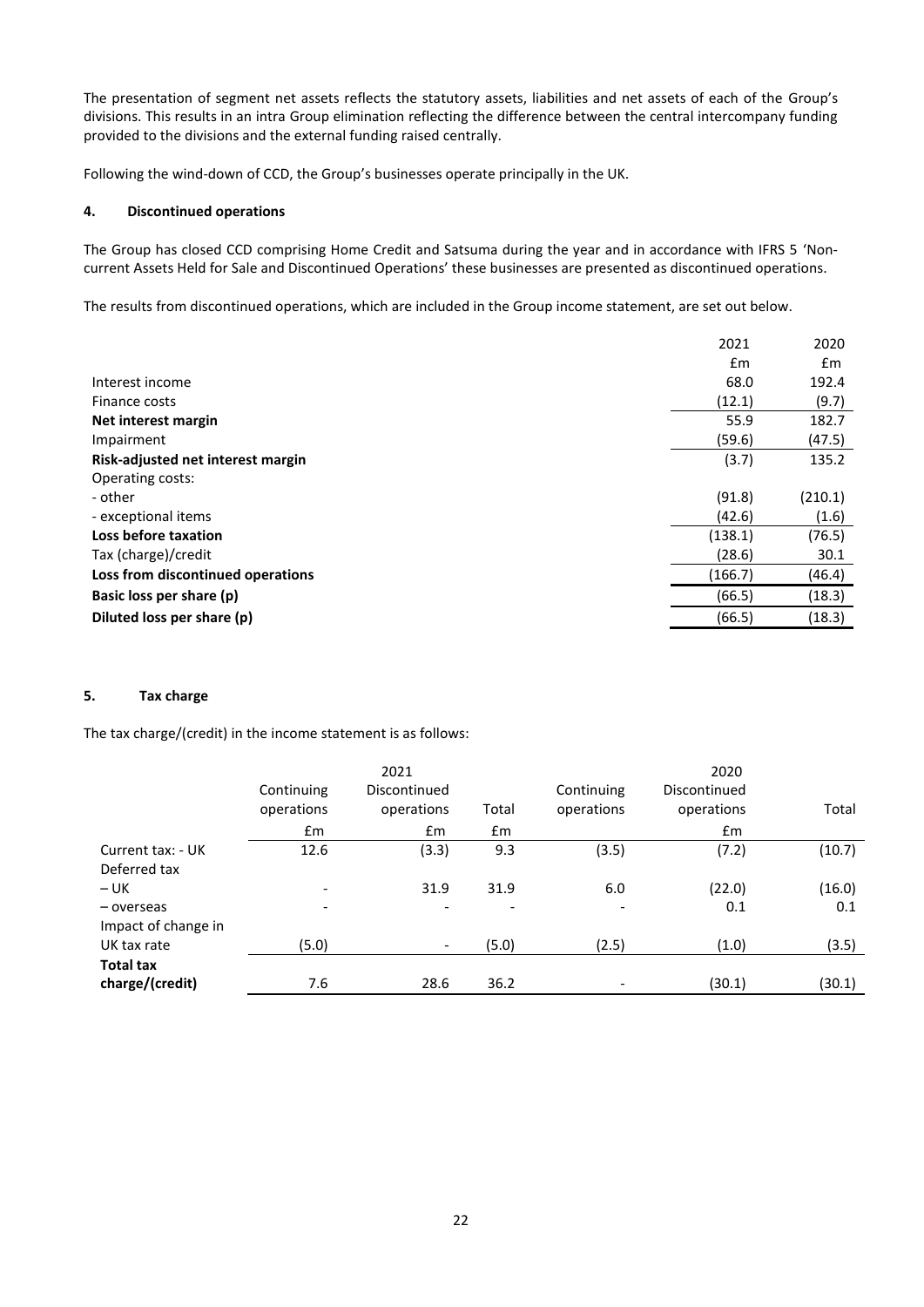|                             | 2021     |                       |                   |        |          |                          |         |  |
|-----------------------------|----------|-----------------------|-------------------|--------|----------|--------------------------|---------|--|
|                             |          | Continuing operations |                   |        |          | Discontinued operations  |         |  |
|                             | Adjusted | Exceptional           |                   |        | Adjusted | Exceptional              |         |  |
|                             | PBT      | items                 | Amortisation      | Total  | PBT      | items                    | Total   |  |
|                             | £m       | £m                    | £m                | £m     | £m       | £m                       | £m      |  |
| Profit/(loss) before        |          |                       |                   |        |          |                          |         |  |
| taxation                    | 167.8    | (18.1)                | (7.5)             | 142.2  | (95.5)   | (42.6)                   | (138.1) |  |
| Profit/(loss) before tax    |          |                       |                   |        |          |                          |         |  |
| multiplied by standard rate |          |                       |                   |        |          |                          |         |  |
| of corporation tax in the   |          |                       |                   |        |          |                          |         |  |
| <b>UK of 19%</b>            | 31.8     | (3.4)                 | (1.4)             | 27.0   | (18.1)   | (8.1)                    | (26.2)  |  |
| Effects of:                 |          |                       |                   |        |          |                          |         |  |
| - impact of change in UK    |          |                       |                   |        |          |                          |         |  |
| tax rate (note (a))         | (5.8)    | 0.2                   | 0.6               | (5.0)  |          |                          |         |  |
| - impact of bank            |          |                       |                   |        |          |                          |         |  |
| corporation tax surcharge   |          |                       |                   |        |          |                          |         |  |
| (note(b))                   | 12.3     | (0.1)                 | $\qquad \qquad -$ | 12.2   |          |                          |         |  |
| - impact of lower tax rates |          |                       |                   |        |          |                          |         |  |
| and losses overseas (note   |          |                       |                   |        | 2.7      | 0.8                      | 3.5     |  |
| (c)                         |          |                       |                   |        |          |                          |         |  |
| - write off of deferred tax |          |                       |                   |        |          |                          |         |  |
| assets (note (d))           | (0.3)    |                       |                   | (0.3)  | 23.4     | $\overline{\phantom{0}}$ | 23.4    |  |
| - adjustments in respect of |          |                       |                   |        |          |                          |         |  |
| prior years (note (e))      | 0.5      |                       |                   | 0.5    | 0.5      |                          | 0.5     |  |
| - prior year adjustments    |          |                       |                   |        |          |                          |         |  |
| related to transfer pricing |          |                       |                   |        |          |                          |         |  |
| and losses (note (f))       | (7.8)    |                       |                   | (7.8)  | 7.8      | $\overline{\phantom{0}}$ | 7.8     |  |
| - non-deductible general    |          |                       |                   |        |          |                          |         |  |
| expenses                    | 0.1      | 0.4                   |                   | 0.5    | 0.1      | $\overline{a}$           | 0.1     |  |
| - transfer pricing          |          |                       |                   |        |          |                          |         |  |
| adjustments (note (g))      | (0.6)    |                       |                   | (0.6)  | 0.6      |                          | 0.6     |  |
| - discount on payment for   |          |                       |                   |        |          |                          |         |  |
| losses of discontinued      |          |                       |                   |        |          |                          |         |  |
| operations (note (h))       | (6.5)    |                       |                   | (6.5)  | 6.5      |                          | 6.5     |  |
| - benefit of capital losses |          |                       |                   |        |          |                          |         |  |
| offset against capital gain |          |                       |                   |        |          |                          |         |  |
| (note (i))                  |          |                       |                   |        |          |                          |         |  |
| - reversal of exceptional   |          |                       |                   |        |          |                          |         |  |
| complaints provision (note  |          |                       |                   |        |          |                          |         |  |
| (j)                         |          | (12.4)                |                   | (12.4) |          | 12.4                     | 12.4    |  |
|                             | 23.7     | (15.3)                | (0.8)             | 7.6    | 23.5     | 5.1                      | 28.6    |  |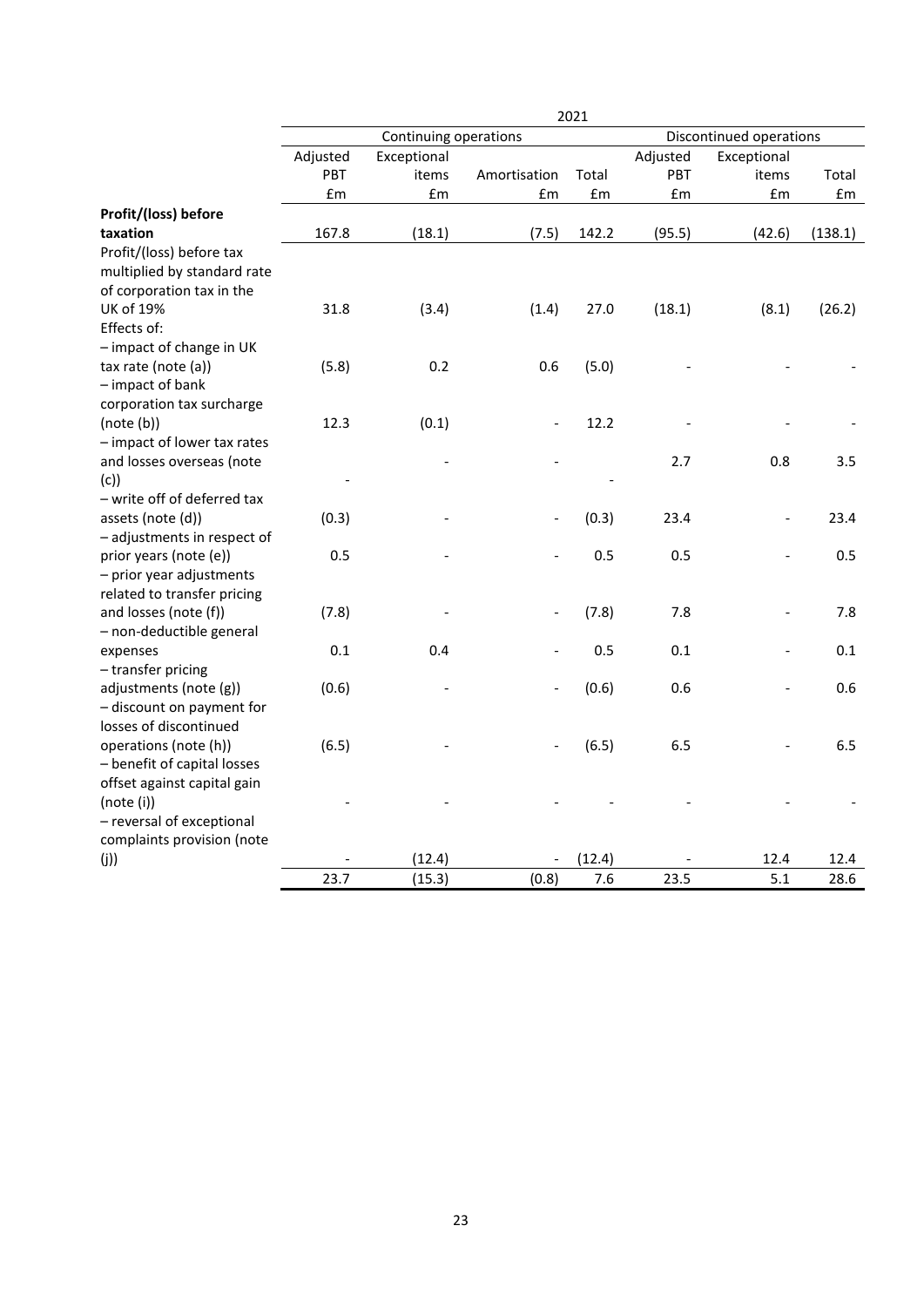|                             | 2020     |                       |                              |                          |          |                         |        |  |
|-----------------------------|----------|-----------------------|------------------------------|--------------------------|----------|-------------------------|--------|--|
|                             |          | Continuing operations |                              |                          |          | Discontinued operations |        |  |
|                             | Adjusted | Exceptional           |                              |                          | Adjusted | Exceptional             |        |  |
|                             | PBT      | items                 | Amortisation                 | Total                    | PBT      | items                   | Total  |  |
|                             | £m       | £m                    | £m                           | £m                       | £m       | £m                      | £m     |  |
| Profit/(loss) before        |          |                       |                              |                          |          |                         |        |  |
| taxation                    | 27.8     | (57.3)                | (7.5)                        | (37.0)                   | (74.9)   | (1.6)                   | (76.5) |  |
| Profit/(loss) before tax    |          |                       |                              |                          |          |                         |        |  |
| multiplied by standard rate |          |                       |                              |                          |          |                         |        |  |
| of corporation tax in the   |          |                       |                              |                          |          |                         |        |  |
| <b>UK of 19%</b>            | 5.3      | (10.9)                | (1.4)                        | (7.0)                    | (14.2)   | (0.4)                   | (14.6) |  |
| Effects of:                 |          |                       |                              |                          |          |                         |        |  |
| - impact of change in UK    |          |                       |                              |                          |          |                         |        |  |
| tax rate (note (a))         | (3.2)    |                       | 0.7                          | (2.5)                    | (1.0)    |                         | (1.0)  |  |
| - impact of bank            |          |                       |                              |                          |          |                         |        |  |
| corporation tax surcharge   |          |                       |                              |                          |          |                         |        |  |
| (note(b))                   | 1.4      | 0.7                   |                              | 2.1                      |          |                         |        |  |
| - impact of lower tax rates |          |                       |                              |                          |          |                         |        |  |
| and losses overseas (note   |          |                       |                              |                          | 1.8      |                         | 1.8    |  |
| (c)                         |          |                       |                              |                          |          |                         |        |  |
| - write off of deferred tax |          |                       |                              |                          |          |                         |        |  |
| assets (note (d))           | 0.7      |                       |                              | 0.7                      | 0.3      |                         | 0.3    |  |
| - adjustments in respect of |          |                       |                              |                          |          |                         |        |  |
| prior years (note (e))      | (7.7)    |                       |                              | (7.7)                    | 0.2      |                         | 0.2    |  |
| - prior year adjustments    |          |                       |                              |                          |          |                         |        |  |
| related to transfer pricing |          |                       |                              |                          |          |                         |        |  |
| and losses (note (f))       |          |                       |                              |                          |          |                         |        |  |
| - non-deductible general    |          |                       |                              |                          |          |                         |        |  |
| expenses                    | (0.7)    | 0.3                   |                              | (0.4)                    |          |                         |        |  |
| - transfer pricing          |          |                       |                              |                          |          |                         |        |  |
| adjustments (note (g))      | 4.4      |                       |                              | 4.4                      | (4.4)    |                         | (4.4)  |  |
| - discount on payment for   |          |                       |                              |                          |          |                         |        |  |
| losses of discontinued      |          |                       |                              |                          |          |                         |        |  |
| operations (note (h))       |          |                       |                              |                          |          |                         |        |  |
| - benefit of capital losses |          |                       |                              |                          |          |                         |        |  |
| offset against capital gain |          |                       |                              |                          |          |                         |        |  |
| (note(i))                   | (0.9)    |                       |                              | (0.9)                    |          |                         |        |  |
| - Utilisation of losses not |          |                       |                              |                          |          |                         |        |  |
| recognised for deferred tax | (1.1)    |                       | $\qquad \qquad \blacksquare$ | (1.1)                    |          |                         |        |  |
| - exceptional complaints    |          |                       |                              |                          |          |                         |        |  |
| provision (note (j))        |          | 12.4                  |                              | 12.4                     |          | (12.4)                  | (12.4) |  |
|                             | (1.8)    | 2.5                   | (0.7)                        | $\overline{\phantom{a}}$ | (17.3)   | (12.8)                  | (30.1) |  |

### **(a) Impact of change of UK tax rate**

In 2016, changes in corporation tax rates were enacted which reduced the mainstream corporation tax rate to 17% with effect from 1 April 2020. Prior to 1 April 2020, the mainstream corporation tax rate was 19%. In 2020, the reduction in the mainstream corporation tax rate to 17% was cancelled and the rate remained at 19% for 2020. During 2021, a further change was enacted to increase the mainstream corporation tax rate from 19% to 25% with effect from 1 April 2023.

Deferred tax balances at 31 December 2019 were measured at 17% and, in the case of credit cards and personal loans, at the combined mainstream corporation tax rate (17%) and the bank corporation tax surcharge rate (8%) of 25% to the extent that the temporary differences on which the deferred tax was calculated were expected to reverse after 1 April 2020. At 31 December 2020, these deferred tax balances were re-measured at 19% and, in the case of credit cards and personal loans, at the combined mainstream corporation tax (19%) and bank corporation tax surcharge rates (8%) of 27%, as were movements in the deferred tax balances during the year.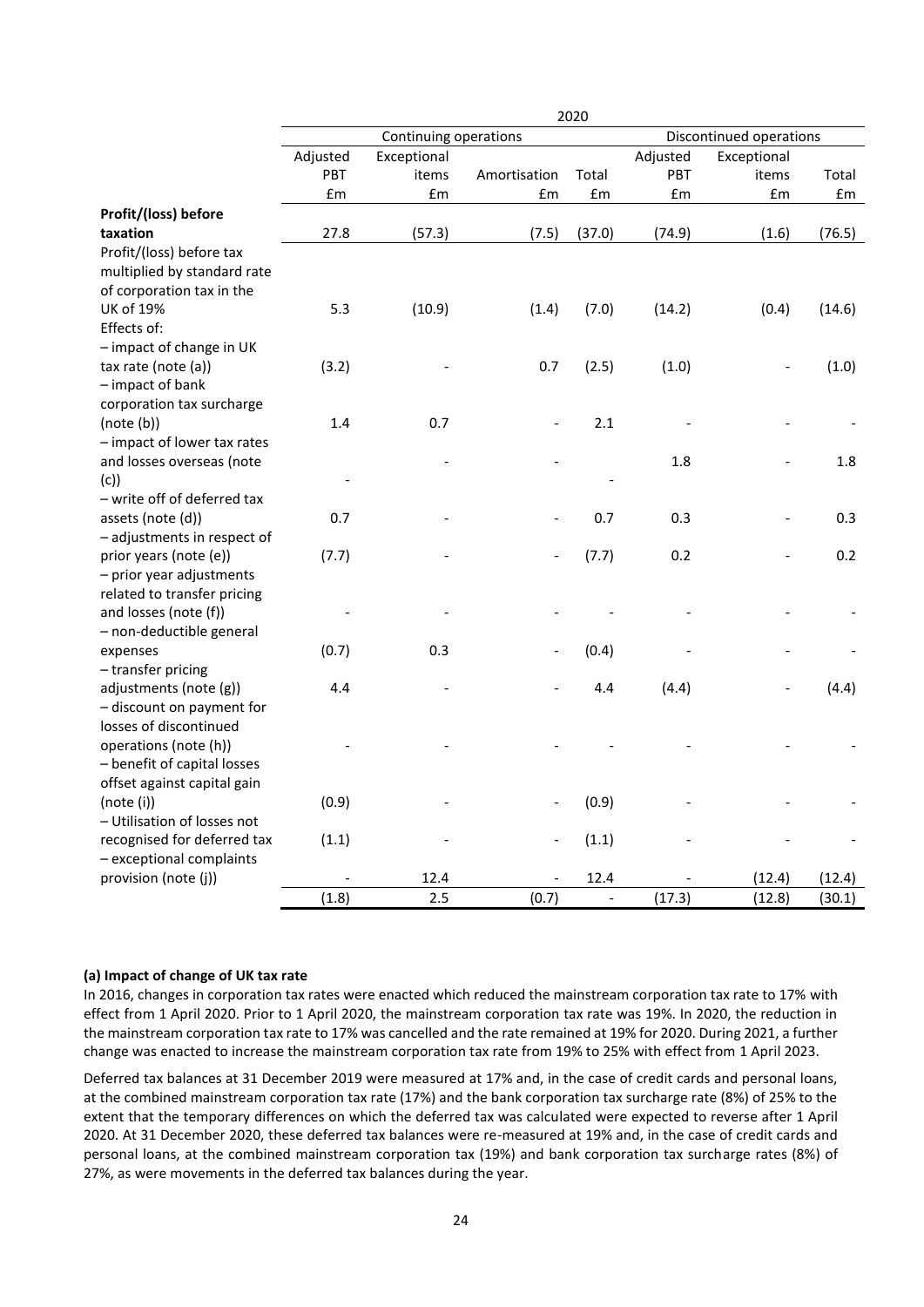At 31 December 2021, the deferred tax balances have been remeasured at 25% (2020: 19%) and, in the case of credit cards and personal loans, at the combined mainstream corporation tax (25%) and bank corporation tax surcharge rates (8%) of 33% (2020: 27%) to the extent that the temporary differences on which deferred tax has been calculated are expected to reverse, or the tax loss is expected to be utilised, after 1 April 2023. A tax credit of £5.0m (2020: credit of £3.5m) represents the income statement adjustment to deferred tax as a result of these changes and an additional deferred tax charge of £6.4m (2020: charge of £1.7m) has been taken directly to other comprehensive income in respect of items reflected in other comprehensive income. Of the tax credit of £5.0m (2020: credit of £3.5m) taken to the income statement, £5.0m related to continuing operations (2020: £2.5m) and £nil (2020: £1.0m) to discontinued operations.

There is no impact in 2021 on discontinued operations from the change in tax rates as no deferred tax balances are recognised in discontinued operations at 31 December 2021.

## **(b) Impact of bank corporation tax surcharge**

The adverse impact of the bank corporation tax surcharge amounts to £12.2m (2020: £2.1m) and represents tax at the bank corporation tax surcharge rate of 8% on credit cards and personal loans taxable profits in excess of £25m where taxable profits are calculated ignoring the benefit of losses elsewhere in the Group, including capital losses.

The only entity subject to bank corporation tax surcharge in the Group is Vanquis Bank Limited which sits within continuing operations.

#### **(c) Impact of lower tax rates and losses overseas**

Prior to its closure in 2021, the home credit business in the Republic of Ireland was subject to tax at the Republic of Ireland statutory tax rate of 12.5% (2020: 12.5%) rather than the UK statutory mainstream corporation tax rate of 19% (2020: 19%). In 2021, the home credit business in the Republic of Ireland made a loss (2020: loss) which can only be relieved against future profits of the business in the Republic of Ireland at the 12.5% statutory rate rather than the 19% UK statutory tax rate. In light of the closure of the business, no deferred tax asset has been recognised in respect of this loss giving rise to a total adverse impact on the Group tax charge of £3.5m (2020: £1.8m), all of which relates to discontinued operations.

### **(d) Write off of deferred tax assets**

Deferred tax assets written off comprise (a) £23.6m of deferred tax assets related to discontinued operations for which future tax relief is unlikely to be available following the closure of the business; net of (b) a deferred tax credit of £0.5m (2020: deferred tax charge of £1.0m) related to the deferred tax asset in respect of share scheme awards which had previously been written off on the basis that future deductions were expected to be lower than previously anticipated. Of the £0.5m deferred tax credit (2020: deferred tax charge of £1.0m), £0.3m (2020: deferred tax charge of £0.7m) relates to continuing operations and £0.2m (2020: deferred tax charge of £0.3m) relates to discontinued operations. The £23.6m deferred tax assets related to discontinued operations which have been written off in 2021 (2020: £nil) relate to tax losses carried forward and other temporary differences for which, following the closure of the business, it is considered unlikely that future tax relief will be available.

#### **(e) Adjustments in respect of prior years**

The £1.0m tax charge in respect of prior years (2020: tax credit of £7.5m) primarily comprises adjustments related to prior year deferred tax on share scheme awards and the impact of resolving historical tax liabilities, of which a £0.5m charge (2020: charge of £0.2m) relates to discontinued operations and a £0.5m charge (2020: credit of £7.7m) relates to continuing operations.

In 2020, the £7.5m credit in respect of prior years primarily relates to continuing operations and represents the benefit of claiming deductions for the costs incurred in 2019 in connection with the defence of the unsolicited offer from NSF, for which no tax deduction was assumed in the prior year, along with a release of part of the provision for uncertain tax liabilities net of other prior year adjustments.

#### **(f) Prior year adjustments related to transfer pricing and losses**

This comprises a £7.8m charge (2020: £nil) related to discontinued operations net of a £7.8m credit (2020: £nil) related to continuing operations and relates to transfer pricing adjustments between the continuing operations and discontinued operations in prior years, as well as adjustments related to prior year tax losses of the discontinued operation which have been surrendered as group relief to the continuing operation and which the continuing operation has paid for at a discounted price. They have a £nil (2020: £nil) overall impact on the tax charge.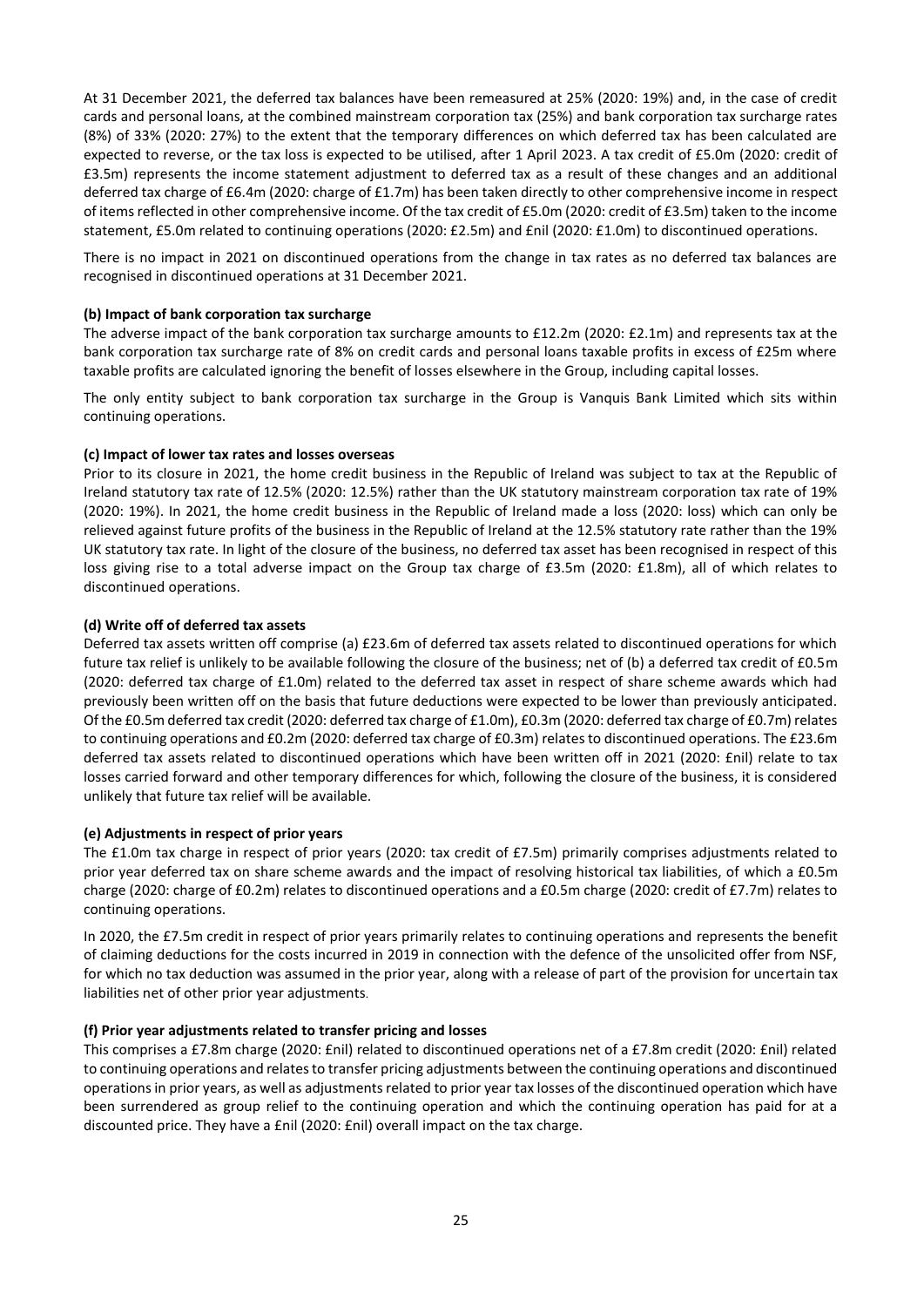# **(g) Transfer pricing adjustments**

These comprise a £0.6m credit (2020: charge of £4.4m) related to continuing operations and a £0.6m charge (2020: £4.4m credit) related to discontinued operations, and represent the impact of transfer pricing adjustments between the profits of continuing and discontinued operations. They have a £nil (2020: £nil) overall impact on the tax charge.

## **(h) Discount on payment for losses of discontinued operations**

These comprise a credit of £6.5m (2020: £nil) related to continuing operations and a £6.5m charge (2020: £nil) related to discontinued operations, and relate to tax losses of the discontinued operations which have been surrendered as group relief to the continuing operations and which the continuing operations have paid for at a discounted price. The overall impact on the tax charge is £nil (2020: £nil).

# **(i) Benefit of capital losses offset against capital gain and utilisation of losses not recognised for deferred tax**

The conversion and subsequent sale of part of the preferred stock in Visa Inc during 2020 gave rise to a capital gain which was offset partly by: (i) in-year capital losses which give rise to a beneficial impact on the tax charge of £0.9m; and (ii) brought forward capital losses in respect of which a deferred tax asset was not previously recognised, which gave rise to a beneficial impact on the tax charge of £1.1m.

# **(j) Exceptional complaints provision**

In 2020, the exceptional complaints provision which was booked in CCD gave rise to a tax credit in CCD of £12.4m. As the exceptional complaints provision has been recognised as part of continuing rather than discontinued operations, this gives rise to a tax reconciling difference of £12.4m between continuing and discontinued operations.

In 2021, the release of the exceptional complaints provision in CCD following the implementation of the Scheme of Arrangement gives rise to a tax charge in CCD of £12.4m. As the release of the provision has been recognised as part of continuing rather than discontinued operations, this gives rise to a similar tax reconciling difference in 2021 of £12.4m between continuing and discontinued operations.

These adjustments have a nil (2020: nil) overall impact on the tax charge.

In 2021, a tax deduction has been claimed for the £70m costs of the Scheme of Arrangement incurred by Provident Financial plc which have also been recognised as part of continuing operations.

## **Tax on exceptional items:**

The tax credit in respect of exceptional items amounts to £10.2m (2020: tax credit of £10.3m) and comprises a £15.3m credit (2020: charge of £2.5m) relating to continuing operations and a £5.1m charge (2020: £12.8m credit) relating to discontinued operations.

## **In 2021:**

– The £15.3m tax credit relating to continuing operations represents: (i) a tax credit in respect of all exceptional costs of the continuing operation with the exception of certain project costs for which it is considered tax deductions may not be available; and (ii) the tax reconciling difference between continuing and discontinued operations referred to in note (j) above.

– The £5.1m tax charge relating to discontinued operations represents the tax reconciling difference between continuing and discontinued operations referred to in note (j) above net of a tax credit for the exceptional closure costs of the discontinued operations with the exception of those costs related to the Irish branch, for which no effective tax relief is available.

## **In 2020**:

– The £2.5m tax charge relating to continuing operations represents: (i) a tax charge of £2.3m, being tax at the combined mainstream corporation tax and bank corporation tax surcharge rates of 27% in respect of the £8.3m exceptional release of the provisions established in 2017 following completion of the refund programme in respect of ROP and a reevaluation of the forward flow of claims that may arise in respect of ROP complaints more generally; and (ii) a tax charge of £0.2m, being tax on the exceptional net gain on the bond buyback net of a tax credit on the GMP pensions equalisation charge and exceptional restructuring costs.

– The £12.8m credit relating to discontinued operations represents a tax credit of £12.4m in respect of the exceptional provision for customer claims and associated costs which have been booked in CCD and a tax credit of £0.4m in respect of exceptional restructuring costs in CCD.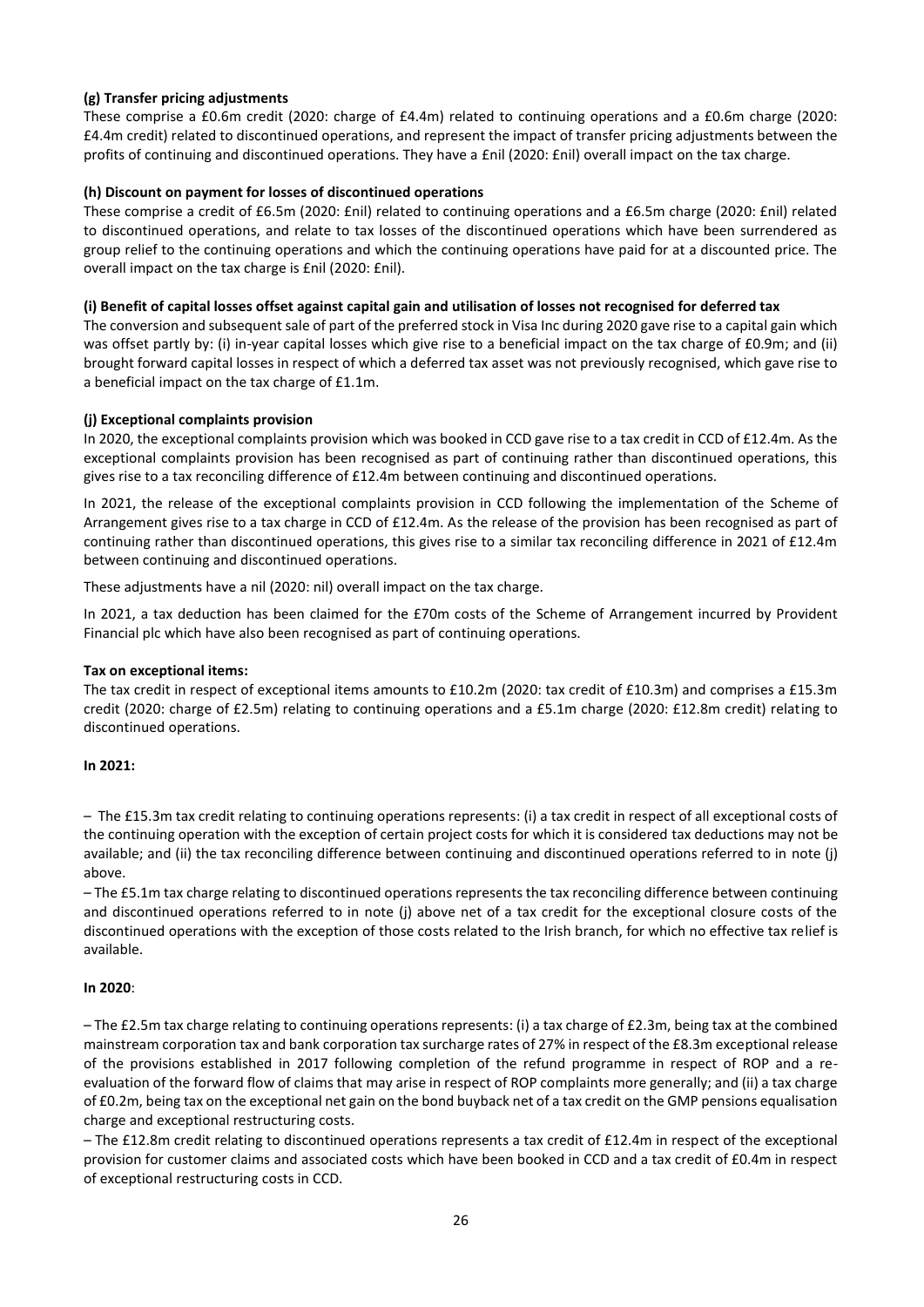The tax credit/(charge) on items taken directly to other comprehensive income is as follows:

|                                                                                     | 2021   | 2020  |
|-------------------------------------------------------------------------------------|--------|-------|
|                                                                                     | £m     | £m    |
| Deferred tax credit/(charge) on fair value movement in investment                   | 1.4    | (1.0) |
| Deferred tax credit on disposal of investment                                       |        | 2.0   |
| Current tax charge on disposal of investment                                        |        | (2.0) |
| Deferred tax (charge)/credit on actuarial movements on retirement benefit asset     | (5.2)  | 0.3   |
| Tax charge on items taken directly to other comprehensive income prior to impact of |        |       |
| change in UK tax rate                                                               | (3.8)  | (0.7) |
| Impact of change in UK tax rate                                                     | (6.4)  | (1.7) |
| Total tax charge on items taken directly to other comprehensive income              | (10.2) | (2.4) |
|                                                                                     |        |       |

The tax (charge)/credit on items taken directly to other comprehensive income relates entirely to continuing operations.

During 2020, Vanquis Bank Limited converted and subsequently sold its holding in the 'A' preference shares in Visa Inc which gave rise to a capital gain. In 2020, the £1.0m deferred tax charge recognised in other comprehensive income represents deferred tax at the combined mainstream UK corporation tax and bank corporation tax surcharge rate of 27.0% on the movement in the valuation of the 'B' preference shares in Visa Inc which were retained, as well as the movement in the valuation of the 'A' preference shares in Visa Inc up to the point of conversion and sale. The conversion and sale of the 'A' preference shares in Visa Inc in 2020 resulted in a deferred tax credit of £2.0m in other comprehensive income which represents the reversal of the £2.0m deferred tax charge in respect of the valuation of the company's shareholding in the 'A' preference shares in Visa Inc that had been recognised in other comprehensive income, and a current tax charge of £2.0m, representing tax at the combined mainstream UK corporation tax and bank corporation tax surcharge rates of 27.0% on the cumulative fair value gain on the disposed shares which had been recognised in other comprehensive income. In 2021, the £1.4m deferred tax credit represents the reversal of the deferred tax at the combined mainstream UK corporation tax and bank corporation tax surcharge rates on the cumulative movement in the valuation of the 'B' preference shares in Visa Inc which has previously been recognised in other comprehensive income and is now being recognised in the income statement, with the shares now recognised at fair value through profit and loss rather than previously at fair value through other comprehensive income.

|                           |            | 2021         |        | 2020       |              |       |
|---------------------------|------------|--------------|--------|------------|--------------|-------|
|                           | Continuing | Discontinued |        | Continuing | Discontinued |       |
|                           | operations | operations   | Total  | operations | operations   | Total |
| Asset/(liability)         | £m         | £m           | £m     |            | £m           |       |
| At 1 January              | 12.1       | 31.9         | 44.0   | 16.0       | 9.0          | 25.0  |
| (Charge)/credit to the    |            |              |        |            |              |       |
| income statement          |            | (31.9)       | (31.9) | (6.0)      | 21.9         | 15.9  |
| (Charge)/credit on other  |            |              |        |            |              |       |
| comprehensive income      |            |              |        |            |              |       |
| prior to impact of change |            |              |        |            |              |       |
| in UK tax rate            | (3.8)      |              | (3.8)  | 1.3        |              | 1.3   |
| Impact of change in UK    |            |              |        |            |              |       |
| tax rate:                 |            |              |        |            |              |       |
| - credit to the income    |            |              |        |            |              |       |
| statement                 | 5.0        |              | 5.0    | 2.5        | 1.0          | 3.5   |
| - change to other         |            |              |        |            |              |       |
| comprehensive income      | (6.4)      |              | (6.4)  | (1.7)      |              | (1.7) |
| At 31 December            | 6.9        |              | 6.9    | 12.1       | 31.9         | 44.0  |

The movement in the deferred tax balance during the year can be analysed as follows: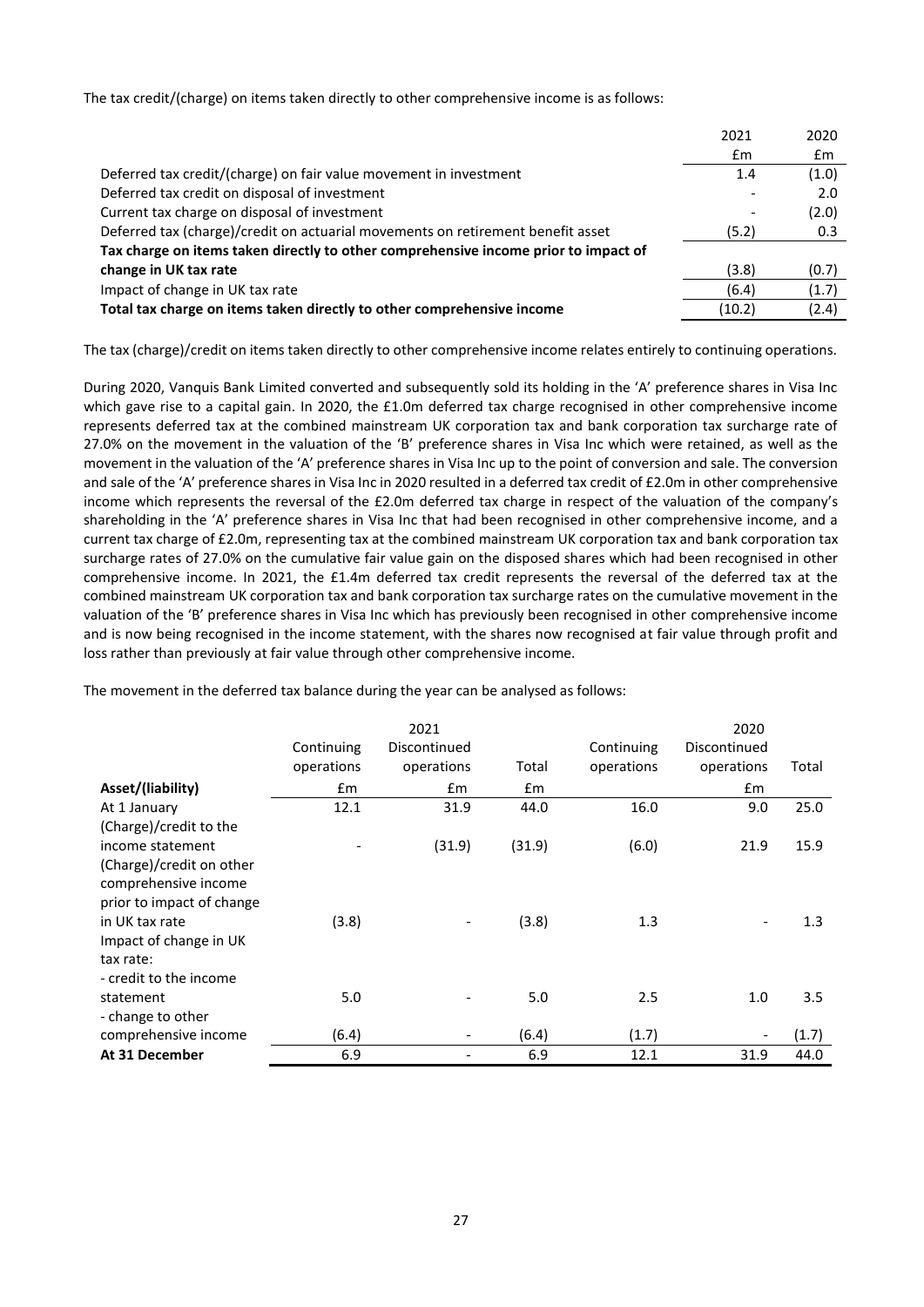# **6. Earnings/(loss) per share**

Basic earnings/(loss) (E/LPS) per share is calculated by dividing the profit/(loss) for the year attributable to equity shareholders by the weighted average number of ordinary shares outstanding during the year less the number of shares held by the Employee Benefit Trust holds which are used to satisfy the share awards such as DBP, PSP, LTIS, RSP and CSOP.

Diluted E/LPS calculates the effect on E/LPS assuming conversion of all dilutive potential ordinary shares. Dilutive potential ordinary shares are calculated as follows:

(i) For share awards outstanding under performance-related share incentive schemes such as the Deferred Bonus Plan (DBP) (previously the Performance Share Plan (PSP)), the Long Term Incentive Scheme (LTIS), the Restricted Share Plan (RSP), and the Company Share Option Plan (CSOP), the number of dilutive potential ordinary shares is calculated based on the number of shares which would be issuable if: (i) the end of the reporting period is assumed to be the end of the schemes' performance period; and (ii) the performance targets have been met as at that date.

(ii) For share options outstanding under non-performance-related schemes such as the Save As You Earn scheme (SAYE), a calculation is performed to determine the number of shares that could have been acquired at fair value (determined as the average annual market share price of the Company's shares) based on the monetary value of the subscription rights attached to outstanding share options. The number of shares calculated is compared with the number of share options outstanding, with the difference being the dilutive potential ordinary shares. The Group also presents an adjusted EPS, prior to the amortisation of acquisition intangibles and exceptional items.

Potential ordinary shares are treated as dilutive when, and only when, their conversion to ordinary shares would decrease earnings per share or increase loss per share.

Reconciliations of basic and diluted E/LPS for continuing operations and the Group are set out below:

|                                      |                          | 2021      |        |                          | 2020      |        |
|--------------------------------------|--------------------------|-----------|--------|--------------------------|-----------|--------|
|                                      |                          | Weighted  |        |                          | Weighted  |        |
|                                      |                          | average   | Per    |                          | average   | Per    |
|                                      |                          | number    | share  |                          | number    | share  |
|                                      | Earnings                 | of shares | amount | Loss                     | of shares | amount |
| Continuing operations                | Em                       | m         | pence  | $\mathsf{fm}$            | m         | pence  |
| Basic earnings/(loss) per share      | 134.6                    | 250.7     | 53.7   | (37.0)                   | 253.6     | (14.6) |
| Dilutive effect of share options and |                          |           |        |                          |           |        |
| awards                               | $\overline{\phantom{a}}$ | 1.3       | (0.3)  | $\overline{\phantom{a}}$ |           |        |
| Diluted earnings/(loss) per share    | 134.6                    | 252.0     | 53.4   | (37.0)                   | 253.6     | (14.6) |

|                                      |               | 2021                         |        |        | 2020      |        |
|--------------------------------------|---------------|------------------------------|--------|--------|-----------|--------|
|                                      |               | Weighted                     |        |        | Weighted  |        |
|                                      |               | average                      | Per    |        | average   | Per    |
|                                      |               | number                       | share  |        | number    | share  |
|                                      | Loss          | of shares                    | amount | Loss   | of shares | amount |
| Group                                | $\mathsf{fm}$ | m                            | pence  | £m     | m         | pence  |
| <b>Basic loss per share</b>          | (32.1)        | 250.7                        | (12.8) | (83.4) | 253.6     | (32.9) |
| Dilutive effect of share options and |               |                              |        |        |           |        |
| awards                               |               | $\qquad \qquad \blacksquare$ |        | ٠      |           |        |
| <b>Diluted loss per share</b>        | (32.1)        | 250.7                        | (12.8) | (83.4) | 253.6     | (32.9) |

The directors have elected to show an adjusted earnings per share prior to the amortisation of acquisition intangibles which arose on the acquisition of Moneybarn in August 2014 and prior to exceptional items (see note 3). This is presented to show the earnings per share generated by the Group's continuing operations. A reconciliation of basic and diluted earnings/(loss) per share to adjusted basic and diluted earnings/(loss) per share is as follows: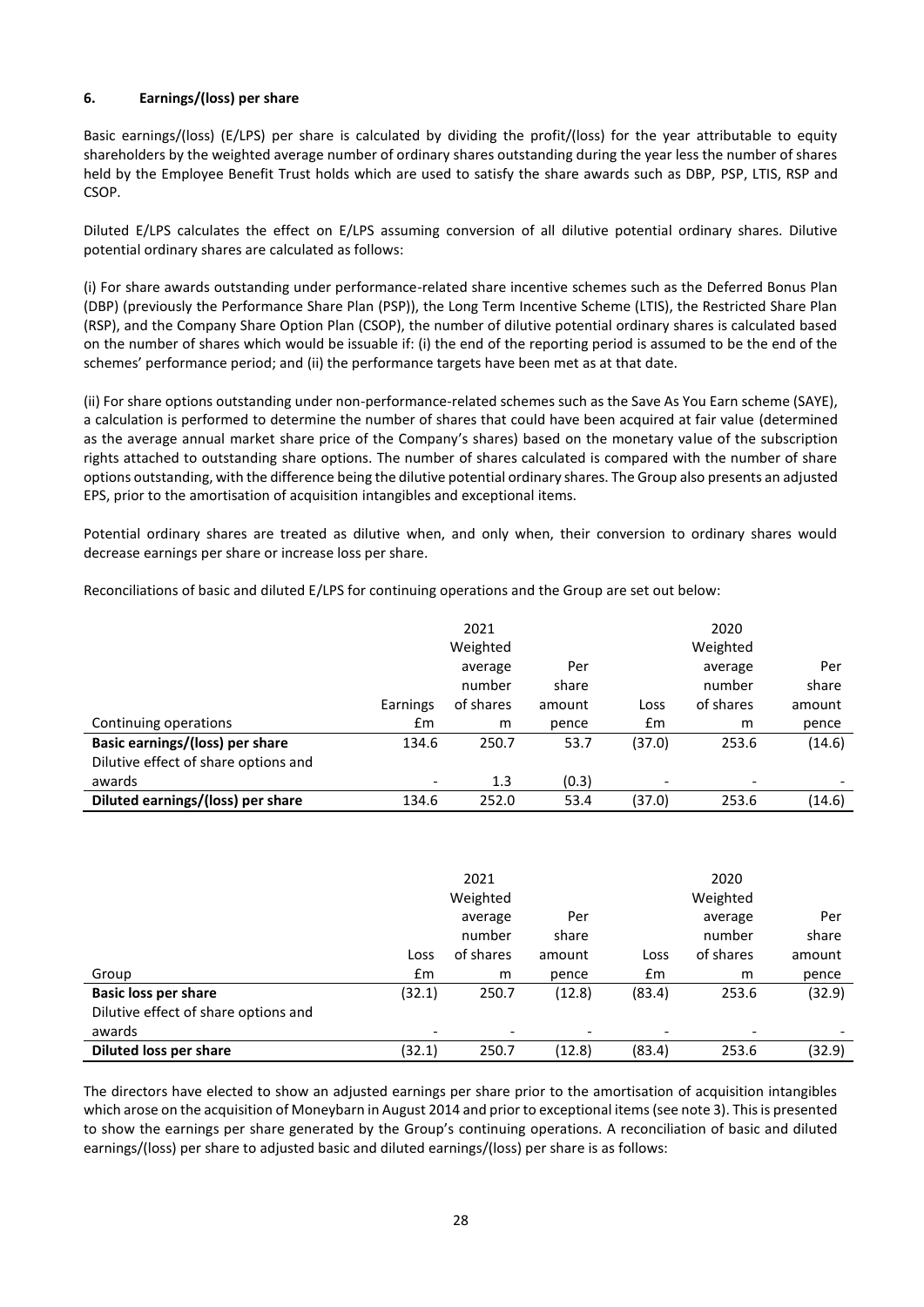|                                          |          | 2021                     |        |          | 2020                         |        |
|------------------------------------------|----------|--------------------------|--------|----------|------------------------------|--------|
|                                          |          | Weighted                 |        |          | Weighted                     |        |
|                                          |          | average                  | Per    |          | average                      | Per    |
|                                          |          | number                   | share  |          | number                       | share  |
|                                          | Earnings | of shares                | amount | Earnings | of shares                    | amount |
| Continuing operations                    | £m       | m                        | pence  | £m       | m                            | pence  |
| Basic earnings/(loss) per share          | 134.6    | 250.7                    | 53.7   | (37.0)   | 253.6                        | (14.6) |
| Amortisation of acquisition intangibles, |          |                          |        |          |                              |        |
| net of tax                               | 6.7      | $\overline{\phantom{a}}$ | 2.7    | 6.8      |                              | 2.7    |
| Exceptional items, net of tax            | 2.8      | $\overline{\phantom{a}}$ | 1.1    | 59.8     | $\qquad \qquad \blacksquare$ | 23.6   |
| Adjusted basic earnings per share        | 144.1    | 250.7                    | 57.5   | 29.6     | 253.6                        | 11.7   |
|                                          |          |                          |        |          |                              |        |
| Diluted earnings/(loss) per share        | 134.6    | 252.0                    | 53.4   | (37.0)   | 254.2                        | (14.6) |
| Amortisation of acquisition intangibles, |          |                          |        |          |                              |        |
| net of tax                               | 6.7      | $\overline{\phantom{a}}$ | 2.7    | 6.8      |                              | 2.7    |
| Exceptional items, net of tax            | 2.8      | $\overline{\phantom{a}}$ | 1.1    | 59.8     |                              | 23.6   |
| Adjusted diluted earnings per share      | 144.1    | 252.0                    | 57.2   | 29.6     | 254.2                        | 11.7   |

|                                          |               | 2021                     |        |               | 2020      |        |
|------------------------------------------|---------------|--------------------------|--------|---------------|-----------|--------|
|                                          |               | Weighted                 |        |               | Weighted  |        |
|                                          |               | average                  | Per    |               | average   | Per    |
|                                          |               | number                   | share  |               | number    | share  |
|                                          | Earnings      | of shares                | amount | Loss          | of shares | amount |
| Group                                    | $\mathsf{fm}$ | m                        | pence  | $\mathsf{fm}$ | m         | pence  |
| <b>Basic loss per share</b>              | (32.1)        | 250.7                    | (12.8) | (83.4)        | 253.6     | (32.9) |
| Amortisation of acquisition intangibles, |               |                          |        |               |           |        |
| net of tax                               | 6.7           |                          | 2.7    | 6.8           |           | 2.7    |
| Exceptional items, net of tax            | 50.5          |                          | 20.1   | 48.6          |           | 19.2   |
| Adjusted basic earnings/(loss) per share | 25.1          | 250.7                    | 10.0   | (28.0)        | 253.6     | (11.0) |
|                                          |               |                          |        |               |           |        |
| Diluted loss per share                   | (32.1)        | 252.0                    | (12.7) | (83.4)        | 253.6     | (32.9) |
| Amortisation of acquisition intangibles, |               |                          |        |               |           |        |
| net of tax                               | 6.7           | ٠                        | 2.7    | 6.8           |           | 2.7    |
| Exceptional items, net of tax            | 50.5          | $\overline{\phantom{a}}$ | 20.0   | 48.6          | -         | 19.2   |
| Adjusted diluted earnings/(loss) per     |               |                          |        |               |           |        |
| share                                    | 25.1          | 252.0                    | 10.0   | (28.0)        | 253.6     | (11.0) |

## **7. Dividends**

There have been no dividends paid in the current or prior year.

The directors are recommending an interim dividend in respect of the financial year ended 31 December 2021 of 12p per share which will amount to an estimated dividend of £30m. This dividend will be paid on 20 May 2022 to shareholders who were on the register of members at 22 April 2022 with an ex-dividend date of 21 April 2022.

# **8. Amounts receivable from customers**

|                                 | 2021    | 2020    |
|---------------------------------|---------|---------|
|                                 | Em      | Em      |
|                                 |         |         |
| Credit cards and personal loans | 1,091.5 | 1,094.2 |
| Vehicle finance                 | 586.2   | 566.6   |
| Total - continuing operations   | 1,677.7 | 1,660.8 |
| CCD - discontinued operations   |         | 139.0   |
| Total group                     | 1,677.7 | 1,799.8 |
|                                 |         |         |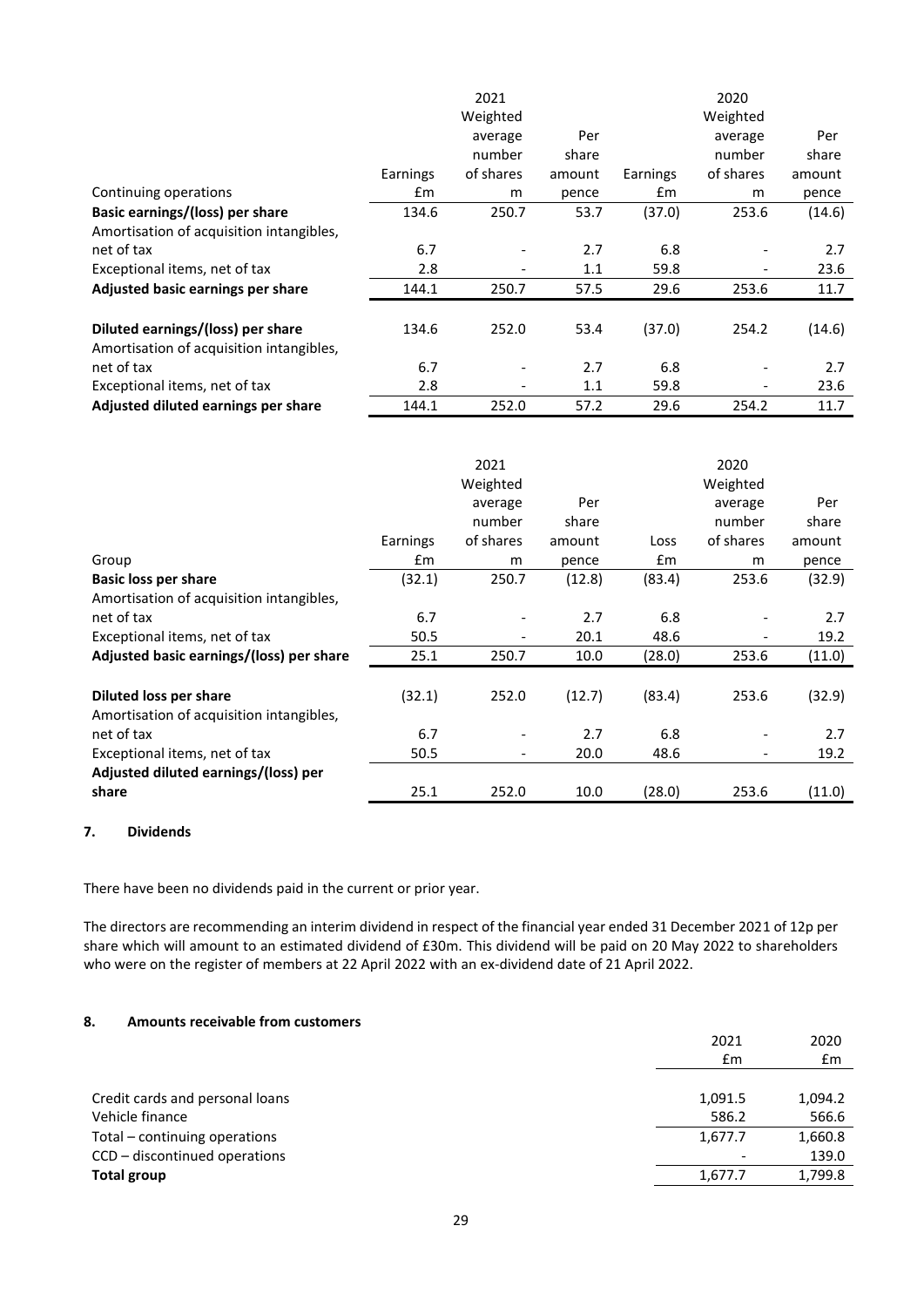Credit cards and personal loans receivables comprise £1,063.4m (2020: £1,075.1m) in respect of credit cards and £28.1m (2020: £19.1m) in respect of personal loans.

An analysis of receivables by IFRS 9 stages is set out below:

|                                 | 2021          |         |               |         |  |  |
|---------------------------------|---------------|---------|---------------|---------|--|--|
|                                 | Stage 1       | Stage 2 | Stage 3       | Total   |  |  |
|                                 | $\mathsf{fm}$ | £m      | $\mathsf{fm}$ | £m      |  |  |
| <b>Gross receivables</b>        |               |         |               |         |  |  |
| Credit cards and personal loans | 913.7         | 342.7   | 194.5         | 1,450.9 |  |  |
| Vehicle finance                 | 350.2         | 112.9   | 378.6         | 841.7   |  |  |
| <b>CCD</b>                      |               |         |               |         |  |  |
| <b>Total group</b>              | 1,263.9       | 455.6   | 573.1         | 2,292.6 |  |  |
|                                 |               |         |               |         |  |  |
| <b>Allowance account</b>        |               |         |               |         |  |  |
| Credit cards and personal loans | (103.2)       | (102.9) | (153.3)       | (359.4) |  |  |
| Vehicle finance                 | (14.3)        | (15.8)  | (225.4)       | (255.5) |  |  |
| <b>CCD</b>                      |               |         |               |         |  |  |
| <b>Total group</b>              | (117.5)       | (118.7) | (378.7)       | (614.9) |  |  |
|                                 |               |         |               |         |  |  |
| <b>Net receivables</b>          |               |         |               |         |  |  |
| Credit cards and personal loans | 810.5         | 239.8   | 41.2          | 1,091.5 |  |  |
| Vehicle finance                 | 335.9         | 97.1    | 153.2         | 586.2   |  |  |
| <b>CCD</b>                      |               |         |               |         |  |  |
| <b>Total group</b>              | 1,146.4       | 336.9   | 194.4         | 1,677.7 |  |  |

|                                 | 2020          |         |               |         |  |
|---------------------------------|---------------|---------|---------------|---------|--|
|                                 | Stage 1       | Stage 2 | Stage 3*      | Total   |  |
|                                 | $\mathsf{fm}$ | Em      | $\mathsf{fm}$ | £m      |  |
| <b>Gross receivables</b>        |               |         |               |         |  |
| Credit cards and personal loans | 1,044.5       | 188.3   | 335.6         | 1,568.4 |  |
| Vehicle finance                 | 443.8         | 100.1   | 221.4         | 765.3   |  |
| <b>CCD</b>                      | 76.9          | 17.9    | 359.4         | 454.2   |  |
| <b>Total group</b>              | 1,565.2       | 306.3   | 916.4         | 2,787.9 |  |
| Allowance account               |               |         |               |         |  |
| Credit cards and personal loans | (170.0)       | (90.2)  | (214.0)       | (474.2) |  |
| Vehicle finance                 | (21.8)        | (17.9)  | (159.0)       | (198.7) |  |
| <b>CCD</b>                      | (5.7)         | (3.8)   | (305.7)       | (315.2) |  |
| <b>Total group</b>              | (197.5)       | (111.9) | (678.7)       | (988.1) |  |
| <b>Net receivables</b>          |               |         |               |         |  |
| Credit cards and personal loans | 874.5         | 98.1    | 121.6         | 1,094.2 |  |
| Vehicle finance                 | 422.0         | 82.2    | 62.4          | 566.6   |  |
| <b>CCD</b>                      | 71.2          | 14.1    | 53.7          | 139.0   |  |
| <b>Total group</b>              | 1,367.7       | 194.4   | 237.7         | 1,799.8 |  |

\* Gross loan receivables and impairment provisions for expected credit losses were unintentionally reduced by equal amounts of £30.9m in the prior year to reflect the net revenue recognition for loans in stage 3. Comparatives included in note 8 have been amended to remove this adjustment as part of Moneybarn's implementation of new IFRS 9 models. This prior period adjustment has no impact on the Group's primary statements.

The movement in directly attributable acquisition costs included within amounts receivable from customers can be analysed as follows:

2021 2020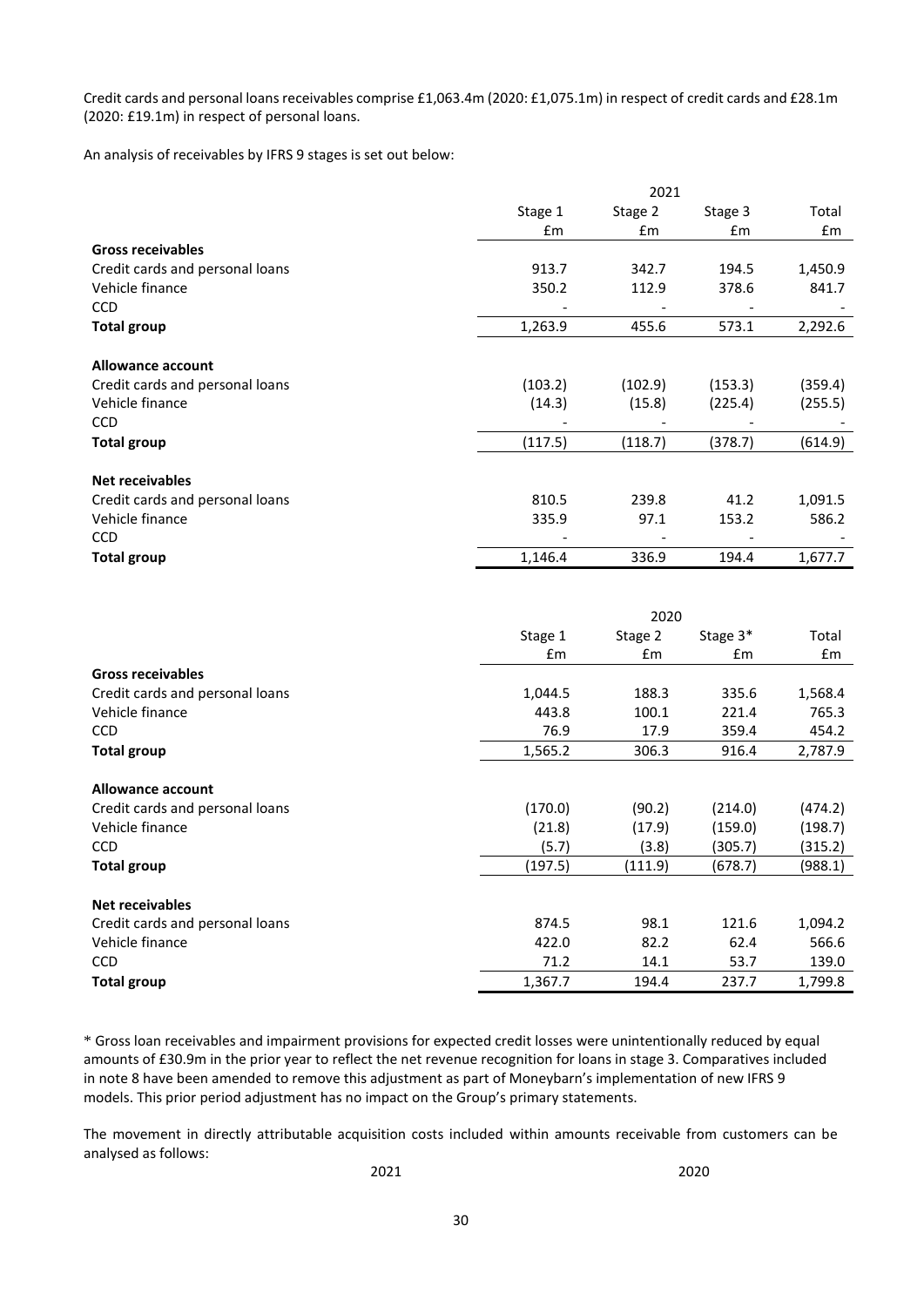|                        | Credit   |         |                          |        |               |         |            |        |
|------------------------|----------|---------|--------------------------|--------|---------------|---------|------------|--------|
|                        | cards    |         |                          |        | Credit        |         |            |        |
|                        | and      |         |                          |        | cards and     |         |            |        |
|                        | personal | Vehicle |                          |        | personal      | Vehicle |            |        |
|                        | loans    | finance | <b>CCD</b>               | Total  | loans         | finance | <b>CCD</b> | Total  |
|                        | Em       | £m      | £m                       | £m     | $\mathsf{fm}$ | £m      | £m         | £m     |
| Brought forward        | 32.9     | 27.9    | 0.4                      | 61.2   | 31.8          | 24.6    | 1.9        | 58.3   |
| Capitalised            | 10.2     | 23.3    | 0.2                      | 33.7   | 11.9          | 22.4    | 1.6        | 35.9   |
| Amortised              | (13.5)   | (18.8)  | (0.6)                    | (32.9) | (10.8)        | (19.1)  | (3.1)      | (33.0) |
| <b>Carried forward</b> | 29.6     | 32.4    | $\overline{\phantom{a}}$ | 62.0   | 32.9          | 27.9    | 0.4        | 61.2   |

#### **Macroeconomic provision**

Macroeconomic provisions are recognised to reflect the expected impact of future economic events on a customer's ability to make payments on their agreements and the losses which are expected to be incurred given default. Following refinements to the models in 2021, these provisions are now included as part of the core model provision.

The provisions now consider the relationship between hazard rate, the number of people who were employed last month but who are unemployed the following month (derived from unemployment), debt to income ratio and default rates.

The Group will continue to assess if there are any additional macroeconomic indicators which also correlate to credit losses.

The impairment charge in respect of amounts receivable from customers can be analysed as follows:

|                                                 | 2021  | 2020  |
|-------------------------------------------------|-------|-------|
|                                                 | £m    | £m    |
| Credit cards                                    | 3.7   | 233.3 |
| Vehicle finance                                 | 44.6  | 72.7  |
| Personal loans                                  | 2.1   | 6.6   |
| Total impairment charge - continuing operations | 50.4  | 312.6 |
| CCD – discontinued operations                   | 59.6  | 47.5  |
| <b>Total impairment charge</b>                  | 110.0 | 360.1 |

### **9. Other intangible assets**

|                                         | 2021        |               |        | 2020        |          |       |
|-----------------------------------------|-------------|---------------|--------|-------------|----------|-------|
|                                         | Acquisition | Computer      |        | Acquisition | Computer |       |
|                                         | intangibles | software      | Total  | intangibles | software | Total |
|                                         | £m          | $\mathsf{fm}$ | £m     | £m          | £m       | £m    |
| Cost                                    |             |               |        |             |          |       |
| At 1 January                            | 75.0        | 77.9          | 152.9  | 75.0        | 65.4     | 140.4 |
| Additions                               |             | 24.8          | 24.8   |             | 16.3     | 16.3  |
| <b>Disposals</b>                        |             | (59.2)        | (59.2) |             | (3.8)    | (3.8) |
| At 31 December                          | 75.0        | 43.5          | 118.5  | 75.0        | 77.9     | 152.9 |
|                                         |             |               |        |             |          |       |
| Accumulated amortisation and impairment |             |               |        |             |          |       |
| At 1 January                            | 47.5        | 60.1          | 107.6  | 40.0        | 56.3     | 96.3  |
| Charged to the income statement -       |             |               |        |             |          |       |
| continuing operations                   | 7.5         | 7.1           | 14.6   | 7.5         | 5.4      | 12.9  |
| Charged to the income statement $-$     |             |               |        |             |          |       |
| discontinued operations                 |             | 3.6           | 3.6    |             | 2.2      | 2.2   |
| <b>Disposals</b>                        |             | (59.6)        | (59.6) |             | (3.8)    | (3.8) |
| At 31 December                          | 55.0        | 11.2          | 66.2   | 47.5        | 60.1     | 107.6 |
| Net book value                          |             |               |        |             |          |       |
| At 31 December                          | 20.0        | 32.3          | 52.3   | 27.5        | 17.8     | 45.3  |
| At 1 January                            | 27.5        | 17.8          | 45.3   | 35.0        | 9.1      | 44.1  |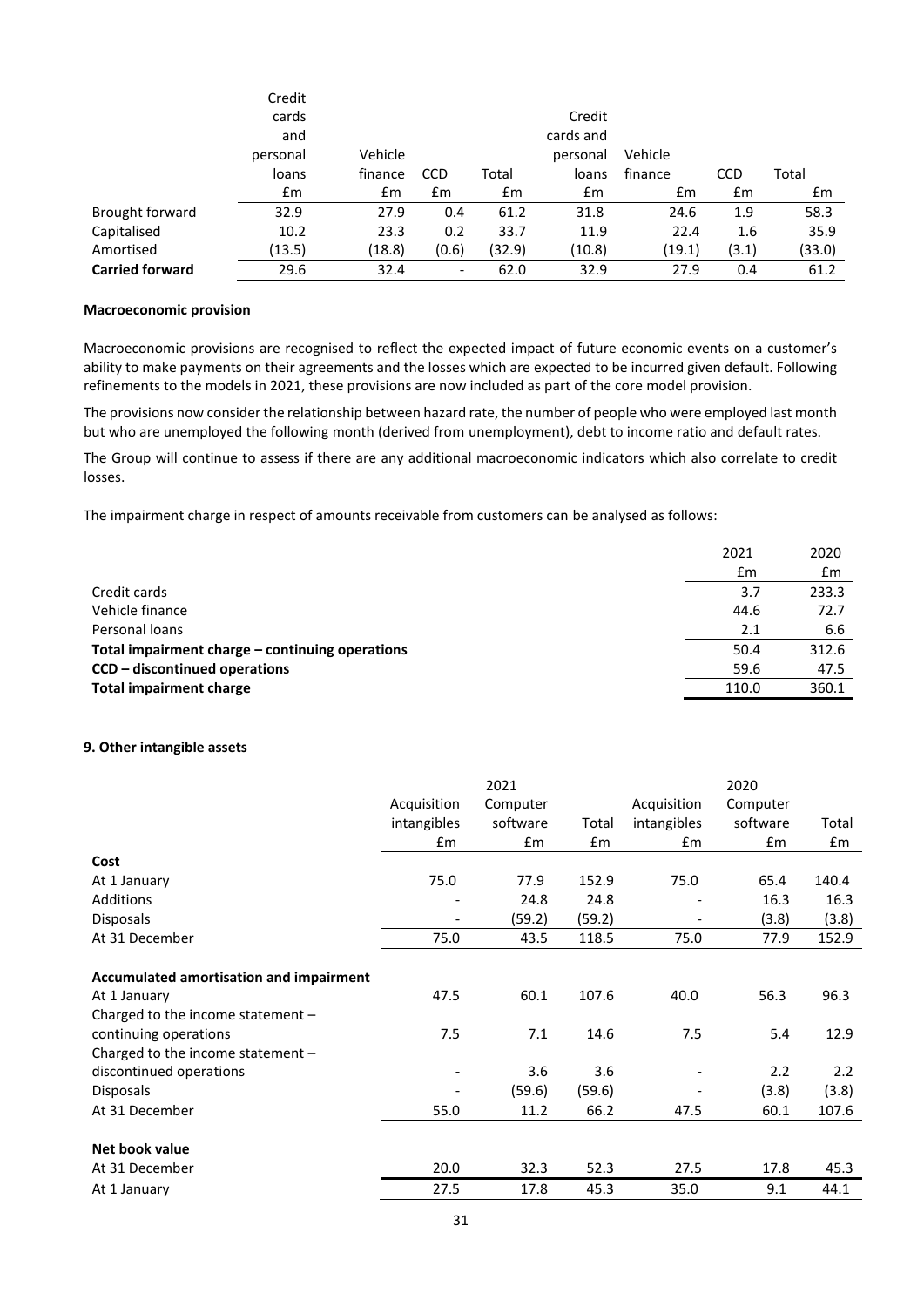Acquisition intangibles represent the fair value of the broker relationships arising on acquisition of vehicle finance product in August 2014. The intangible asset was calculated based on the discounted cash flows associated with vehicle finance core broker relationships and is being amortised over an estimated useful life of 10 years.

Additions to computer software in the year of £24.8m (2020: £16.3m) comprise £24.2m (2020: £13.8m) of internally generated assets and £0.6m (2020: £2.5m) of externally purchased software.

The £24.8m (2020: £16.3m) of computer software expenditure predominantly relates to the development of systems in relation to the personal loans business.

#### **10. Investments**

|                  | 2021 | 2020          |
|------------------|------|---------------|
|                  | £m   | £m            |
| Visa Inc. shares | 9.1  | ດາ<br><u></u> |
|                  |      |               |

### **Visa Inc. shares**

The Visa Inc shares represent preferred stock in Visa Inc held by Vanquis Bank Limited following completion of Visa Inc's acquisition of Visa Europe Limited on 21 June 2016. In consideration for Vanquis Bank Limited's interest in Visa Europe Limited, Vanquis Bank Limited received cash consideration of €15.9m (£12.2m) on completion, preferred stock with an approximate value of €10.7m and deferred cash consideration of €1.4m which was received in 2019.

During 2021 the Visa Inc shares previously classified as fair value through OCI were reclassified as fair value through income statement; refer to note 2 for details of the change in accounting policy. This has resulted in an increase in profit before tax of £5.2m and an increase in the tax charge of £1.4m. The cumulative fair value movements of £5.2m and all future fair value movements will be presented within operating costs in the income statement.

During 2020 there was a partial conversion event and 50% of the preferred stock was converted into class A shares which were then sold in December, as the shares are non-core to the business and it was deemed economically efficient by management to liquidate. On disposal of the shares, the cumulative gain recognised in the fair value reserve was transferred to retained earnings (£7.4m) net of the tax arising on the disposal (£2.0m). The movement in the fair value during the year of the A shares, until they were sold, and the preferred stock, was recognised in the statement of comprehensive income (£3.8m).

The valuation of the preferred stock has been determined using the common stock's value as an approximation as both classes of stock have similar dividend rights. However, adjustments have been made for: (i) illiquidity, as the preferred stock is not tradeable on an open market and can only be transferred to other Visa members; and (ii) future litigation costs which could affect the valuation of the stock prior to conversion.

#### **11. Retirement benefit asset**

The group operates a defined benefit pension scheme: the Provident Financial Staff Pension Scheme. The scheme is of the funded, defined benefit type and it is now also closed to future accrual.

All future benefits in the scheme are now provided on a 'cash balance' basis, with a defined amount being made available at retirement, based on a percentage of salary that is revalued up to retirement with reference to increases in price inflation. This retirement account is then used to purchase an annuity on the open market. The scheme provides pension benefits which were accrued on a final salary and, more recently, on a cash balance basis. With effect from 1 August 2021 it was fully closed to future accrual and benefits are no longer linked to final salary, although accrued benefits are subject to statutory inflationary increases.

The scheme is a UK registered pension scheme under UK legislation. The scheme is governed by a Trust Deed and Rules, with trustees responsible for the operation and the governance of the scheme. The trustees work closely with the group on funding and investment strategy decisions. The most recent actuarial valuation of the scheme was carried out as at 1 June 2018 by a qualified independent actuary. The valuation used for the purposes of IAS 19 'Employee benefits' has been based on the 2018 valuation to take account of the requirements of IAS 19 in order to assess the liabilities of the scheme at the balance sheet date. Scheme assets are stated at fair value as at the balance sheet date.

The group is entitled to a refund of any surplus, subject to tax, if the scheme winds up after all benefits have been paid. As a result, the Group recognises surplus assets under IAS 19.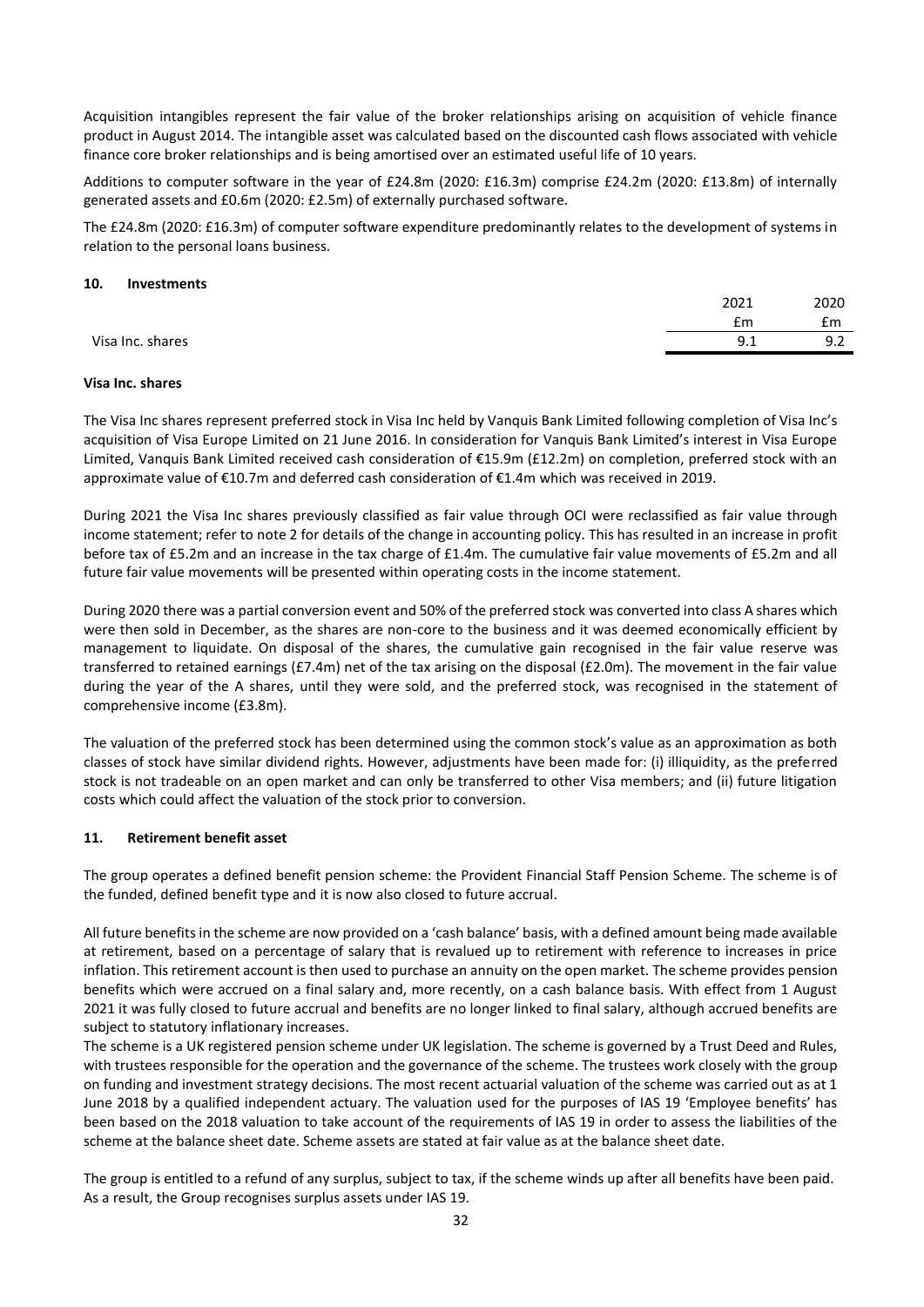The Group is exposed to a number of risks, the most significant of which are as follows:

– Investment risk – the liabilities for IAS 19 purposes are calculated using a discount rate set with reference to corporate bond yields. If the assets underperform this yield a deficit will arise. The scheme has a long-term objective to reduce the level of investment risk by investing in assets that better match liabilities.

– Change in bond yields – a decrease in corporate bond yields will increase the liabilities, although this will be partly offset by an increase in matching assets.

– Inflation risk – some of the liabilities are linked to inflation. If inflation increases then liabilities will increase, although this will be partly offset by an increase in assets. As part of a long-term de-risking strategy, the scheme has increased its portfolio in inflation matched assets.

– Life expectancies – the scheme's final salary benefits provide pensions for the rest of members' lives (and for their spouses' lives). If members live longer than assumed, then the liabilities in respect of final salary benefits increase.

The net retirement benefit asset recognised in the balance sheet of the group is as follows:

|                                                                 | 2021    | 2020    |
|-----------------------------------------------------------------|---------|---------|
|                                                                 | £m      | £m      |
| Fair value of scheme assets                                     | 898.8   | 933.0   |
| Present value of defined benefit obligation                     | (786.6) | (853.3) |
| Net retirement benefit asset recognised in the balance sheet    | 112.2   | 79.7    |
| The amounts recognised in the income statement were as follows: | 2021    | 2020    |
|                                                                 | £m      | £m      |
| Current service cost                                            | (2.1)   | (1.7)   |
| Interest on scheme liabilities                                  | (11.8)  | (15.1)  |
| Interest on scheme assets                                       | 13.0    | 16.7    |

| Interest on scheme assets                                                     | 13.0  | 16.7  |
|-------------------------------------------------------------------------------|-------|-------|
| Net charge recognised in the income statement before exceptional past service |       |       |
| credit/(charge)                                                               | (0.9) | (0.1) |
| Exceptional past service credit/(charge) - Plan amendment (note 3)            | 1.5   | (0.7) |
| Exceptional past service credit – Curtailment credit (note 3)                 | 0.8   |       |
| Exceptional past service credit/(charge)                                      | 2.3   | (0.7) |
| Net credit/(charge) recognised in the income statement                        | 1.4   | (0.8) |

The net credit/(charge) recognised in the income statement has been included within operating costs.

Movements in the fair value of scheme assets were as follows:

|                                            | 2021   | 2020   |
|--------------------------------------------|--------|--------|
|                                            | £m     | £m     |
| Fair value of scheme assets at 1 January   | 933.0  | 842.6  |
| Interest on scheme assets                  | 13.0   | 16.7   |
| Actuarial movements on scheme assets       | (20.2) | 102.8  |
| Contributions by the Group                 | 4.0    | 4.2    |
| Net benefits paid out                      | (31.0) | (33.3) |
| Fair value of scheme assets at 31 December | 898.8  | 933.0  |

Movements in the present value of the defined benefit obligation were as follows: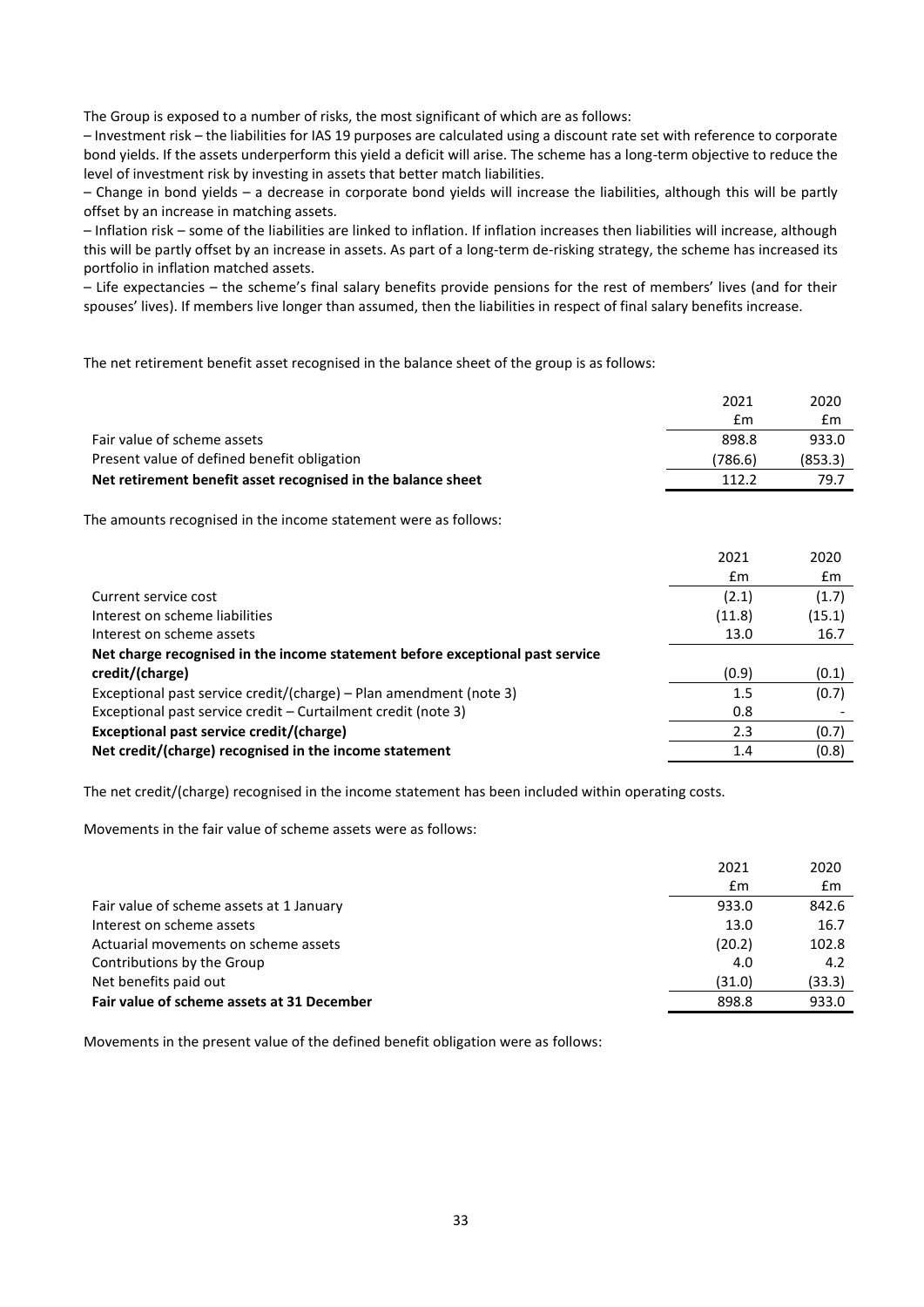|                                                               | 2021    | 2020    |
|---------------------------------------------------------------|---------|---------|
|                                                               | £m      | £m      |
| Present value of defined benefit obligation at 1 January      | (853.3) | (764.6) |
| Current service cost                                          | (2.1)   | (1.7)   |
| Interest on scheme liabilities                                | (11.8)  | (15.1)  |
| Exceptional past service charge – Plan amendment (note 3)     | 1.5     | (0.7)   |
| Exceptional past service credit – Curtailment credit (note 3) | 0.8     |         |
| Actuarial movement - experience                               | (10.3)  | 4.3     |
| Actuarial movement - demographic assumptions                  | 12.9    | (2.0)   |
| Actuarial movement – financial assumptions                    | 44.7    | (106.8) |
| Net benefits paid out                                         | 31.0    | 33.3    |
| Present value of defined benefit obligation at 31 December    | (786.6) | (853.3) |

The principal actuarial assumptions used at the balance sheet date were as follows:

|                                                 | 2021 | 2020 |
|-------------------------------------------------|------|------|
|                                                 | %    | %    |
| Price inflation - RPI                           | 3.40 | 2.85 |
| Price inflation - CPI                           | 3.00 | 2.25 |
| Rate of increase to pensions in payment         | 3.00 | 2.70 |
| Inflationary increases to pensions in deferment | 3.00 | 2.20 |
| Discount rate                                   | 1.85 | 1.30 |

The mortality assumptions are based on the self-administered pension scheme (SAPS) series 2 tables (2020: SAPS series 2 tables), with multipliers of 96% (2020: 96%) and 101% (2020: 101%) respectively for males and females. The 4% downwards (2020: 4% downwards) adjustment to mortality rates for males and a 1% upwards (2020: 1% upwards) adjustment for females reflect higher life expectancies for males and lower life expectancies for females within the scheme compared to average pension schemes, which was concluded following a study of the scheme's membership. Future improvements in mortality are based on the Continuous Mortality Investigation (CMI) 2020 model with a longterm improvement trend of 1.00% per annum. Under these mortality assumptions, the life expectancies of members are as follows:

|                                    | Male  |       |       | Female |  |
|------------------------------------|-------|-------|-------|--------|--|
|                                    | 2021  | 2020  | 2021  | 2020   |  |
|                                    | vears | vears | vears | vears  |  |
| Current pensioner aged 65          | 21.7  | 21.9  | 23.4  | 23.5   |  |
| Current member aged 45 from age 65 | 22.7  | 23.2  | 24.6  | 25.0   |  |

If the discount rate decreased by 0.5% (2020: 0.5%), the net retirement benefit asset would have been increased by approximately £64m (2020: £79m).

An analysis of amounts recognised in the statement of comprehensive income is set out below:

|                                                                                | 2021   | 2020    |
|--------------------------------------------------------------------------------|--------|---------|
|                                                                                | £m     | £m      |
| Actuarial movements on scheme assets                                           | (20.2) | 102.8   |
| Actuarial movements on scheme liabilities                                      | 47.3   | (104.5) |
| Actuarial movements recognised in the statement of comprehensive income in the |        |         |
| period                                                                         | 27.1   | (1.7)   |
| Cumulative movement recognised in other comprehensive income                   | (70.5) | (97.6)  |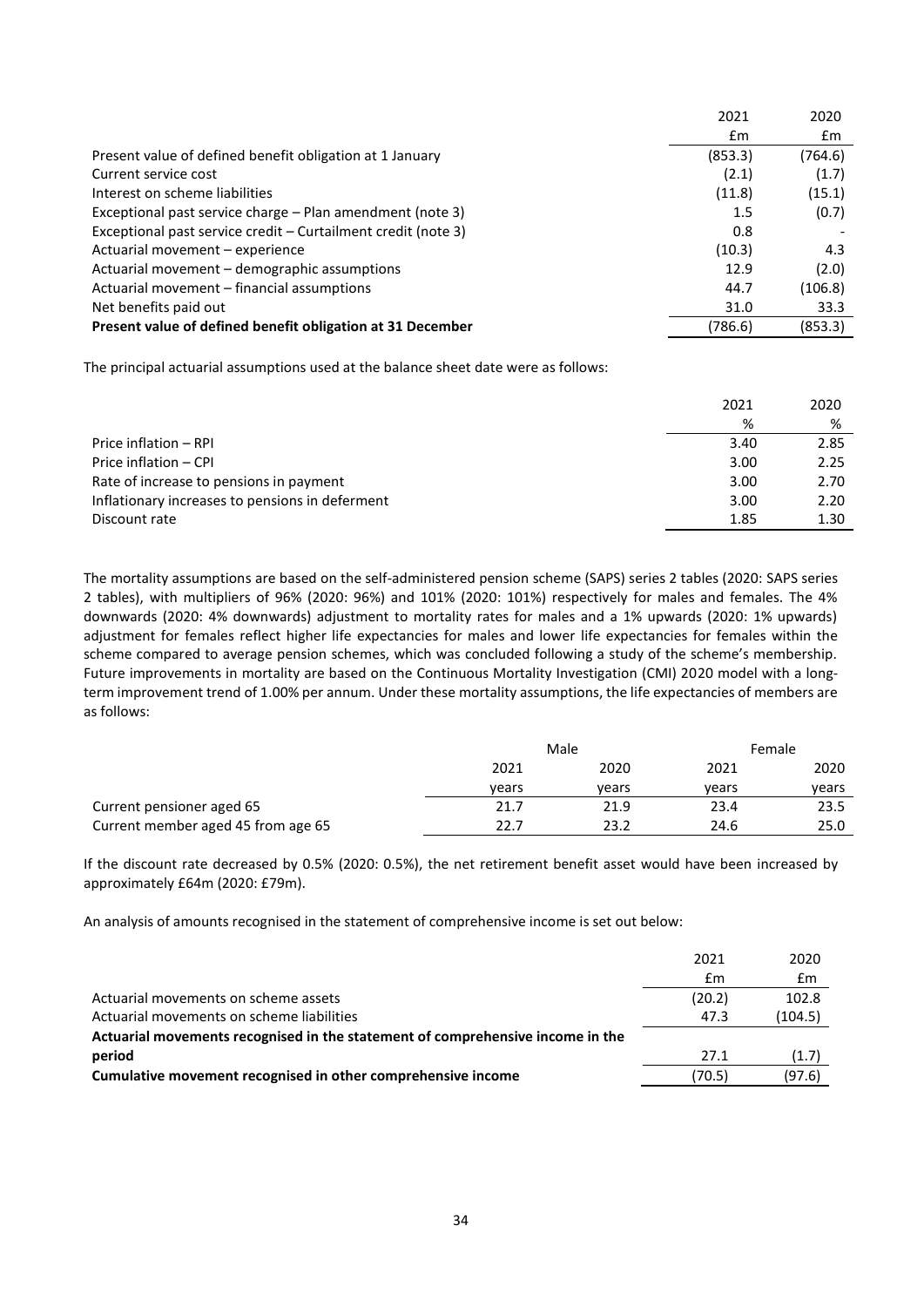# **12. Provisions**

|                            | Scheme                       | <b>Others</b> | Total  | Scheme                   | <b>Others</b> | Total         |
|----------------------------|------------------------------|---------------|--------|--------------------------|---------------|---------------|
|                            | $\mathsf{fm}$                | £m            | Em     | $\mathsf{fm}$            | $\mathsf{fm}$ | $\mathsf{fm}$ |
| At 1 January               | 65.0                         | 26.0          | 91.0   | $\overline{\phantom{a}}$ | 14.5          | 14.5          |
| Created in the period      | 5.0                          | 17.4          | 22.4   | 65.0                     | 45.5          | 110.5         |
| Reclassified in the period |                              |               | -      | $\overline{\phantom{a}}$ | 17.6          | 17.6          |
| Utilised during the year   | (16.5)                       | (24.8)        | (41.3) | $\overline{\phantom{a}}$ | (43.3)        | (43.3)        |
| Released during the year   | $\qquad \qquad \blacksquare$ |               | ٠      | $\overline{\phantom{a}}$ | (8.3)         | (8.3)         |
| At 31 December             | 53.5                         | 18.6          | 72.1   | 65.0                     | 26.0          | 91.0          |
|                            |                              |               |        |                          |               |               |

All provisions are expected to be utilised within 12 months of the year end.

### **The Scheme of Arrangement (the Scheme): Group £53.5m (2020: £65m)**

The Scheme of Arrangement was sanctioned on 30 July 2021. The Scheme will now remediate all outstanding relevant claims, as well as new relevant claims received before the claims submission deadline in February 2022. The objective of the Scheme is to ensure:

– all customers with redress claims are treated fairly; and

– outstanding claims are treated consistently for all customers who submit a claim under the Scheme.

The Group will fund legitimate Scheme claims with £50m and will cover further Scheme-related costs. These were estimated at approximately £15m at 31 December 2020 with an additional £5m being recognised in the year for additional expected costs in supporting the delivery of the Scheme. At 31 December 2021, £16.5m of the provision for costs of the scheme has been utilised.

### **Other provisions include:**

### **Complaints of irresponsible lending: £nil (2020: £23.4m)**

Significantly higher claims volumes were received by CCD in 2020 in respect of irresponsible lending of home credit loans. £23.4m was provided at 31 December 2020 for the claims received for irresponsible lending. This reflected the recent uphold rates and settlement values. The provision also assumed a settlement rate of customer claims to the date of the Practice Statement Letter (PSL) being issued on 15 March 2021, as part of the Scheme of Arrangement (the Scheme). These amounts were fully utilised during the first half of 2021.

#### **FCA investigation into CCD: £4.1m (2020: £nil)**

CCD was informed in Q1'21, that the FCA had opened an enforcement investigation focusing on the consideration of affordability and sustainability of lending to customers, as well as the application of a FOS decision into the complaint handling process, in the period between February 2020 and February 2021. Discussions continue with the FCA on this matter. Analysis of lending during the period of investigation has resulted in a provision of £5m being recognised which reflects the current best estimate of the settlement; £0.9m of this was utilised in the second half of the year.

#### **ROP Provision: £2.1m (2020: £2.6m)**

The remaining ROP provision of £2.1m (2020: £2.6m) principally reflects the estimated cost of the forward flow of ROP complaints more generally which may be received and in respect of which compensation may need to be paid.

#### **Customer compliance: £3.4m (2020: £nil)**

The customer compliance provision relates to general customer compliance matters.

#### **Discontinued operations: £9.0m (2020: £nil)**

A number of smaller provisions have been recognised in relation to the closure of the CCD business. These have been calculated based on estimated costs at the year end.

2021 2020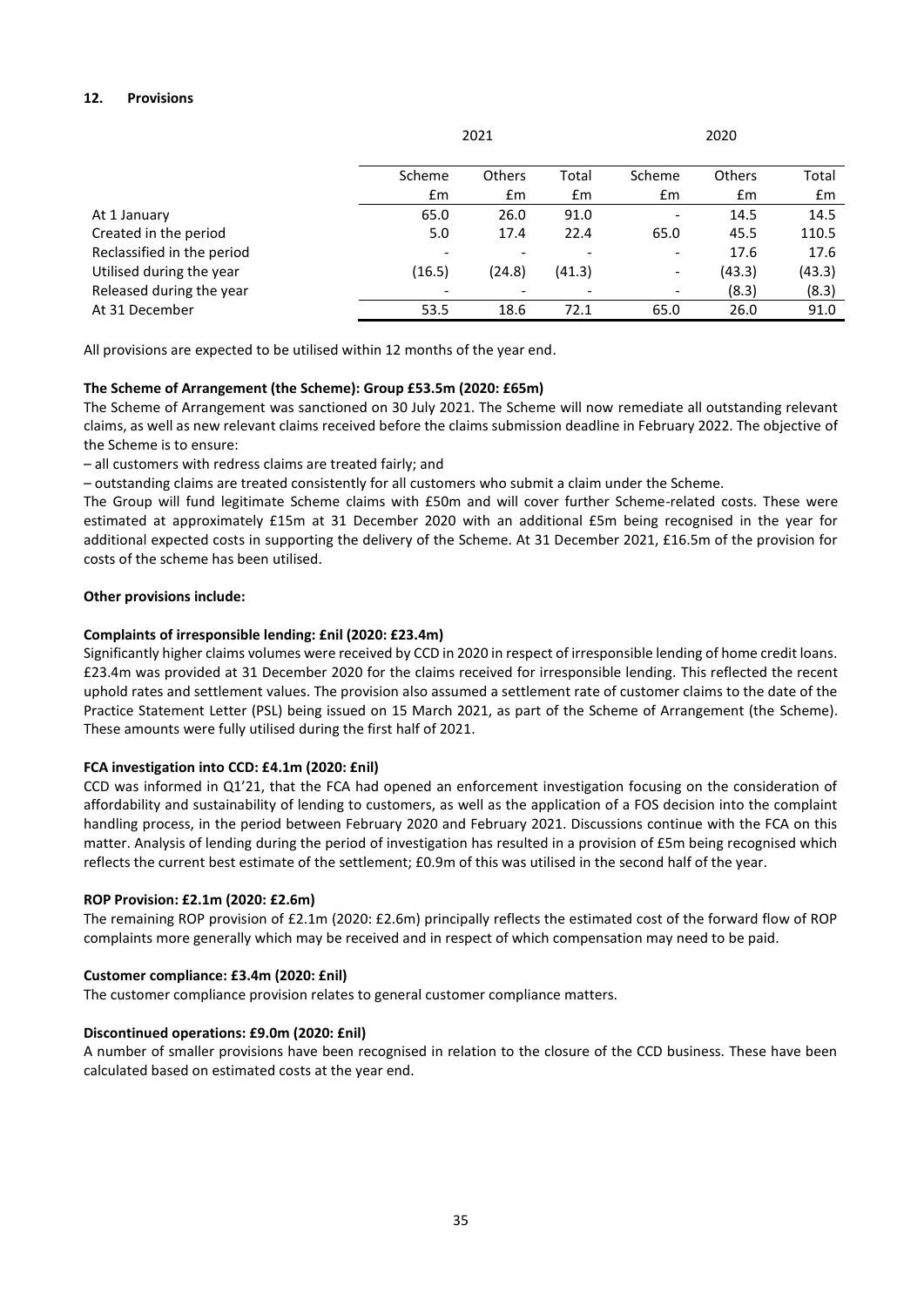### **13. Reconciliation of loss after tax to cash generated from operations**

| Loss after tax                                                                   | £m<br>(32.1) | Em<br>(83.4) |
|----------------------------------------------------------------------------------|--------------|--------------|
|                                                                                  |              |              |
|                                                                                  |              |              |
| Adjusted for:                                                                    |              |              |
| $-$ tax charge/(credit)                                                          | 36.2         | (30.1)       |
| $-$ finance costs                                                                | 61.2         | 71.5         |
| - exceptional costs/(gain) on redemption of bonds                                | 3.9          | (1.9)        |
| - share-based payment charge                                                     | 3.8          | 2.3          |
| - retirement benefit charge before exceptional past service charge/(credit)      | 0.9          | 0.1          |
| - exceptional pension (credit)/charge                                            | (2.3)        | 0.7          |
| - amortisation of intangible assets                                              | 18.2         | 15.1         |
| - exceptional complaints provision in CCD                                        |              | 65.0         |
| - provisions created in the year                                                 | 22.4         | 45.5         |
| - depreciation of property, plant and equipment and right of use assets          | 15.3         | 15.7         |
| - profit on disposal of property, plant and equipment                            | (0.3)        | 0.6          |
| - profit on disposal of intangible assets                                        | (0.4)        |              |
| - profit on lease disposal                                                       | (1.2)        |              |
| - exceptional release of provisions                                              |              | (8.3)        |
| - hedge ineffectiveness                                                          | (0.2)        | 0.7          |
| Changes in operating assets and liabilities                                      |              |              |
| - amounts receivable from customers                                              | 122.1        | 399.8        |
| - trade and other receivables                                                    | 12.7         | 11.6         |
| - trade and other payables                                                       | 30.7         | (6.8)        |
| $-$ provisions                                                                   | (41.3)       | (43.3)       |
| - cumulative fair value movements on Visa shares transferred to income statement | (5.2)        |              |
| - current year fair value movements on Visa shares                               | 0.1          |              |
| - contributions into the retirement benefit scheme                               | (4.0)        | (4.2)        |
| Cash generated from operations                                                   | 240.5        | 450.6        |

#### **14. Contingent liabilities**

A contingent liability is a liability that is not sufficiently certain to qualify for recognition as a provision where uncertainty exists regarding the outcome of future events and the obligation cannot be measured with sufficient reliability.

#### **Challenge to self-employed status of UK home credit agents**

In July 2017, Provident Personal Credit Limited (PPC) changed its home-collected credit operating model in the UK from a self-employed agent model to an employed workforce to take direct control of all aspects of the customer relationship.

It is understood from discussions with HMRC that they commenced an industry-wide review of the self-employed status of agents in 2019. The Group's discussions with HMRC, which are focusing on the period from when the FCA took over responsibility for the regulation of consumer credit in April 2014 to the change of operating model in July 2017, have remained in the initial fact-finding stages. The Group has continued to work positively and collaboratively with HMRC but it remains the case that HMRC has reached no decision on the position.

Were the Group to be unsuccessful in defending the historic self-employed position of agents with HMRC, PPC could be liable for additional taxes, including employer's National Insurance contributions, on the commission it paid to agents in the UK for the years concerned. However, PPC does not know the amounts of tax and National Insurance contributions paid by agents through self assessment which are available for offset, and it is therefore difficult to calculate an accurate liability should the Group be unsuccessful in defending the position. HMRC has raised protective assessments on PPC which have been appealed pending the outcome of the review. These are a procedural matter to ensure that, in the event the review concludes that taxes are payable, HMRC can recover such amounts that would otherwise be excluded due to the lapse of statutory time limits.

The Group has worked with HMRC over many years to manage employment status risk and it remains confident, based on advice received, that agents were self-employed as a matter of law throughout their engagement by PPC.